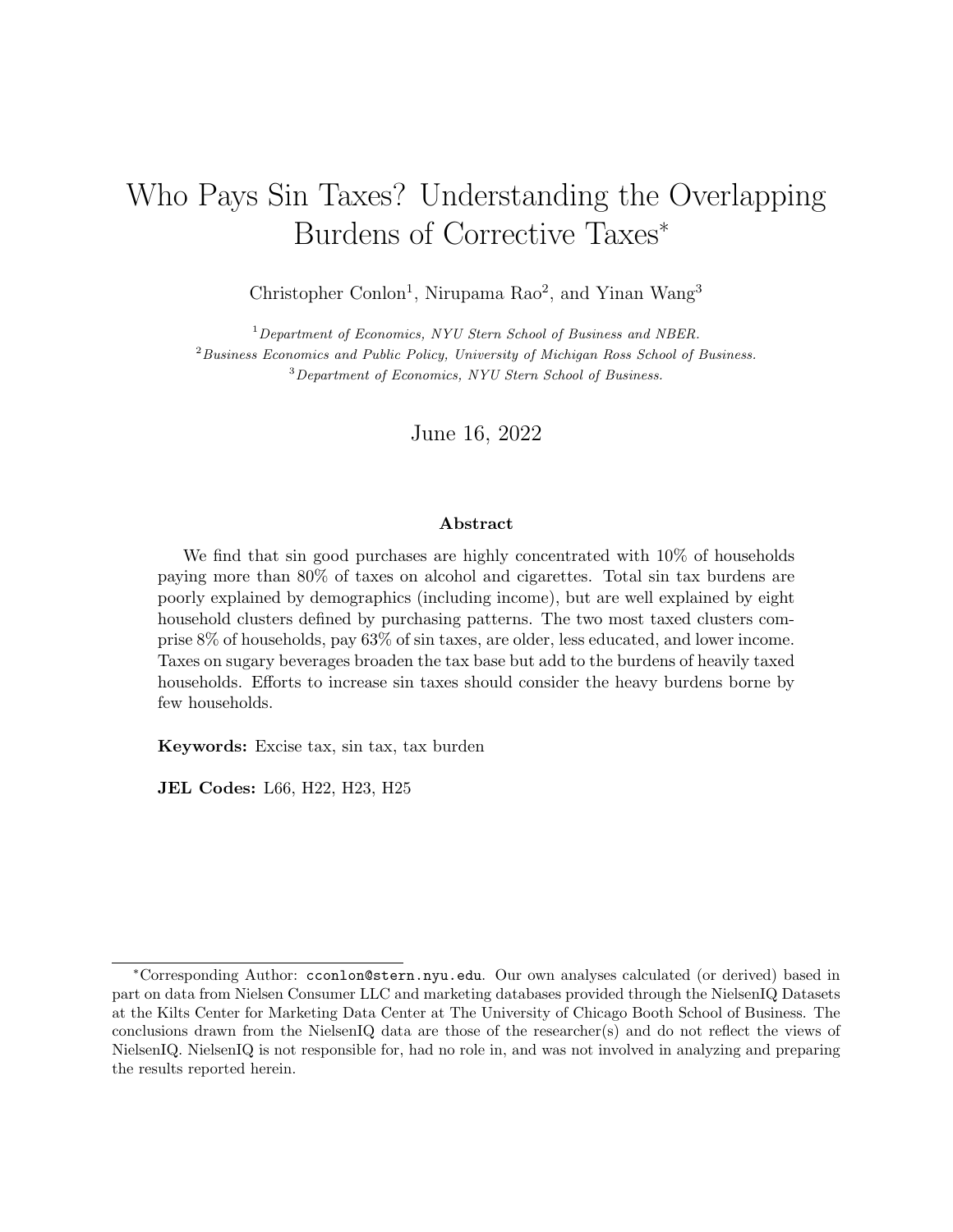#### 1. Introduction

"Sin taxes" – or excise taxes on particular goods that society deems harmful – are popular in the United States. Federal, state, and local governments levy taxes on alcohol and tobacco with the dual and sometimes conflicting goals of curbing consumption and raising revenue. For many of these products, taxes represent a large share of the overall price. In New York City, a 1.75L bottle of vodka might sell for as little as \$11.99 of which \$7.97 is tax; and a \$13.00 pack of cigarettes includes \$6.86 in taxes.

To forward these goals, taxes on sin goods have grown in recent years. In 2009 the federal excise tax on a pack of cigarettes increased from \$0.39 to \$1.01. As part of the 2021 reconciliation package, House Democrats proposed doubling that to  $$2.00$  per pack.<sup>[1](#page-1-0)</sup> All but nine states have substantially raised their tobacco taxes in the last two decades, with the median tax on cigarettes more than quadrupling between 2000 and 2021 from \$0.34 to \$1.78. Meanwhile, tax revenues from alcoholic beverages have grown, due to both rising consumption and state tax rate increases.<sup>[2](#page-1-1)</sup> Over the last decade several localities have also levied new taxes on sugar-sweetened beverages (SSBs), with dozens more considering such taxes. Relative to income taxes, general sales taxes, or excise taxes on gasoline, sin taxes enjoy broad public support across the political spectrum.<sup>[3](#page-1-2)</sup>

One complaint about sin taxes is that they are regressive [\(Allcott et al., 2019b;](#page-23-0) [Hirono](#page-24-0) [and Smith, 2017;](#page-24-0) [Sanders, 2016\)](#page-25-0). One way to counter the regressivity would be to transfer some of the sin-tax revenue back to households through the income tax code [\(Hendren,](#page-24-1) [2020\)](#page-24-1). This is difficult (and less effective) if the sin tax burdens of households with similar incomes vary drastically. It also requires understanding the combined burden across multiple

<span id="page-1-1"></span><span id="page-1-0"></span><sup>&</sup>lt;sup>1</sup>See [House Committee on Ways and Means](#page-24-2) [\(2021\)](#page-24-2).

<sup>2</sup>For state sin tax revenues, please see [Tax Policy Center](#page-25-1) [\(2021a\)](#page-25-1) and [Tax Policy Center](#page-25-2) [\(2021b\)](#page-25-2). For federal sin tax revenues, see [Tax Policy Center](#page-25-3) [\(2019\)](#page-25-3).

<span id="page-1-2"></span><sup>3</sup>For example, in 2015 Kansas Governor Sam Brownback proposed raising alcohol and tobacco taxes to help close the state's \$648 million budget shortfall [\(Lowry, 2015\)](#page-24-3).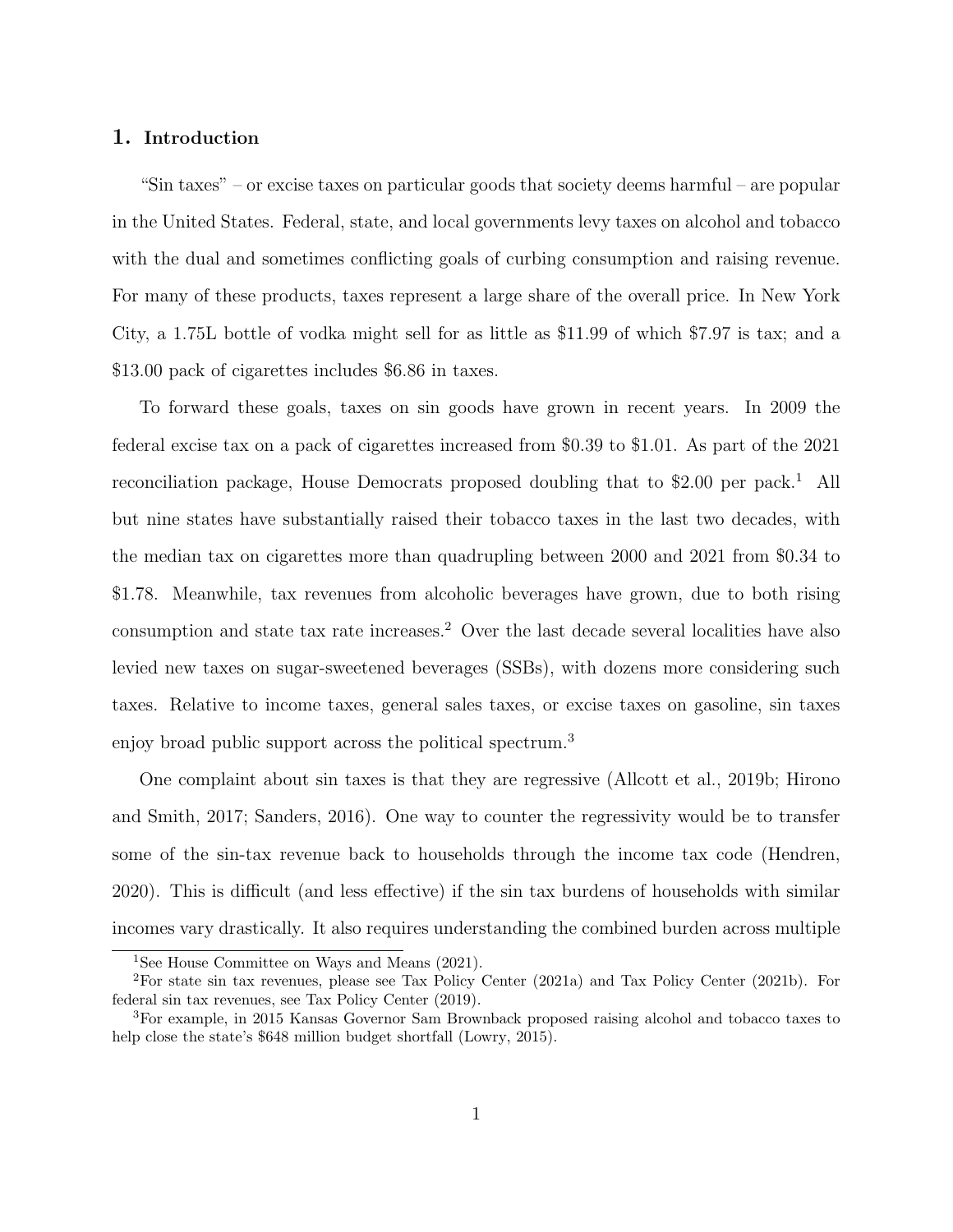sin taxes. Most studies focus on sin taxes for a single category in isolation, such as alcoholic beverages [\(Griffith et al., 2019;](#page-24-4) [Conlon and Rao, 2019,](#page-24-5) [2020;](#page-24-6) [Miravete et al., 2020,](#page-25-4) [2018\)](#page-24-7), sugar-sweetened beverages [\(Dubois et al., 2020;](#page-24-8) [Allcott et al., 2019a;](#page-23-1) [Seiler et al., 2021;](#page-25-5) [Bollinger and Sexton, 2018\)](#page-23-2), or cigarettes [\(Adda and Cornaglia, 2006;](#page-23-3) [Colman and Remler,](#page-23-4) [2008;](#page-23-4) [Harding et al., 2012;](#page-24-9) [Hansen et al., 2017;](#page-24-10) [Friedson et al., 2021\)](#page-24-11).

In this article, we draw on data describing household purchases of alcoholic beverages, tobacco, and sugar-sweetened beverages and provide new measures of the concentration of total sin tax burdens. Because a relatively small set of households purchase large shares of multiple sin goods, sin tax burdens are highly concentrated; the top 10% of sin tax payers account for 80% of all sin taxes while the majority of households pay little to no sin tax. This extreme heterogeneity of burdens across the full population also holds among members of any income or demographic group, complicating both welfare analysis and measurements of distributional impacts. Relying on representative agent frameworks and single elasticity "sufficient statistics" based on averages–even averages within income or other demographic groups–will likely miss the extreme heterogeneity in sin goods purchases across households and obscure the stark distributional impacts. Analysis of potential policy reforms, such as the Congressional Budget Office's revenue options report [\(CBO, 2018\)](#page-23-5), that aim to assess the distributional effects of changing sin tax policy, should consider moving beyond average impacts by income group to meaningfully capture the impact of reforms.

Our analysis begins with documenting the high concentration of beer, wine, spirits, and cigarette purchases. Just 10% of households account for more than 80% of alcoholic beverage purchases by volume, while the bottom half of the distribution nearly abstains totally from purchases of beer, wine, or spirits. For cigarettes, 8% of households are responsible for virtually all purchases. We also consider a hypothetical national penny-per-ounce tax on SSBs, which would be more broadly borne since sugary beverages are purchased by threequarters of households and the top 10% of purchasers account for only 55% of sales volume.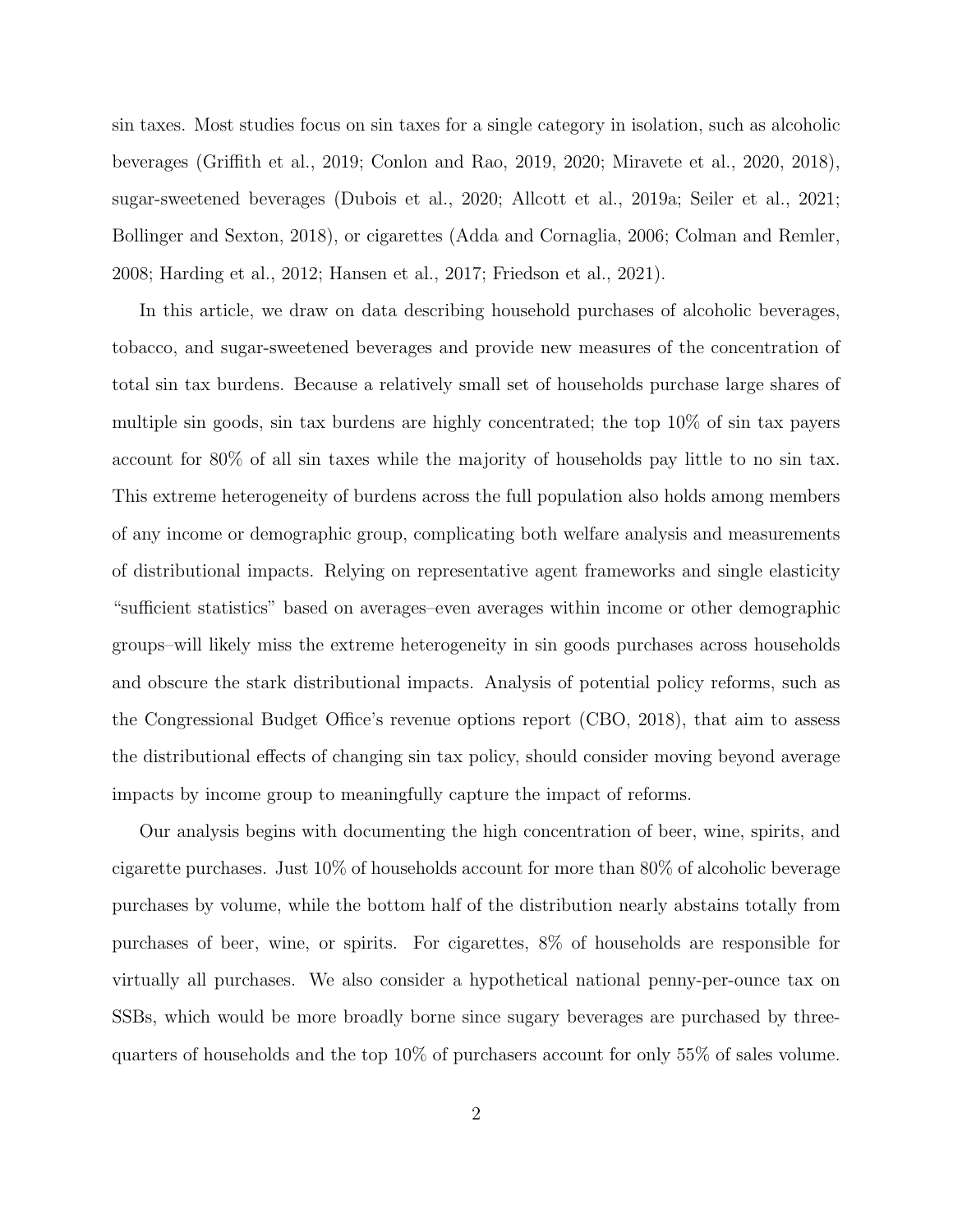The burden of sin taxes is further concentrated because households tend to purchase multiple categories of sin goods or none at all. This is particularly true of smokers who in addition to buying highly-taxed tobacco products also purchase larger quantities of SSBs as well as beer and spirits than the typical household. Heavy purchasers of wine, beer, or spirits also tend to purchase large quantities of the other alcoholic beverage categories. As a result, combined burdens are even more concentrated than sin taxes on individual categories with the top 20% of households to pay more than 90% of sin taxes.

These concentrated sin tax burdens are not well-explained by demographics like income, education, age, and race, or even state-level tax rates; the correlation between cigarette taxes and income, for example, is only −0.06. We document far more heterogeneity in sin good purchases within income groups than across them, and the median household at all income levels faces little or no exposure to sin taxes, rendering the overall progressivity or regressivity of sin taxes less meaningful. Though household demographics explain only a tiny fraction of the variation of sin tax burdens across households, the burdens are well-explained by household purchase patterns (i.e. preferences), which appear to be relatively stable across time.

To account for both the multiple dimensions of dependence, and the extreme concentration in sin good purchases, we discretize the heterogeneity using k-means clustering, and assign each household to one of eight mutually exclusive clusters. These clusters explain 80% of the overall variation in sin tax burden, while demographics alone explain less than  $4\%$ . Two clusters, which we label *Everything* and *Smokers* compose  $8\%$  of the population but pay 63% of existing sin taxes, averaging approximately 2% of income. These households are disproportionately from the bottom income quintile, low education, and ages 55 to 64. Demographically, these households bear a striking similarity to those [Case and Deaton](#page-23-6) [\(2020\)](#page-23-6) describe as most susceptible to "deaths of despair." Because they also purchase more sugary beverages than any other clusters, *Everything* and *Smokers* would also bear a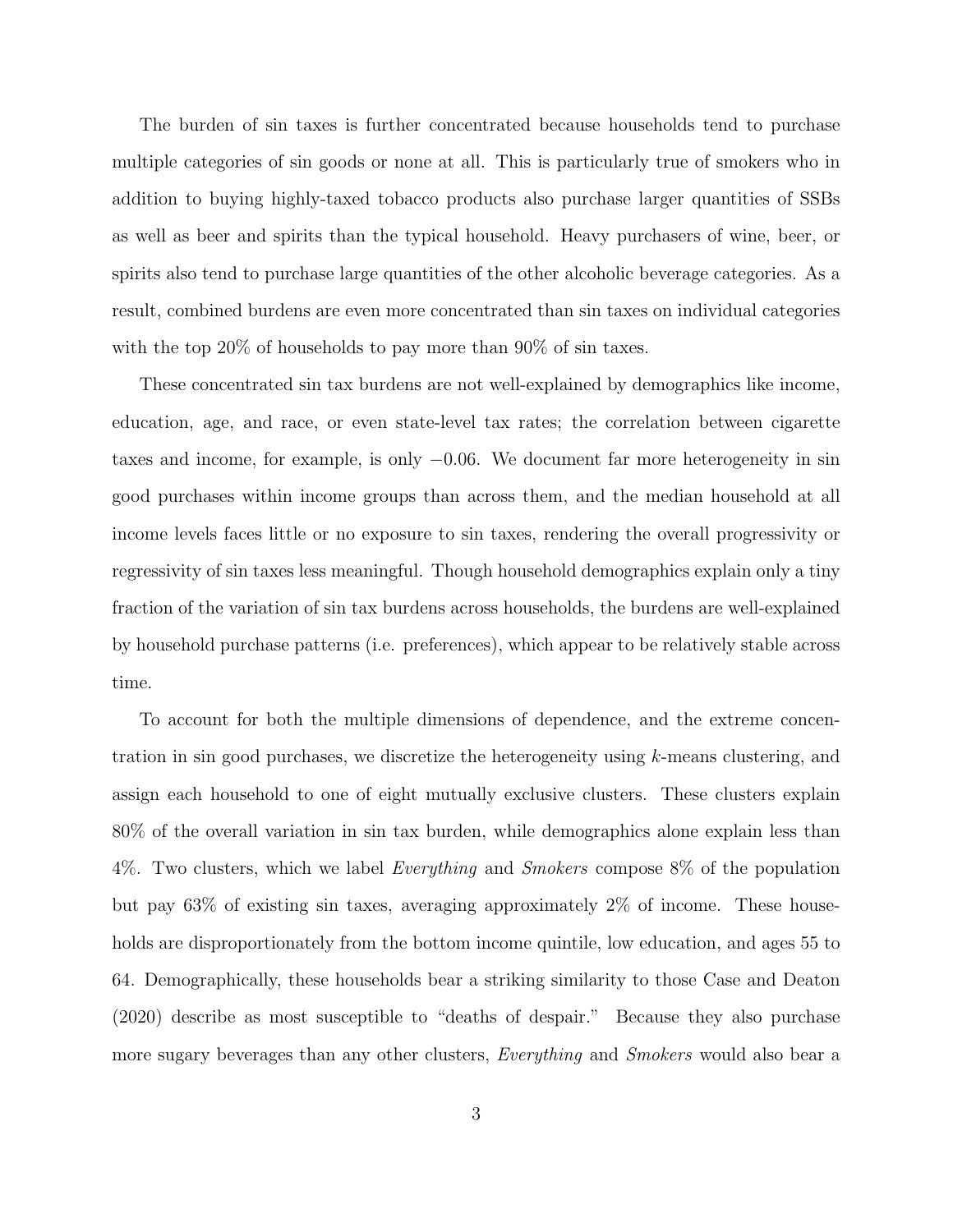disproportionate share of new taxes on SSBs.

Households in the third most-taxed cluster, which we label *Heavy Drinkers*, on average purchase the equivalent of 11 alcoholic drinks per adult per week and make up 6.7% of the population. They are most likely to come from highest education and income bins. Most previous studies [\(Conlon and Rao, 2019;](#page-24-5) [Miravete et al., 2020\)](#page-25-4) suggest that wealthier households are less price sensitive, and respond to price increases by switching to less expensive products rather than away from alcoholic beverages altogether. This suggests corrective taxes may be less effective at discouraging consumption among these households. If negative externalities are convex in alcohol consumption [\(Griffith et al., 2019;](#page-24-4) [Cnossen, 2007\)](#page-23-7), this group along with the Everything group would comprise 9% of the population yet be responsible for almost 60% of alcohol's external damage. At the same time, the effective alcohol tax rate faced by these groups is not particularly high when compared to *Moderate Spirits* purchasers.

Assigning households to clusters also allows us to explain the evolution of the sin tax burden from 2007-2020. Within a cluster, the sin tax burden is relatively constant over time, even as some states changed statutory tax rates. Between 2007 and 2019 the Everything and Smokers clusters shrank by more than one-half, while the cluster of households purchasing little to no sin goods grew by nearly 70%. As a result, the share of sin taxes paid by top 1% of sin tax-payers grew by 40%. These long run trends reversed in 2020 with an uptick in the population shares of Everything and Heavy Drinkers. This reversal merits more investigation – it might be the COVID lockdowns led to higher purchases of alcoholic beverages, or it may be that consumption shifted from bars and restaurants which our data do not cover to the at-home purchases our data capture.

Our findings suggest that policymakers should carefully consider the distributional implications of raising tobacco, alcohol, or SSB taxes. A narrow set of households bears these taxes; unless policymakers believe that even higher taxes will lead them to smoke and drink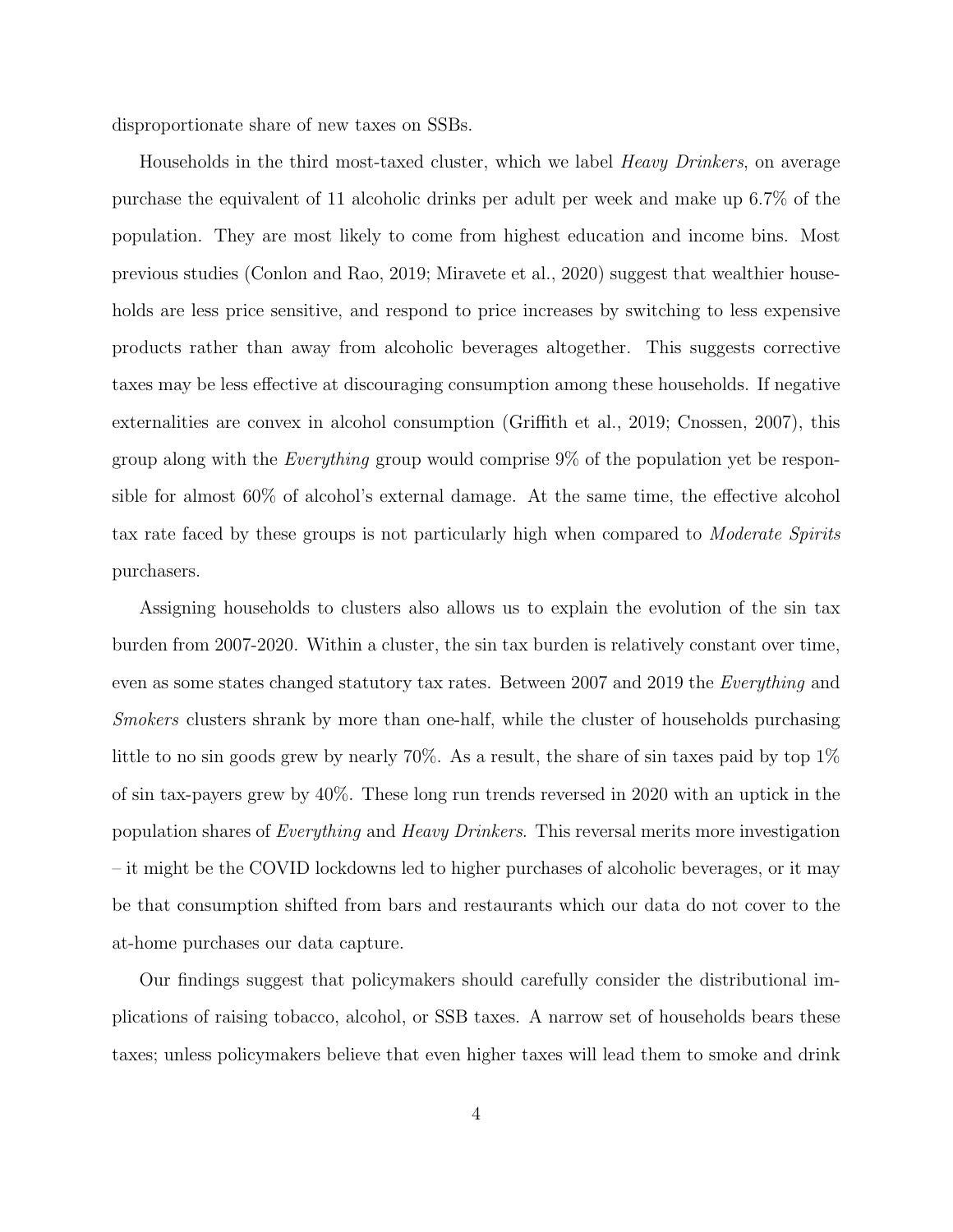substantially less, this small swath will bear much of the additional burden, too. Policy assessment will need to move beyond average impacts on demographic groups to account for differences in preferences and elasticitites (and incomes) to accurately capture the welfare effects of different interventions.

## 2. Data

Our main data source is the Kilts NielsenIQ consumer panelist data for 2018. These data follow 61,384 households, who are compensated by NielsenIQ in exchange for recording all purchases of bar-coded products. This panel is designed by NielsenIQ (after weighting) to broadly represent the demographics of the United States. Whenever aggregating, we use the provided projection factors.

Since sin taxes are almost always volumetric, our main focus is the volume of purchases of sin goods (tobacco, beer, wine, and distilled spirits) and SSBs. We also include non-sin household staples, specifically yogurt and toilet tissue as comparisons. When we report consumer demographics, we report them in exhaustive mutually-exclusive bins (mostly) fol-lowing NielsenIQ's definitions, rather than impute them as continuous values.<sup>[4](#page-5-0)</sup> For example, NielsenIQ reports household income in 16 discrete bins which we group into 13 bins (by consolidating households earning below  $$10k$  in income), and later into five "quintiles" ( $\leq$  $$25k$ ,  $$25k-$45k, $45k-$70k, $70k-$99k, $100k+$  $$25k-$45k, $45k-$70k, $70k-$99k, $100k+$  $$25k-$45k, $45k-$70k, $70k-$99k, $100k+$ .<sup>5</sup>

Our dataset differs from other datasets in some important ways. The most commonlyused dataset on alcoholic beverage consumption is the National Institute on Alcohol Abuse and Alcoholism (NIAAA)'s NESARC-III survey of 36,309 individuals on alcohol usage between 2012-2013. One advantage of the NielsenIQ data is that purchases are not merely

<span id="page-5-0"></span><sup>&</sup>lt;sup>4</sup>We use four levels of household head education: HS or less, some college, college graduates, and post graduates; four race categories: White, Black, Asian, and Other; 5 bins for the head's age; and indicators for whether the head is Hispanic and a child under 18 lives in the home.

<span id="page-5-1"></span><sup>5</sup>We also eliminate 23 "outlier" households from our analysis as detailed in Appendix [C.](#page-34-0)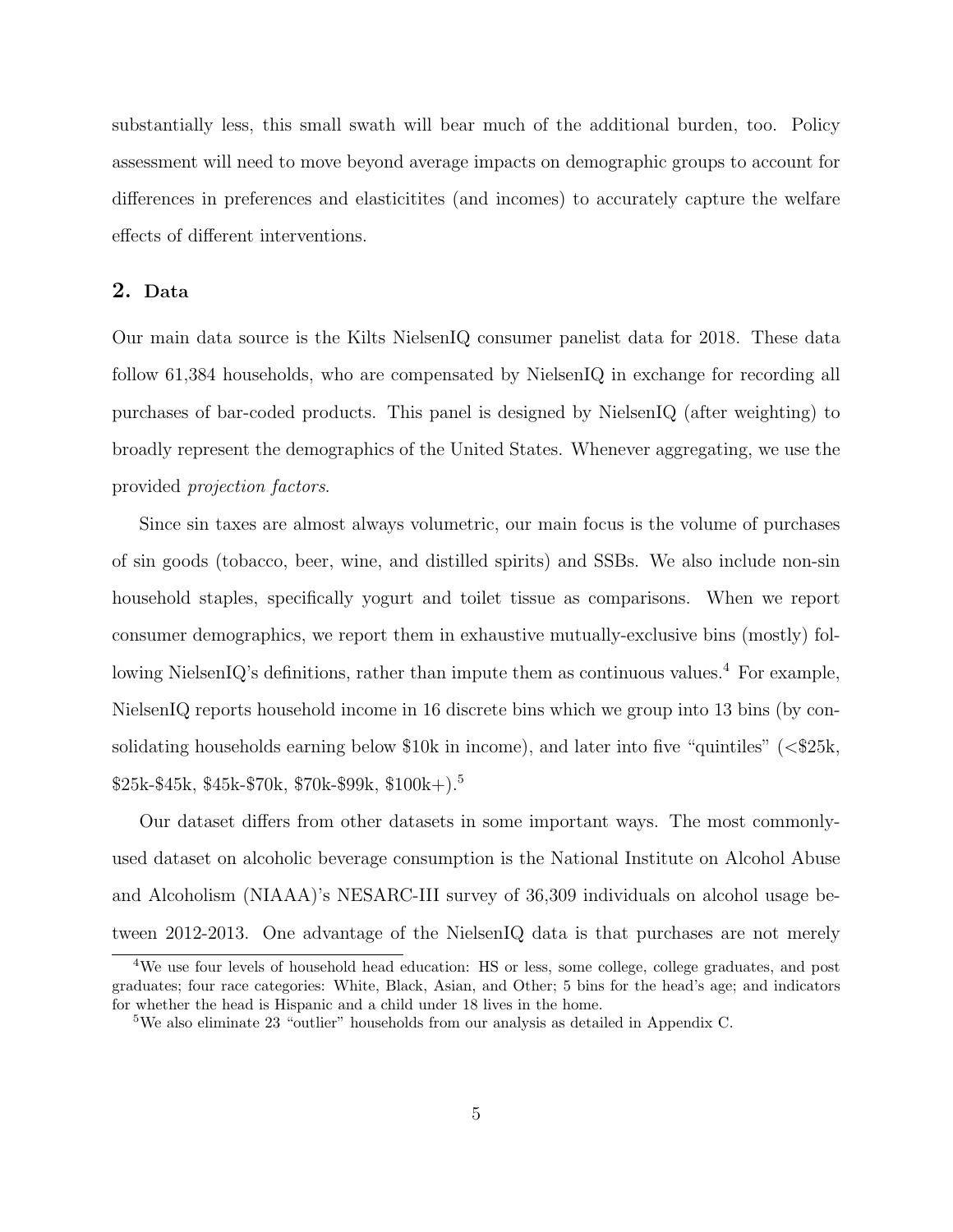self-reported but verified with receipts.<sup>[6](#page-6-0)</sup> Another difference is that the NielsenIQ data track household-level purchases rather than individual consumption. Thus sin goods purchased but not consumed within the household (as a gift or as part of a large gathering) may be wrongly attributed to the household. Because our primary interest is the tax burden of sin goods across households, we are primarily concerned with the distribution of sin good purchases rather than consumption. A larger challenge is that the NielsenIQ dataset does not report sin goods purchased and consumed outside the home. This is unlikely to present a major issue for tobacco products, but means we do not observe alcoholic beverages or SSBs consumed on-premise at bars, restaurants, sporting events, etc.<sup>[7](#page-6-1)</sup> Industry reports suggest on-premise sales of alcoholic beverages accounted for around 23% of beer, 18.5% of wine, and 21.2% of spirits sales in 2018 by total volume [\(Adams Media Inc., 2019\)](#page-23-8).

Our product category definitions are meant to correspond to those used to calculate taxes on various products.We convert cigarette purchases into the equivalent number of packs, and liquids into liters. We exclude e-cigarettes and nicotine cartridges from our tobacco category because in many states those are either untaxed or taxed differently from cigarettes. To match the NIAAA, we apply a constant alcohol by volume percentage  $(ABV\%)$  to beer  $(4.5\%)$ and wine (12.9%) and use the observed ABV for spirits when possible (typically around 40%). When we compute sin tax paid by households, we apply the relevant combined federal and state rates and assume consumers bear the full economic incidence of the taxes.<sup>[8](#page-6-2)</sup> This is clearly an unrealistic simplification, but if the consumer share of the burden is similar across products and across consumers, our results will be proportional to the correct distributional effects.<sup>[9](#page-6-3)</sup>

<span id="page-6-0"></span> $6$ [Naimi et al.](#page-25-6) [\(2016\)](#page-25-6) find heavy drinkers in survey data drink similar amounts and are demographically similar to heavy drinkers in our results.

<span id="page-6-1"></span><sup>7</sup>Appendix [A](#page-26-0) compares estimates of overall alcoholic beverage and tobacco consumption in the NielsenIQ data and other data sources.

<span id="page-6-2"></span><sup>8</sup> In several "control states", rather than (or in addition to) excise taxes, the state controls the sale of distilled spirits directly. For these states, we impute the tax rate as the average from other states within the region.

<span id="page-6-3"></span><sup>9</sup>The Urban-Brookings Tax Policy Center employs similar assumptions in its distributional analysis of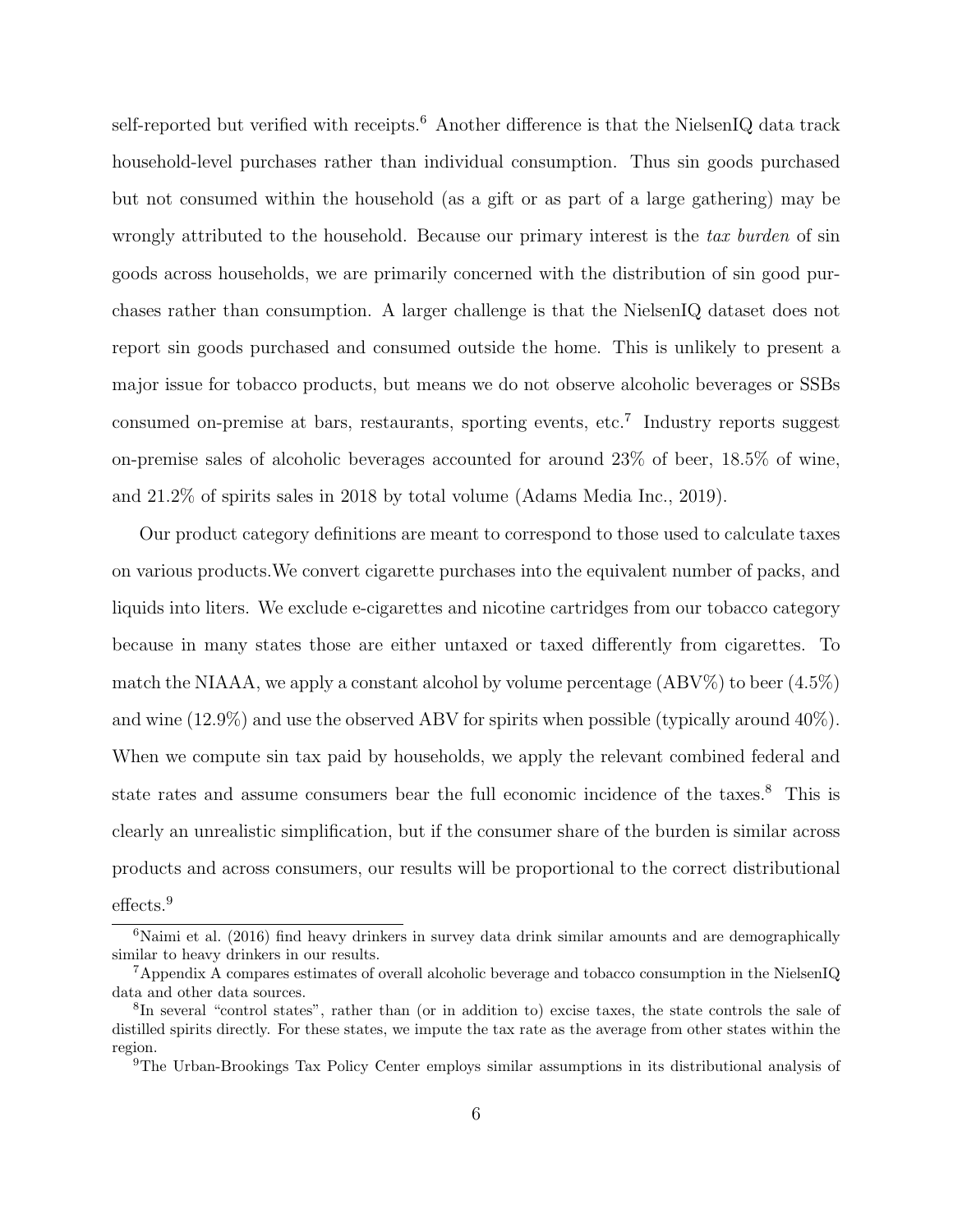Likewise our sugar-sweetened beverage category is meant to mimic the set of products commonly subjected to taxes on SSBs. It includes sugary carbonated beverages (Coke and Pepsi) as well as sports drinks (Gatorade) and sweetened teas and juice drinks (Arizona Iced Tea, Hi-C, etc.), but does not include diet carbonated beverages (Diet Coke) or 100% juice products which are typically exempted. When we consider the tax burden, we apply a hypothetical penny-per-ounce tax meant to mimic existing laws and proposals.<sup>[10](#page-7-0)</sup>

## 3. Empirical Analysis

#### 3.1. The Concentration of Sin Good Purchases

We begin by documenting the concentration of household sin good purchases. For each household, we compute the annual total liters purchased (or packs in the case of cigarettes). We then rank each household by its total purchases in each category. Because excise taxes on these items are based primarily on volume rather than expenditure, purchase volume (mostly) corresponds to tax burden.<sup>[11](#page-7-1)</sup> Our goal is to describe the concentration of purchases such as the "80-20 Rule" of the Pareto distribution.

Panel A of Figure [1](#page-18-0) plots the CDF of annual household purchases for various categories of sin goods and, for comparison, consumer staples. In Panel B, we zoom in on the purchases of the top decile of households. For household staples, the distribution of purchases is not particularly skewed: the top  $10\%$  of households purchase  $32\%$  of toilet tissue (Gini= 0.45) and  $46\%$  of yogurt (Gini= 0.64) products by volume.<sup>[12](#page-7-2)</sup> For beer, wine, and spirits, we find that the top 10% of households account for about 80% of purchases (by volume) (Gini = 0.85),

excise taxes on tobacco and alcohol [\(Rosenberg, 2015\)](#page-25-7). For a list of tax rates, please see Table [B1.](#page-32-0)

<span id="page-7-0"></span><sup>&</sup>lt;sup>10</sup>See [Tax Policy Center](#page-25-8) [\(2020\)](#page-25-8) for details. Consistent with all enacted SSB taxes, we apply the pennyper-ounce tax equally based on volume, rather than on actual sugar content, which differs greatly across products.

<span id="page-7-1"></span><sup>11</sup>Tax burden will also vary by the state in which the purchases are made, and distilled spirits are taxed at the federal level by alcohol content, though the majority of spirits are bottled at 40% alcohol by volume.

<span id="page-7-2"></span><sup>&</sup>lt;sup>12</sup>On a "per capita" basis the distribution for these staple goods is even less skewed, because much of the variation is explained by household size.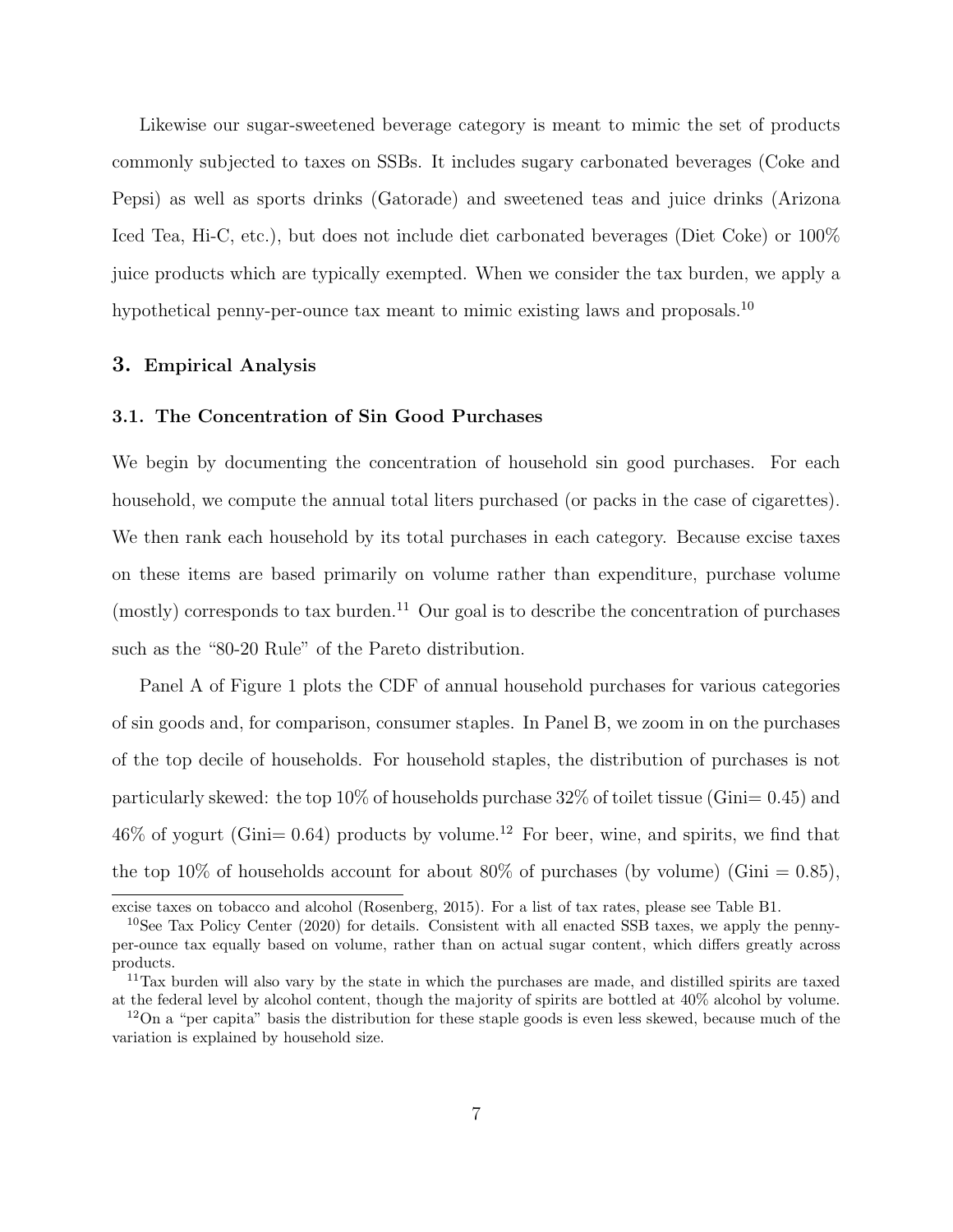while the bottom half of households purchase little to no alcoholic beverages. For tobacco, the top 10% of households are responsible for virtually all of the purchases, producing a Gini coefficient of 0.90.<sup>[13](#page-8-0)</sup> The distribution of SSB purchases does not resemble that of other sin goods. Over 75% of households purchase significant amounts of SSBs, and purchases are substantially less concentrated. The top 10% of households account for around 55% of purchases  $(Gini= 0.61)$  – more similar to that of yogurt  $(Gini= 0.64)$  than to alcohol or cigarettes.

These purchase distributions have important consequences. The first is that the majority of existing sin taxes are paid by a very small number of households, while many households don't purchase any sin goods. Panel C of Figure [1](#page-18-0) plots the distribution of different sin taxes. The top 20% of households pay roughly 90% of all sin taxes, while more than half of households pay virtually no sin taxes. Following the purchase patterns, taxes on cigarettes are more concentrated than those on alcohol beverages. The second important implication is that taxes on SSBs would be much more broad-based than existing sin taxes on alcoholic beverages or tobacco. As Panel C and D of Figure [1](#page-18-0) show, SSB taxes would be much more evenly distributed, with the top  $20\%$  of households paying about  $60\%$  of the tax (Gini= 0.61).

The next question is whether the same households who pay most of the cigarette taxes also pay much of alcohol or (hypothetical) SSB taxes. The obvious approach of examining correlations of annual purchase totals faces some challenges. First, 68% of households never purchase alcoholic beverages or tobacco, leading to a large number of zeros.[14](#page-8-1) Second, Figure [1](#page-18-0) indicates that nearly all of the consumption is the tails of the distribution, so measures of dependence that average over the entire distribution may miss the majority of

<span id="page-8-0"></span><sup>&</sup>lt;sup>13</sup>The most recent CDC data suggest around 14% of adults smoke [\(Centers for Disease Control and](#page-23-9) [Prevention, 2020\)](#page-23-9). The most recent Tobacco Use Supplement to the CPS finds the share of households to be only 4%. Additionally, researchers have reported substantial assortative matching among couples by smoking status using CPS data [\(Chiappori et al., 2017\)](#page-23-10), helping to explain the smaller share of smoking households.

<span id="page-8-1"></span><sup>14</sup>A large number of zeros also complicates more general approaches, which rely on an inverse CDF transformation including copulas [\(Ibragimov and Prokhorov, 2017\)](#page-24-12).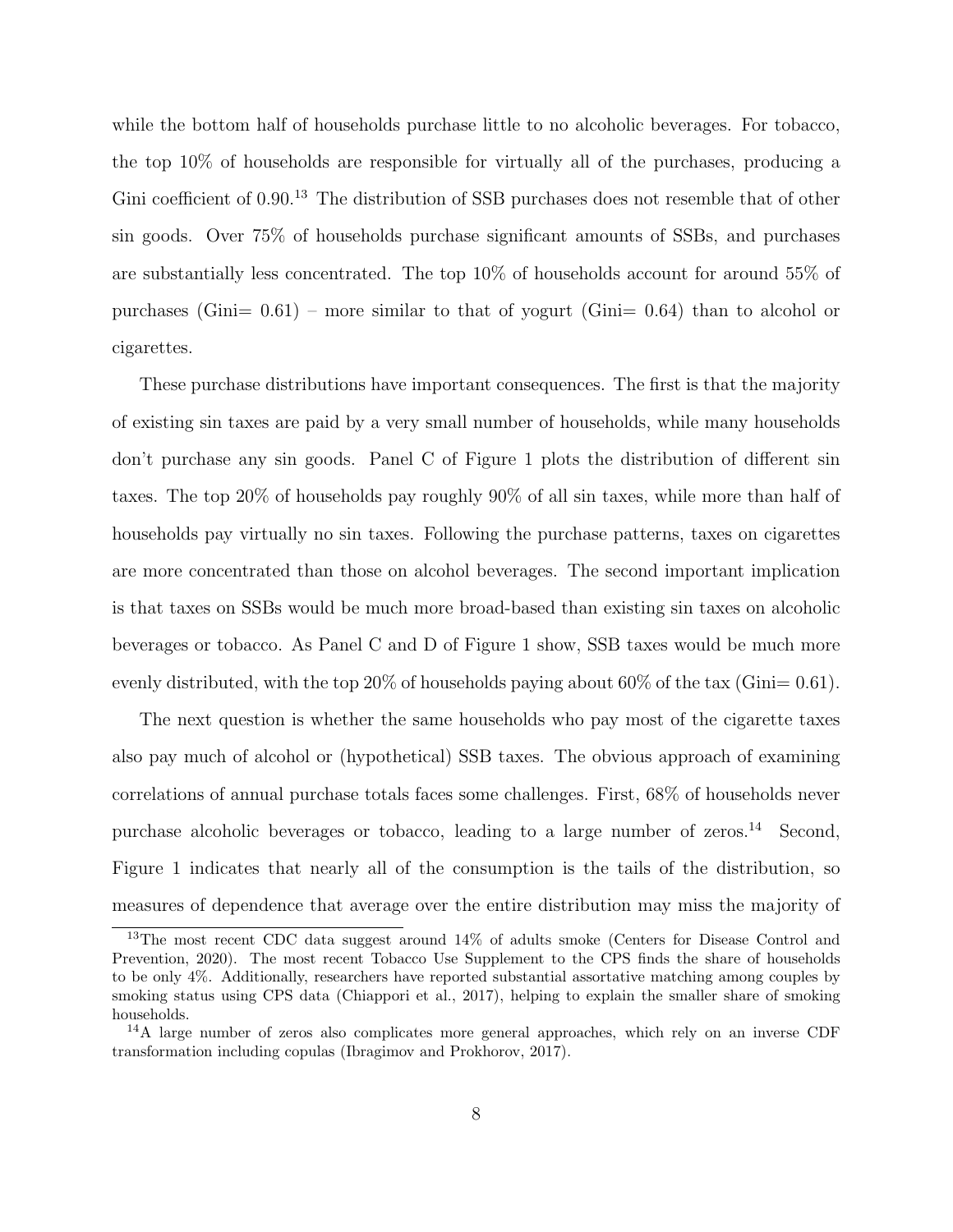purchases.

To address these concerns, we provide two measures of dependence in Figure [2.](#page-19-0) The first is the Spearman correlation using the rank of a household's purchases in two categories.[15](#page-9-0) The second computes the upper tail dependence parameter for the bivariate copula: the conditional probability that a household in the top decile for one category is also in the top decile for another category.<sup>[16](#page-9-1)</sup> Both measures indicate a significant amount of dependence among purchases of beer, wine, and spirits suggesting at least some households purchase alcohol in multiple forms. The tail dependence measure also detects overlap among households which purchase cigarettes and those in the top decile for purchases of beer or sugary beverages.

A common concern regarding sin taxes is that they are regressive or that they disproportionately affect poorer households. In the right portion of Figure [2,](#page-19-0) we also compute the correlation between purchases in each category and the midpoint of the corresponding income bin for each household. The correlation between purchases of sin goods and income is extremely weak. Purchases of cigarettes and SSBs appear to be very slightly regressive,  $\rho = -0.062$  and  $\rho = -0.054$  respectively, while purchases in other categories appear to have a small positive correlation with income (such as wine  $\rho = 0.06$ ). These correlations are so weak that income alone explains less than 1% of the variation in sin taxes across households, and household demographics explain less than 3%.

#### 3.2. Discretizing Heterogeneity

In order to better understand these households at the extremes of the distribution, we discretize the heterogeneity in household purchases for six sin categories (beer, wine, spirits,

<span id="page-9-0"></span><sup>&</sup>lt;sup>15</sup>Because of the large number of ties at zero, we rank households from least to most consumption, and break ties by choosing the lowest rank. The estimated correlations are robust to these assumptions. We also obtain nearly identical results when we use Kendall's  $\tau$  as an alternative measure of pairwise dependence.

<span id="page-9-1"></span> $^{16}$ If there were no dependence at all we would expect this measure to be 0.1, the unconditional probability of falling in the top decile.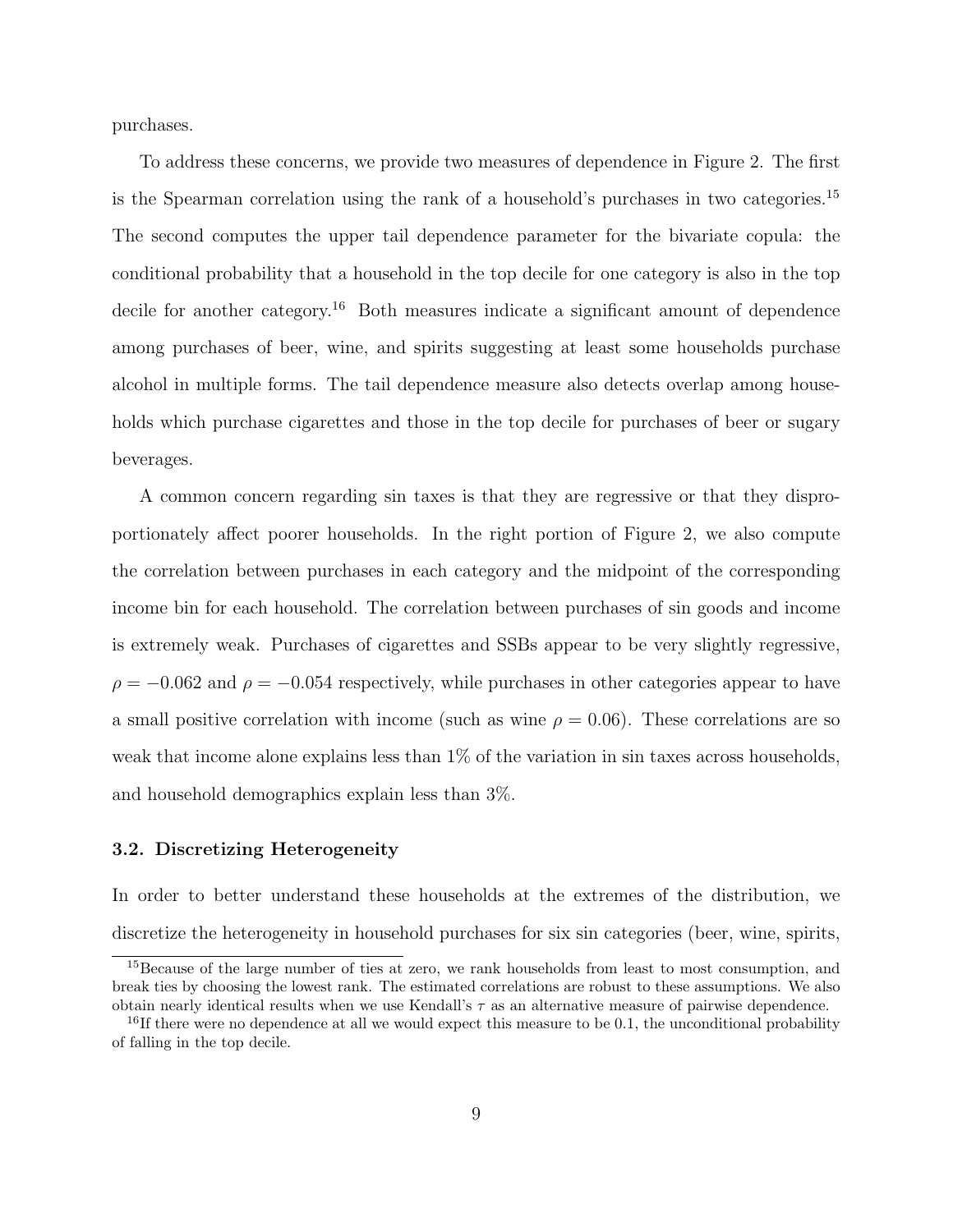total ethanol, cigarettes, and SSBs) using  $k$ -means clustering.<sup>[17](#page-10-0)</sup> We express the purchases of each household as a vector  $z_i$  and solve the following k-means clustering problem:

<span id="page-10-2"></span>
$$
\left(\widehat{\boldsymbol{\mu}}(1),\ldots,\widehat{\boldsymbol{\mu}}(K),\widehat{k}_1,\ldots,\widehat{k}_N\right) = \underset{(\boldsymbol{\mu}(1),\ldots,\boldsymbol{\mu}(K),k_1,\ldots,k_N)}{\operatorname{argmin}} \sum_{i=1}^N \|\mathbf{z_i} - \boldsymbol{\mu}(k_i)\|^2
$$
\n(1)

Each household *i* is assigned to a group  $k_i$ , and assigned the group mean  $\mu(k)$ . The idea is to minimize the Euclidean distance from each household's purchase vector to the mean of its assigned group.<sup>[18](#page-10-1)</sup> We then assign each household to one of  $K = 8$  clusters. Our cluster assignments explain 80% of the variation in the tax burden across households.

We select  $K = 8$  clusters by calculating a battery of 30 indices from NBClust and taking the median [\(Charrad et al., 2014\)](#page-23-11). As is often an issue with  $k$ -means, there is little agreement across indices in the "optimal" number of clusters. For example, the "elbow method" and "silhouette method" recommend  $K = 2$  clusters, while the Gap statistic recommends  $K =$ 12, and the CH score recommends  $K = 13$ . We are using the clusters largely as a way to describe heterogeneity, so in Appendix [E](#page-42-0) we also report categorizations under  $K = 7$  and  $K = 9$  clusters.

After inspecting the purchasing patterns of each cluster, we assign it a name for expositional purposes. This allows us to categorize households by the products they actually purchase, rather than merely demographics or location.

<span id="page-10-0"></span><sup>&</sup>lt;sup>17</sup>Recent work by [Bonhomme et al.](#page-23-12) [\(2021\)](#page-23-12) suggests that even when heterogeneity is not discrete, approximations by k-means can still be effective in a variety of settings.

<span id="page-10-1"></span><sup>&</sup>lt;sup>18</sup>A well-known limitation of k-means is its sensitivity to transformations of  $z_i$ . In order to deal with the skewness in the distribution of purchases and the large number of zeros, we first apply the inversehyperbolic-sine transformation:  $arcsinh(x) = \ln(x + \sqrt{x^2 + 1})$  and then apply a Z-score to each column. This is similar to the log() transform but maps zeros:  $f(0) \to 0$ . The  $arcsin(x)$  transformation can make regression coefficients difficult to interpret, but these transformed variables never appear in a regression equation.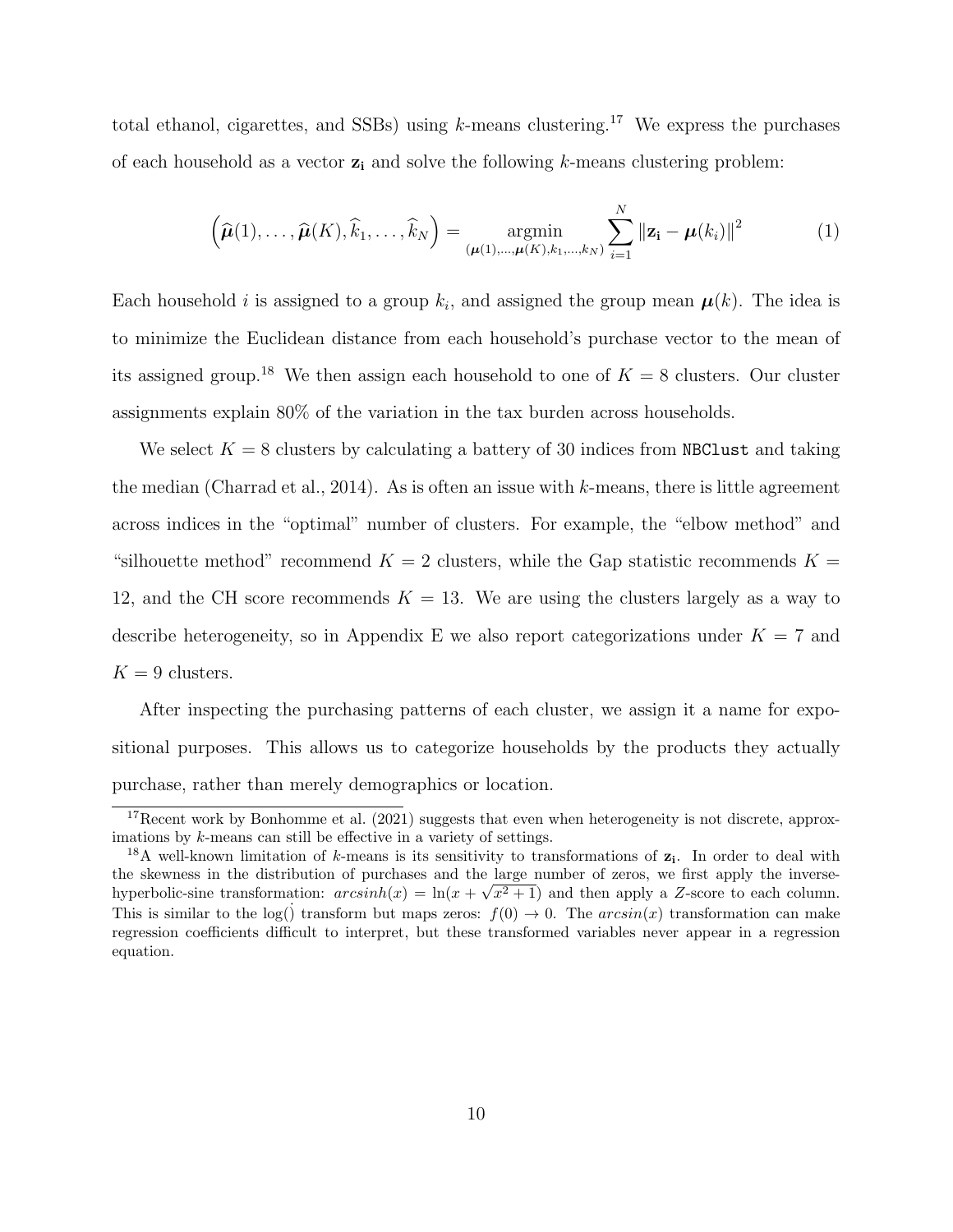#### 3.3. Results

We describe the results of our cluster assignments in three tables. In Table [1,](#page-20-0) we report summary statistics for each cluster of households; In Table [2,](#page-21-0) we report the demographic makeup of each cluster; and in Table [3](#page-22-0) we apply our cluster assignments from 2018 to annual household purchases from other years in order to explain the evolution of the sin tax burden over time.

Table [1](#page-20-0) reports purchase distributions (in liters, except for cigarettes which are measured in packs) and tax burdens by cluster and for the overall sample. The first panel of Table [1](#page-20-0) are the centroids (weighted averages) that are used in assigning each household to the nearest centroid. In the second panel we report quantiles of the purchase distribution which highlight the extent to which the clusters overlap (or do not overlap). The bottom panels describe ethanol consumption details, externalities and tax burden measures.

The two largest groups *SSB Only* (44% of households) and *Nothing* (17.8% of households) purchase negligible amounts of sin goods and are largely exempt from any sin tax burden. The main difference between the groups is that the former purchases approximately 1 liter of sugary beverages per week for each member of their household, and would face a significant portion  $(54%)$  of any SSB taxes. The size of the *SSB Only* group is what drives the basebroadening effect of hypothetical taxes on sugar-sweetened beverages as this group would pay about \$39 per year in new taxes under our hypothetical penny per ounce tax.

The two most important groups for understanding the burden of sin taxes are: Everything  $(2.5\%$  of population), *Smokers* (5.5% of population). On average, each week the *Everything* group purchases the equivalent of 2.91 packs of cigarettes and 17 alcoholic drinks (with a large percentage of alcoholic beverages coming in the form of beer and to a lesser extent spirits). Despite representing only 2.5% of the population, they pay 25.7% of all sin taxes or an average of \$512 per year, the highest burden of any group. The Smokers purchase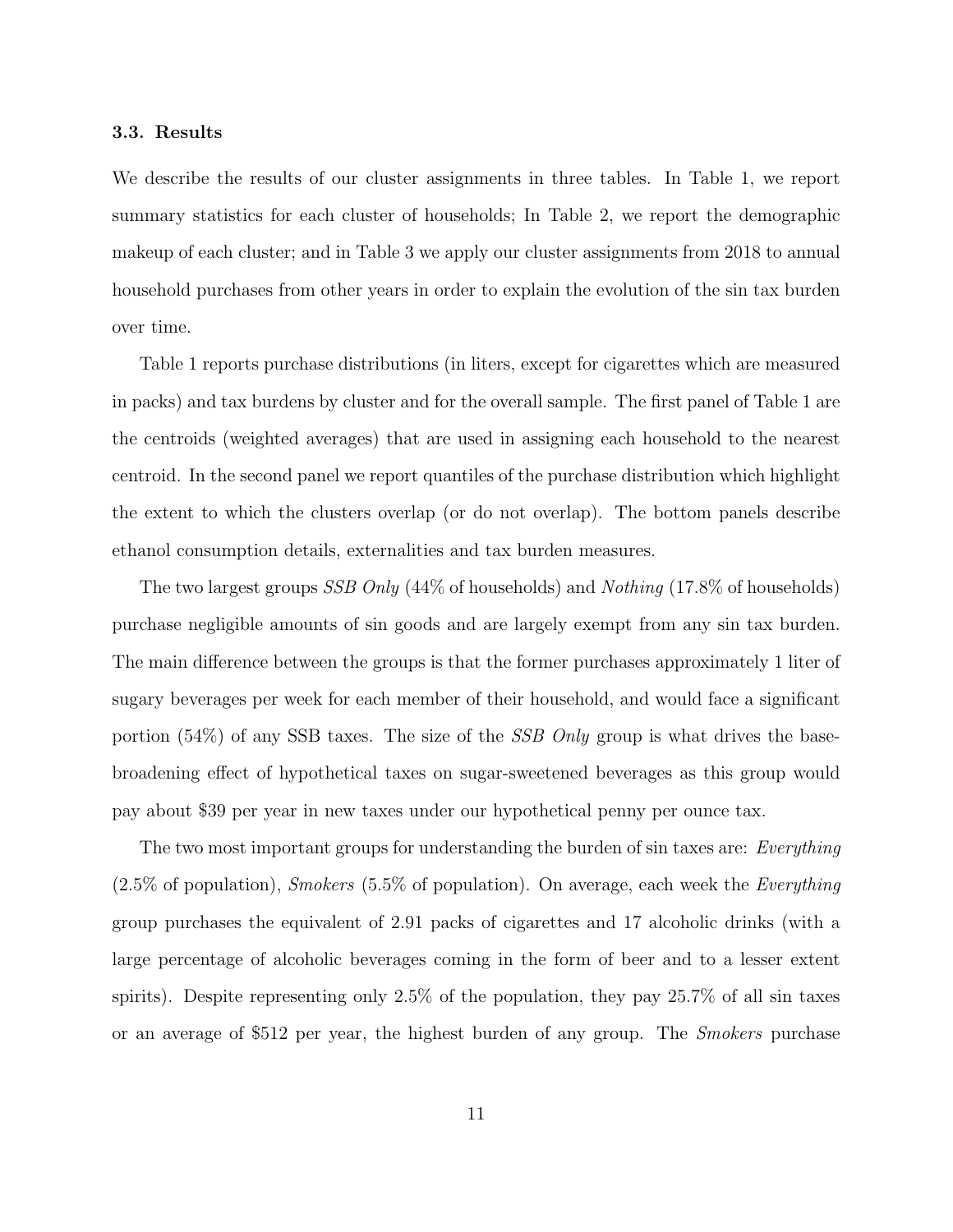similar amounts of cigarettes (around 2.5 packs per week), but negligible amounts of alcoholic beverages. However, because the taxes on tobacco are large relative to taxes on alcohol, they account for 37.3% of the sin tax burden and only 5.5% of the population or \$343 per year. Additionally, both the *Smokers* and *Everything* groups consume the largest amount of sugarsweetened beverages of any of our clusters, around 1.5 and 1.3 liters per household member each week. This means that any new taxes on sugar-sweetened beverages, while broadening the overall base, would still fall disproportionately on the two most heavily taxed groups increasing their sin tax burden by an average of \$50-\$60 per year.

The third most important group are the *Heavy Drinkers*  $(6.7\%$  of population). This group purchases the equivalent of 20 drinks per week, including the largest amount of spirits and second largest amounts of beer and wine of any group. Despite representing only 6.7% of the population they are responsible for 47.5% of alcohol taxes and 20.2% of overall sin taxes (an average of \$159 per year). The remaining three groups compose 23.5% of the population, purchase moderate amounts of Beer  $(9.4\%)$ , Wine  $(7\%)$ , and Spirits  $(7.1\%)$  and account for a combined 14.5% of the tax burden and 30.3% of ethanol externalities.

For alcoholic beverages, we can try to compare the average tax burden to the level of externalities generated. We draw on the approach from [Griffith et al.](#page-24-13) [\(2017\)](#page-24-13), which calibrates the external damage using an exponential function in ethanol consumption  $x_i$ as  $ED(x_i) = \phi_0 (e^{\phi_1 z_i} - 1)$ . We follow their calibration, where  $\phi_1$  is chosen to match the convexity of the external damage from [Cnossen](#page-23-7) [\(2007\)](#page-23-7), such that an individual who consumes 20 U.S. drinks generates  $20 \times$  the external damage of an individual who consumes 4 U.S. drinks.[19](#page-12-0)

<span id="page-12-0"></span>This enables us to report the average external damage from ethanol consumption by clus-

<sup>&</sup>lt;sup>19</sup>This calibration yields  $\phi_1 = 0.0615$ . [Griffith et al.](#page-24-13) [\(2017\)](#page-24-13) also report upper and lower bound estimates of  $\phi_1 \in (0.0435, 0.0695)$ , though qualitatively this has little impact on our results. As we focus on relative damages rather than the level of external damage,  $\phi_0$  is irrelevant; we nonetheless plug in the provided value of  $\phi_0 = 1.298$ .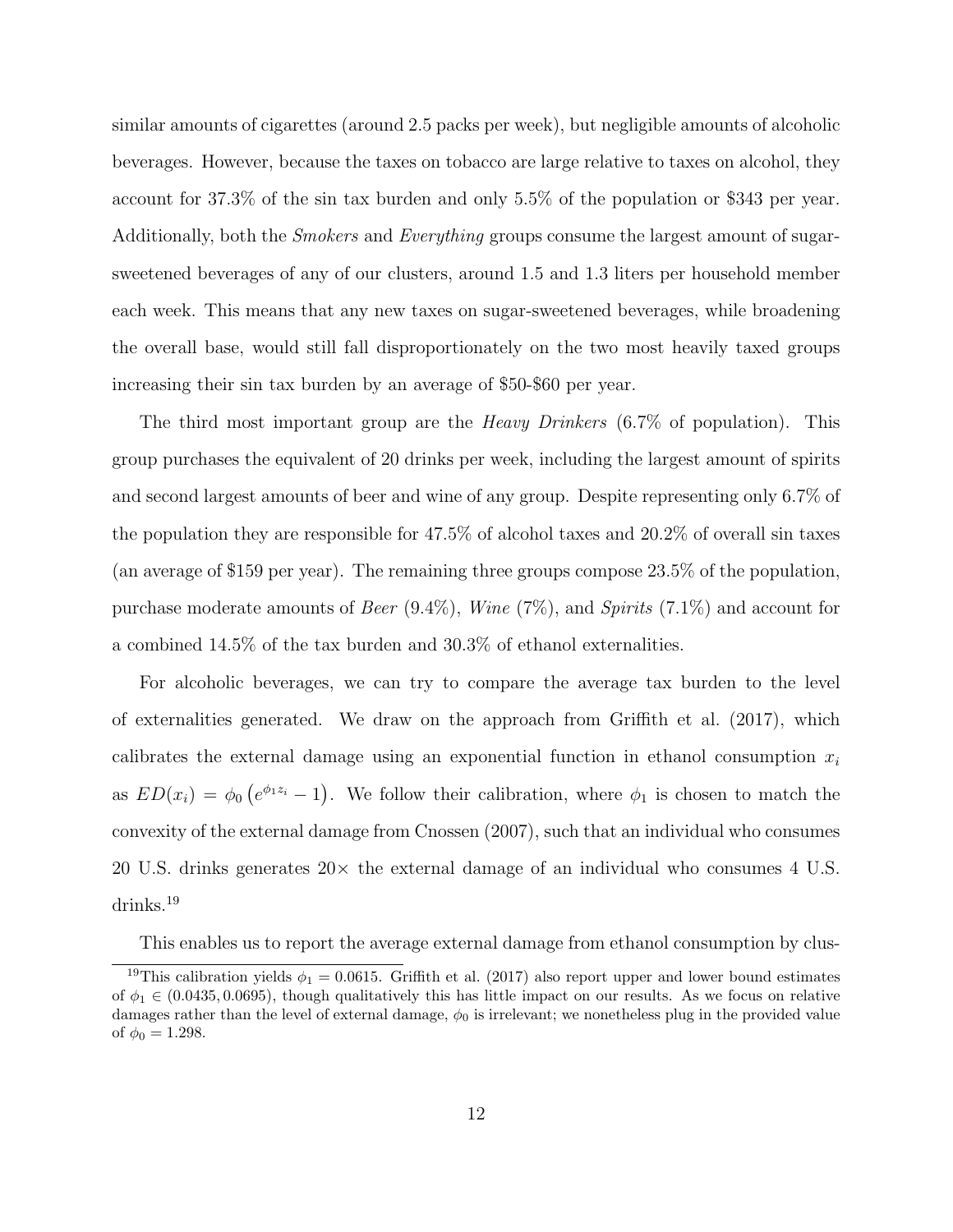ter, and the fraction of overall external damage attributable to each cluster without taking a stand on the overall level of external damage. The calculations imply that Heavy Drinkers and Everything households generate roughly  $9\times$  the external damage (per household) of Moderate Spirits and Moderate Beer drinkers, and about  $3\times$  the external damage of Mostly Wine drinkers.

Ideally, households with larger (marginal) external damage would face higher effective tax rates on ethanol. The good news is that Heavy Drinkers and Everything households pay \$8.85 and \$8.21 in taxes per liter of ethanol while Moderate Beer and Mostly Wine households pay \$5.84 and \$5.06 per liter. Thus the heaviest drinkers pay around 50% more than moderate drinkers, and are responsible for  $2 - 3 \times$  the external damage. However, due to higher statutory rates on distilled spirits, the Moderate Spirits group pays \$15.53 per liter of ethanol, suggesting that either this group is significantly over-taxed or other groups are significantly under-taxed.<sup>[20](#page-13-0)</sup>

Table [2](#page-21-0) describes the demographic makeup of each cluster. For each demographic category (Race, Hispanic Origin, Children, Age, Income, Education) we divide the population into a set of mutually-exclusive bins, and report the overall probability of each demographic bin. For example, 27.4% of the overall sample completed high school or less. We calculate the probability of having completed high school or less for households assigned to the Everything cluster (35.6%) and report the ratio in Table [2](#page-21-0) as  $\frac{35.6}{27.4} = 1.30$ . Resampling the population of households many times, we recompute each ratio, and highlight cells where the bootstrapped ratio varies from lies outside of  $(0.9, 1.1)$ . This gives us an easy way to understand which demographic groups are under- or over-represented within each cluster.<sup>[21](#page-13-1)</sup>

The most important takeaway from Table [2](#page-21-0) is that the *Everything* and *Smokers* groups

<span id="page-13-1"></span><span id="page-13-0"></span> $^{20}$ A more comprehensive analysis would account for elasticities both within and across categories.

 $^{21}$ As an alternative, in Appendix [D](#page-34-1) we estimate a multinomial logit model, which gives qualitatively similar results but can be more difficult to interpret depending on choice of baseline cluster or household demographics.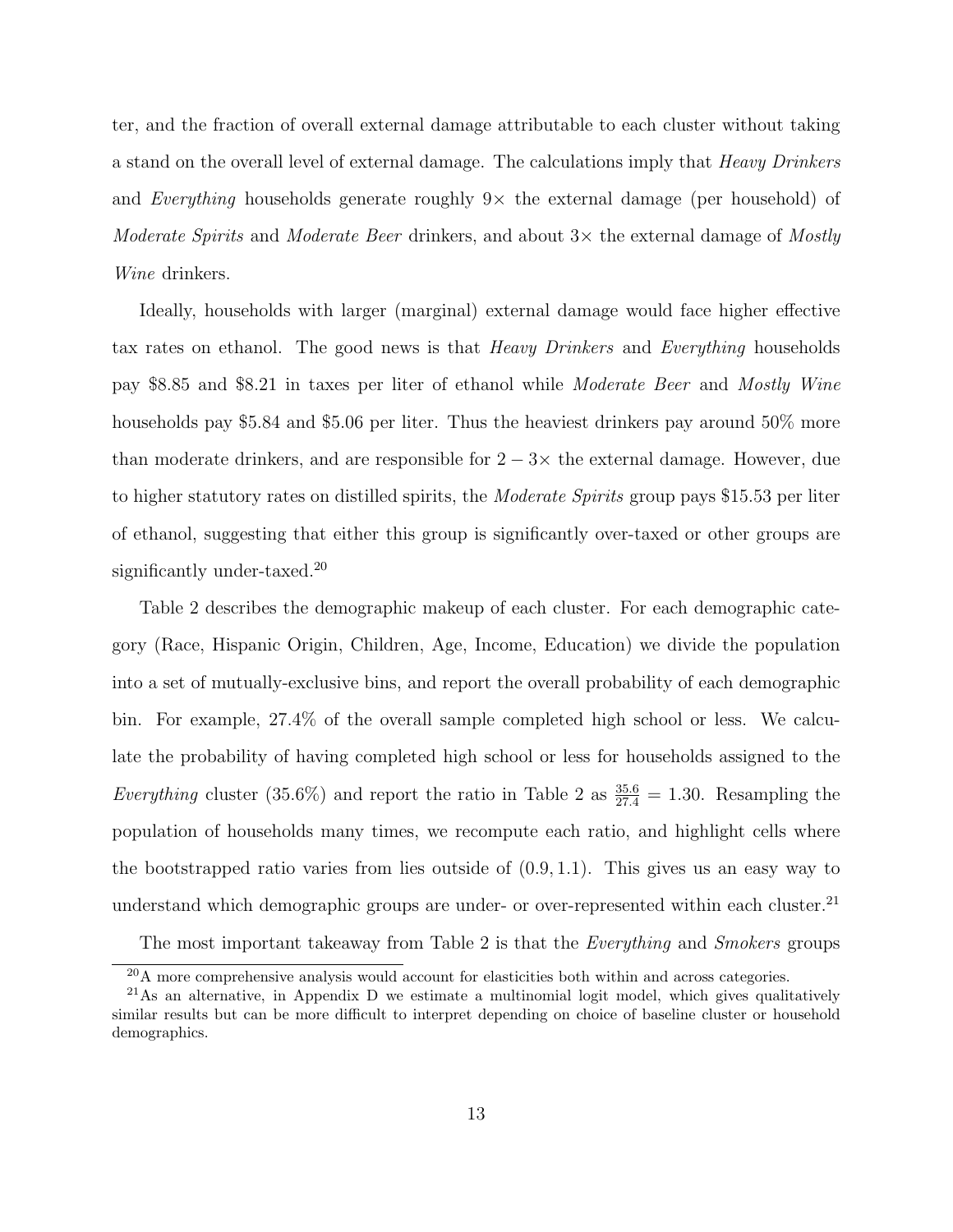are demographically similar to one another, but quite different from the population at large. They tend to be less educated (high school or less) and lower income (under \$25,000) than the overall population. They are also less likely to be Asian or have children at home. The 55 to 64 year old age group is also significantly over-represented among these two most taxed clusters.

The *Heavy Drinkers* also bear a significant share of the overall sin tax burden, but demographically look quite different. They are 53% more likely than a randomly selected household to earn over \$100,000, and much less likely to be from the lowest income groups. They are also unlikely to be black or Asian, and more likely to have a college or postgraduate degree. The only other cluster that contains such a large fraction of high-income, high-education households is *Mostly Wine*, which consumes about a third as much ethanol as Heavy Drinkers and pays a lower effective tax rate since wine is taxed at a lower rate per unit of ethanol relative to spirits.

In Table [3,](#page-22-0) we use our cluster centroids from the 2018 data and apply them to annual household purchases each year between 2007 and 2020. Over the 2007 to 2020 period, the average tax burden within each of our assigned clusters (which are based on quantity purchased) has remained relatively stable or has increased slightly as some states have raised taxes on tobacco and alcoholic beverages, and our clusters explain 80% of the total tax burden across households and time.

Several related trends attributable to declining tobacco use and more widespread moderate alcohol purchasing emerge over the 2007 to 2019 period. Between 2007 and 2019 the Everything and Smokers clusters shrink from a combined share of 17.2% to 8.1% of the population, largely due to reductions in tobacco consistent with widely-documented declines in smoking behavior. Meanwhile, Nothing households rise from 11.2% of the population in 2007 to 19.0% in 2019, leading to even more concentrated sin tax burdens. We also observe increases in the shares of Heavy Drinkers and Moderate Spirits, and a decline in the share of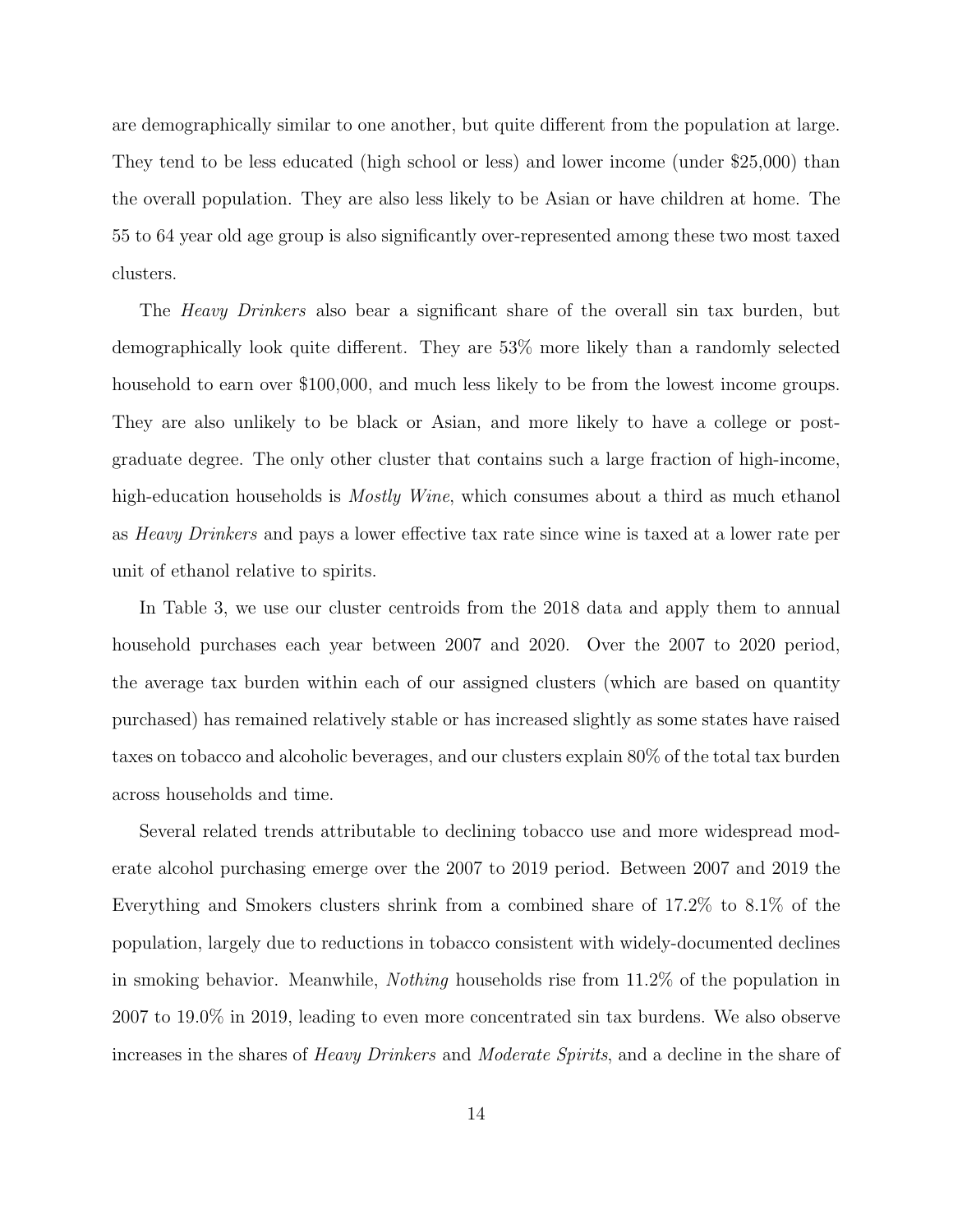Moderate Beer between 2007 and 2019 in line with overall industry trends away from beer and towards spirits [\(Adams Media Inc., 2019\)](#page-23-8).

The onset of the COVID-19 pandemic in 2020 marked a striking increase in number of households purchasing substantial quantities of alcohol. Heavy Drinkers grew from 6.6 to 9.1 percent that year, while *Moderate Spirits* and *Moderate Beer* households grew more moderately from a combined 16.6 to 19.0 percent of the population. Most of this growth came at the expense of the Nothing and SSB Only categories which shrank from 61.8% of households in 2019 to 56.3% in 2020. Without data from subsequent years, we cannot determine whether this increase in "drinking types" is due to a temporary shift from consumption that was taking place at bars and restaurants, or a more permanent shift in consumption patterns.

The change in consumption in 2020 reflects a departure from the long run trends in the concentration of the sin tax burden. Between 2007 and 2019, the share of households paying less than \$10 per year in sin taxes grew from 60.0% to 65.2%, and the share of households paying over \$100 per year declined from 15.5% to 10.1%. This overall decline in the purchase of sin goods led to an increase in the concentration of the sin tax burden, with the share of sin taxes paid by the top 1% of households increasing from 17% to 24.4%. In 2020, these trends reversed with with number of households paying less than \$10 per year in sin taxes falling to 60.2%, while the share paying \$100 per year or more rose to 12.2%. More widespread alcohol purchasing reduced the concentration of sin tax burdens in 2020 with the share paid by the top percentile falling from 24.4% to 22.0% and the top 5% paying 55.1% of sin taxes in 2020 rather than the 58.9% they paid in 2019.

#### 4. Discussion

Taken together, our findings suggest some important patterns for those seeking to better understand the distributional impacts of sin taxes. First, focusing on average impacts of sin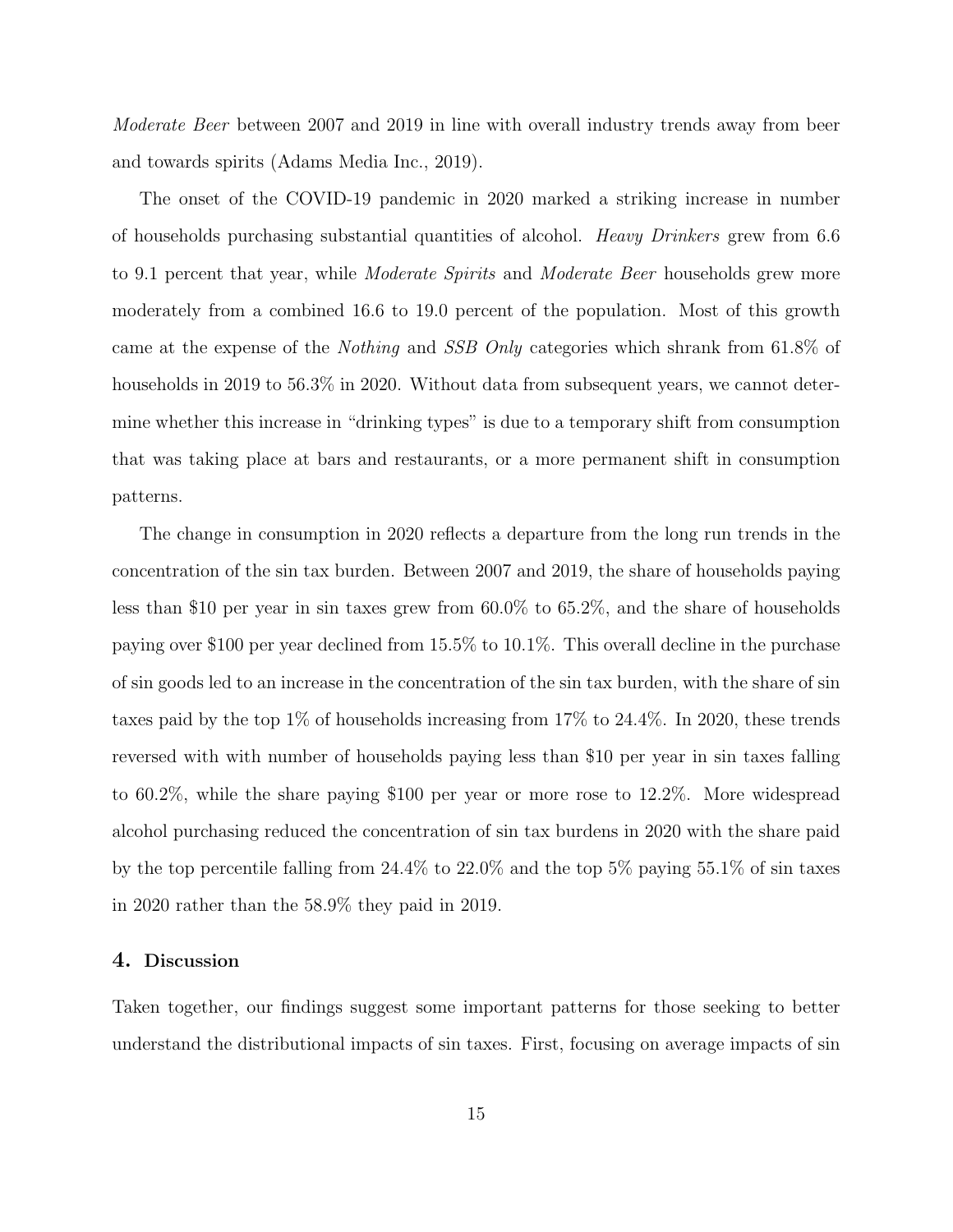taxes is likely to be unhelpful. The purchase of sin goods is extremely concentrated among a small number of households with 10% of households paying 80% of sin taxes (Figure [1\)](#page-18-0). The concentration of the burden may help explain (in part) the popularity of these taxes as not only ways to address externalities, but also as a source of government revenue, as these are taxes that few households expect to pay in significant amounts.

The second takeaway is that saying "sin taxes are regressive" or "sin taxes are progressive" largely misses the point. There is much more variation among households within income groups than across them in purchases of sin goods. Even among the lowest-income groups, the majority of households pay negligible amounts of sin taxes, and there are heavy smokers and heavy drinkers at all levels of education and income. This means attempting to correct regressivity of sin taxes using transfers within the tax-code might be more difficult than more broadly-based taxes (such as gasoline or carbon taxes). It also means that statements about aggregate consumer welfare impacts, or attempts to construct policies which are a "Pareto improvement" may be misleading, unless they specifically address the impacts on these small groups of heavy consumers.

At the same time, our results suggest that the two most heavily taxed groups *Every*thing and Smokers are much more likely come from certain demographic groups than the overall population. These groups tend to earn incomes below \$25,000 per year, have lower educational attainment, and are more likely to be between ages 55-64 when compared to the overall population. Policy discussions around additional sin taxes should address whether these groups will elastically adjust consumption in response to additional taxes, or whether additional taxes are simply a transfer from these highly taxed households facing difficult circumstances.

We also identify a cluster of non-smoking *Heavy Drinkers* (6.7% of population), who disproportionately come from the highest income and education groups. If negative externalities (drunk-driving, liver damage, domestic abuse, etc.) are increasing in ethanol consumption,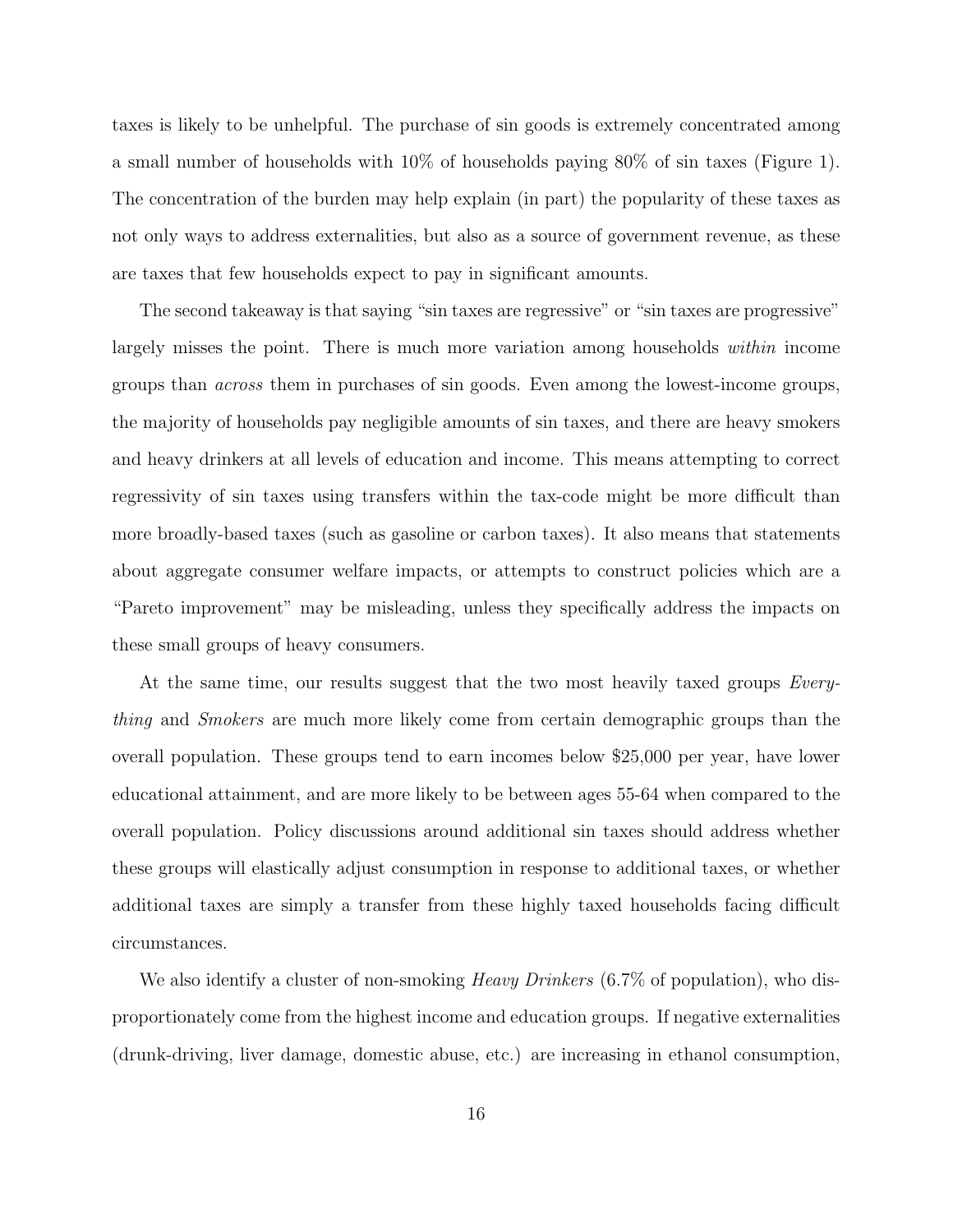then this group (along with *Everything*) should be the source of the bulk of external damage. Our Heavy Drinkers consume ethanol from a variety of sources while our Everything tends to consume primarily beer and spirits. These groups are relevant for understanding "tagging," or increasing sin taxes on products preferred by the highest externality individuals. We show that the groups that consume the most ethanol, tend not to face the highest tax rates per unit of ethanol. This is because our heaviest drinkers consume both distilled spirits and beer, the latter of which is taxed at one third to one half the amount per unit of ethanol relative to the former.

The most important insight of our analysis is that when researchers model the welfare effects of sin taxes, it is crucial to take into account both the extreme concentration of existing sin taxes, and the sometimes overlapping burdens across multiple sin taxes. Representative agent frameworks and single elasticity "sufficient statistics" to calculate aggregate average welfare are unlikely to accurately capture the extreme heterogeneity in the underlying purchase distribution and will miss the extreme heterogeneity in the distributional impacts of sin tax policy.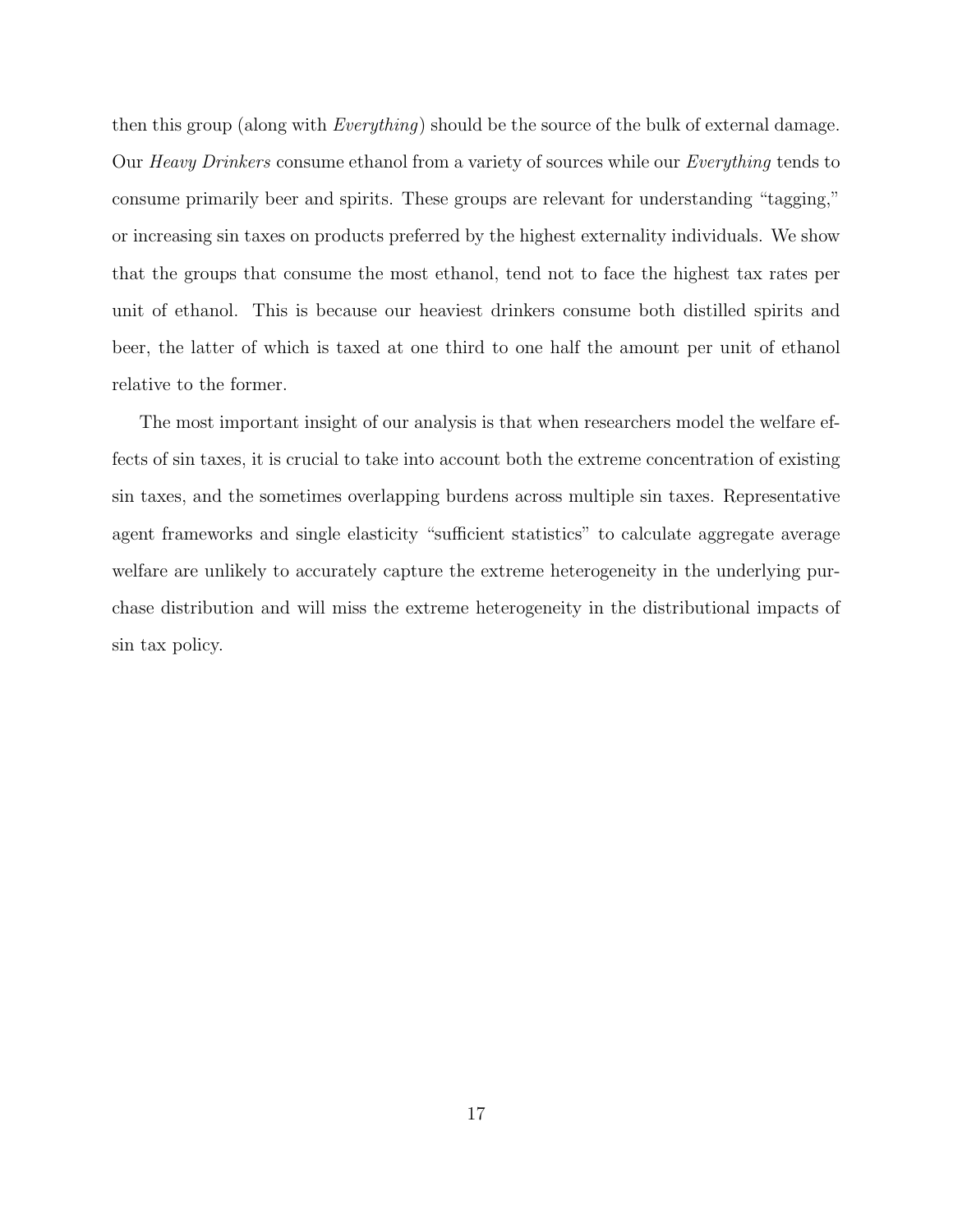## Exhibits

<span id="page-18-0"></span>

Figure 1: CDFs of Sin Good Purchases and Sin Taxes

Note: Each observation is a household, and households are ranked by annual consumption. The 45 degree line would constitute equal consumption by all households. Legend reports corresponding Gini coefficients.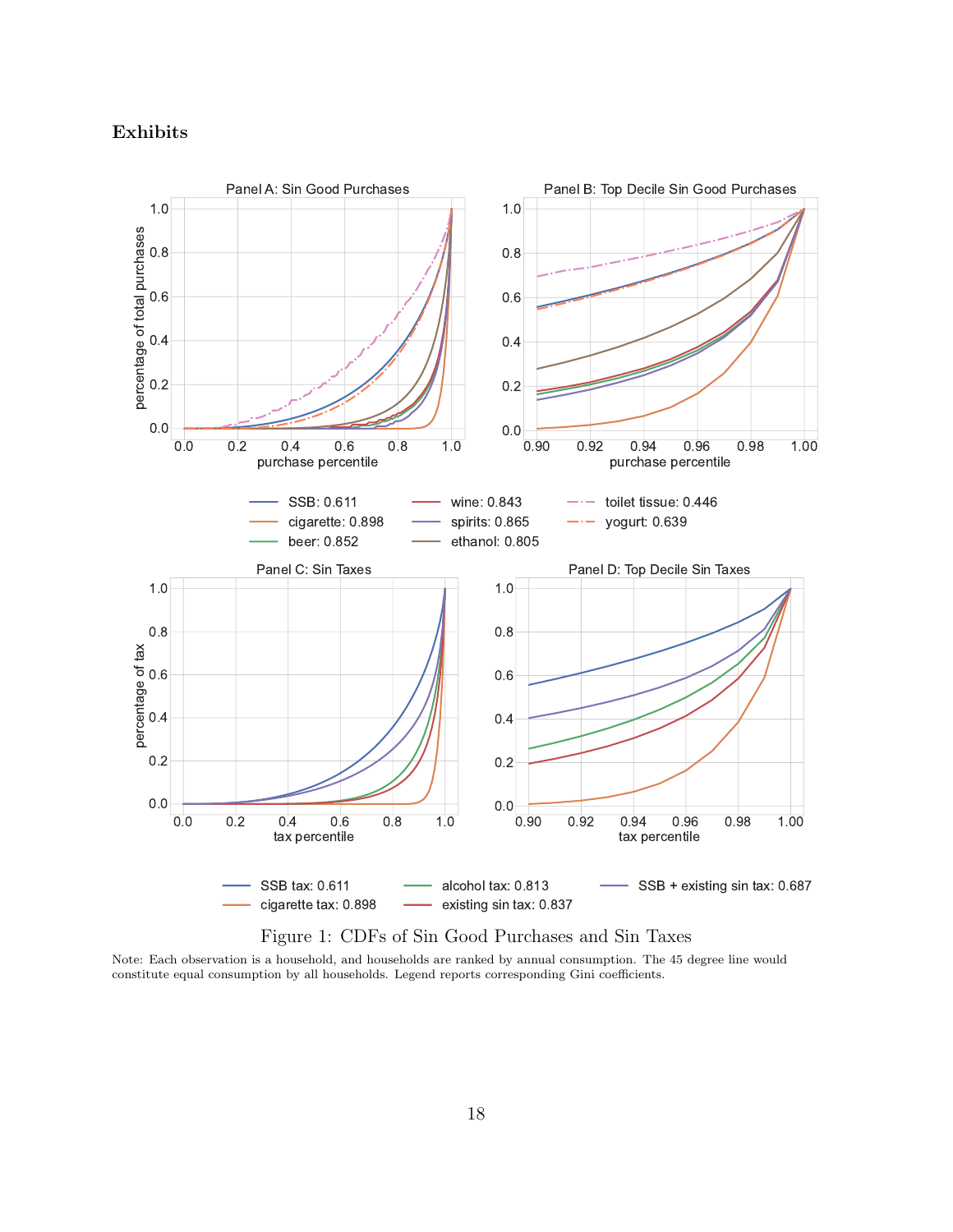<span id="page-19-0"></span>

### Figure 2: Correlation and Tail Dependence in Purchase Behavior and Income

Note: Each observation is a household and households are ranked by 2018 purchases in each category. Correlation with income uses midpoint of household's income bin from NielsenIQ Panelist data. Top bin is coded at \$150K. Lower Triangle: Spearman Correlation computes correlation  $Corr(R(x_i), R(y_i))$  among the ranks from smallest to largest, and assigns ties the lowest rank within the set.

Upper Triangle: Upper tail dependence computes  $\lambda^U(q)$  = Pr  $\left[ Y > F_Y^{-1}(q) \mid X > F_X^{-1}(q) \right]$ =  $Pr[Y < F_Y^{-1}(q), X < F_X^{-1}(q)] + 1 - 2q$  $\frac{1-q}{1-q}$  for  $q=0.9$  using empirical copula/bivariate ECDF.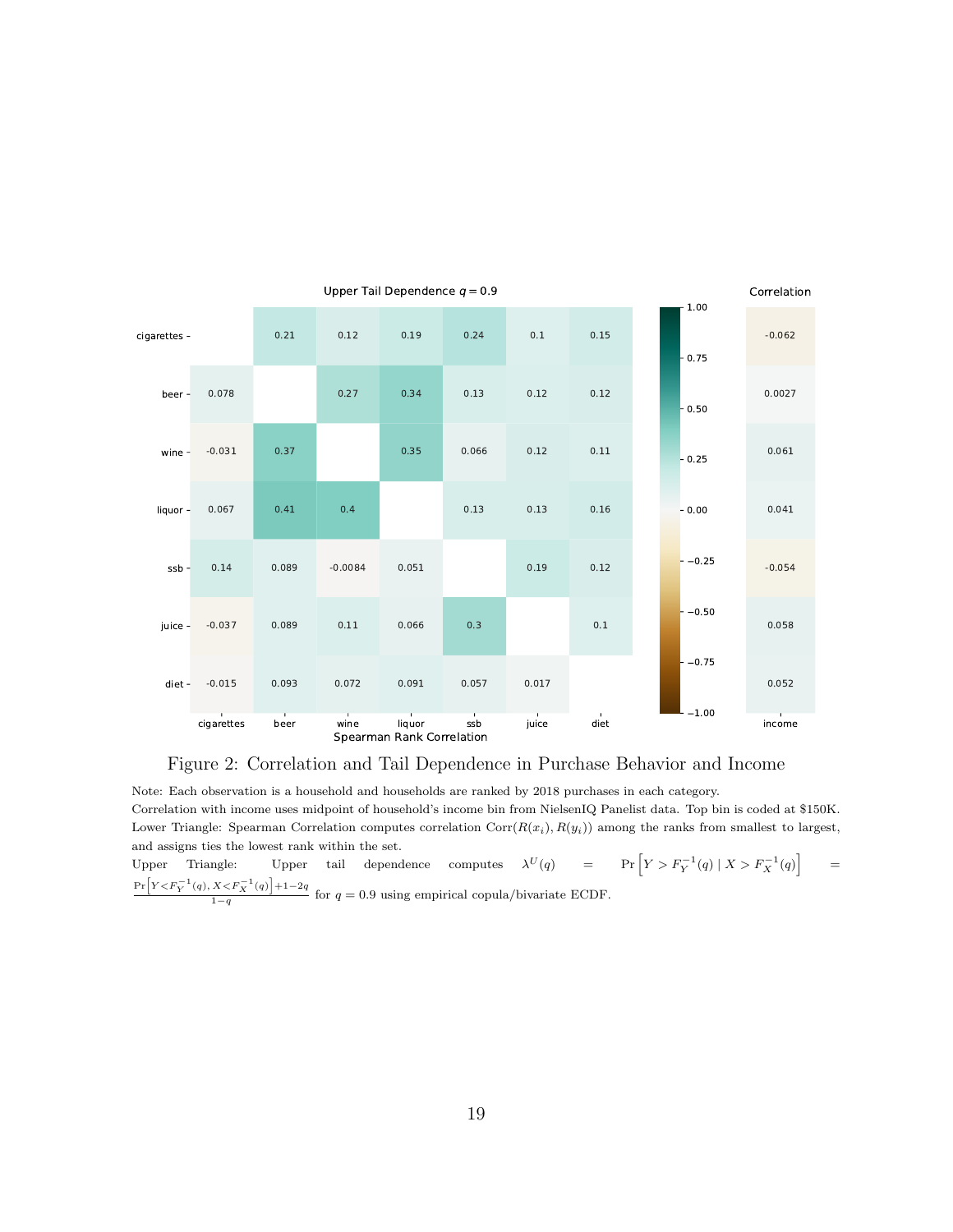<span id="page-20-0"></span>

|                          | Everything | Smokers   | Heavy Drinkers | Moderate Spirits | Mostly Wine | Moderate Beer | SSB only | Nothing    |
|--------------------------|------------|-----------|----------------|------------------|-------------|---------------|----------|------------|
| Beer (mean)              | 150.08     | 2.28      | 99.73          | 7.42             | 19.17       | 69.17         | 0.71     | 2.43       |
| Wine (mean)              | 21.03      | 0.62      | 37.43          | 2.56             | 42.39       | 1.87          | 0.79     | 0.99       |
| Spirits (mean)           | 19.23      | 0.42      | 27.50          | 9.59             | 1.37        | 0.63          | 0.12     | 0.32       |
| Tobacco (mean)           | 151.18     | 132.18    | $\rm 0.34$     | 0.39             | 0.41        | 0.39          | 0.10     | $\rm 0.21$ |
| SSB (mean)               | 152.09     | 175.69    | 92.94          | 110.44           | 49.17       | 114.92        | 111.19   | 3.59       |
| Ethanol (mean)           | 15.66      | 0.30      | 18.53          | 3.33             | 6.75        | 3.52          | 0.17     | 0.33       |
| Beer 50%                 | 47.54      | 0.00      | 40.46          | 2.88             | 4.26        | 25.55         | 0.00     | 0.00       |
| Beer 75%                 | 187.38     | 1.42      | 105.76         | 9.23             | 17.00       | 61.75         | 0.00     | 0.00       |
| Beer 95%                 | 589.20     | 12.78     | 414.64         | 30.90            | 72.40       | 281.73        | 4.26     | 12.78      |
| Wine 50%                 | 2.25       | 0.00      | 15.00          | 1.50             | 21.00       | 0.75          | 0.00     | 0.00       |
| Wine 75%                 | 12.00      | 0.00      | 37.25          | 3.79             | 43.50       | 3.00          | 0.75     | 0.75       |
| Wine 95%                 | 107.74     | 3.75      | 153.61         | 9.50             | 144.75      | 7.25          | 4.50     | 5.25       |
| Spirits 50%              | 5.25       | 0.00      | 15.76          | 6.00             | $0.38\,$    | 0.00          | 0.00     | $0.00\,$   |
| Spirits 75%              | 17.79      | 0.00      | 33.78          | 10.50            | 1.88        | 0.75          | 0.00     | 0.00       |
| Spirits 95%              | 94.17      | 2.57      | 91.00          | 26.97            | $5.25\,$    | 3.00          | 0.90     | 1.75       |
| Tobacco 50%              | 80.00      | 60.00     | 0.00           | 0.00             | 0.00        | 0.00          | 0.00     | 0.00       |
| Tobacco 75%              | 215.40     | 179.68    | 0.00           | 0.00             | 0.00        | 0.00          | 0.00     | 0.00       |
| Tobacco 95%              | 521.17     | 470.42    | 2.00           | 2.33             | 1.00        | 2.00          | 0.05     | 0.00       |
| SSB 50%                  | 87.90      | 101.11    | 49.10          | 63.99            | 23.69       | 69.12         | 64.31    | 2.59       |
| SSB 75%                  | 209.95     | 243.74    | 122.07         | 140.58           | 59.00       | 148.96        | 138.40   | 6.27       |
| SSB 95%                  | 519.74     | 579.84    | 330.67         | 348.41           | 180.39      | 380.03        | 359.13   | 10.29      |
| SSB (L) per Person/Week  | 1.35       | 1.55      | 0.77           | $\rm 0.91$       | 0.43        | 0.93          | 0.99     | 0.04       |
| Drinks per Week          | 16.97      | 0.32      | 20.08          | 3.61             | 7.32        | 3.82          | 0.18     | 0.35       |
| Drinks per Adult         | 10.12      | 0.19      | 11.45          | 2.25             | 4.56        | 2.24          | 0.10     | 0.25       |
| Effective Ethanol Tax/L  | 8.21       | 4.15      | 8.85           | 15.53            | 5.06        | 5.84          | 2.98     | 3.37       |
| Ethanol Externality      | 2.18       | $0.01\,$  | 2.21           | 0.24             | 0.70        | 0.27          | $0.01\,$ | 0.02       |
| <b>Externality Share</b> | 18.35      | 0.26      | 48.88          | 5.59             | 16.31       | 8.36          | 1.12     | 1.13       |
| Total Tax Share          | 25.73      | $37.35\,$ | 20.19          | 6.05             | 4.60        | 3.86          | 1.17     | 1.06       |
| Alcohol Tax Share        | 14.56      | 0.66      | 47.48          | 13.95            | $10.55\,$   | 8.68          | $2.18\,$ | 1.94       |
| Tobacco Tax Share        | 33.89      | 64.17     | 0.23           | 0.28             | 0.25        | 0.33          | 0.42     | 0.42       |
| SSB Tax Share            | 4.21       | 10.52     | 6.77           | 8.58             | 3.78        | 11.83         | 53.60    | 0.70       |
| Tax Burden/Income (%)    | 2.33       | 1.88      | 0.39           | 0.29             | 0.11        | 0.18          | 0.14     | $0.01\,$   |
| $#$ Households           | 1394       | 2808      | 4362           | 4247             | 4972        | 5609          | 26413    | 11527      |
| Share of Households      | 2.53       | $5.47\,$  | 6.65           | 7.10             | $7.03\,$    | 9.41          | 44.03    | 17.78      |

# Table 1: Annual Household Purchases by Cluster

Source: NielsenIQ Consumer Panelist Data (2018). All averages and quantiles are projection factor weighted. Beer, wine, spirits, total ethanol, and SSBs are all measured in liters (per year). Cigarettes are measured in packs of 20. Reported as percentage of income (averaged over households).

Alcohol external damage calculation from [Griffith et al.](#page-24-13) [\(2017\)](#page-24-13):  $ed_i(z_i) = \phi_0 * (e^{z_i * \phi_1} - 1)$  with  $\phi_0 = 1.298$  and  $\phi_1 = .0615$ where  $\boldsymbol{z}_i$  is liters of ethanol at the household level.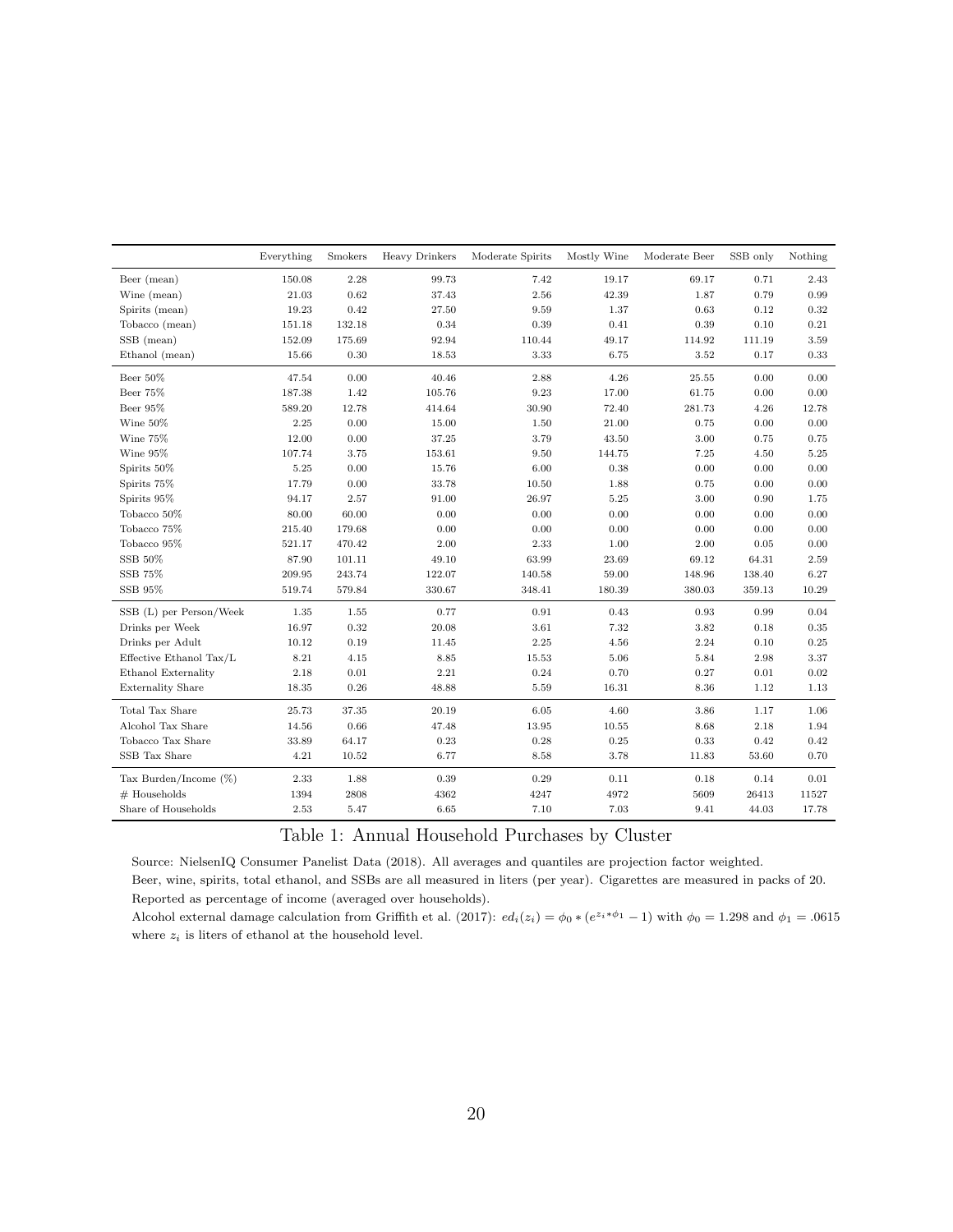<span id="page-21-0"></span>

|                                     | Everything | <b>Smokers</b> | Heavy Drinkers | Moderate Spirits | Mostly Wine | Moderate Beer | SSB only | Nothing |
|-------------------------------------|------------|----------------|----------------|------------------|-------------|---------------|----------|---------|
| Baseline probability                | 0.025      | 0.055          | 0.067          | 0.071            | 0.070       | 0.094         | 0.440    | 0.178   |
| Race: White $(74.9\%)$              | 1.05       | 1.10           | 1.07           | 0.93             | 1.06        | 1.01          | 0.96     | 1.04    |
| Race: Black (12.5%)                 | 0.95       | $\rm 0.83$     | 0.74           | 1.26             | 0.80        | 0.83          | 1.24     | 0.62    |
| Race: Asian $(4.4\%)$               | 0.57       | 0.39           | 0.68           | 0.89             | 0.81        | 0.72          | 0.98     | 1.68    |
| Race: Other $(8.2\%)$               | 0.87       | 0.65           | 0.96           | 1.34             | 0.83        | 1.27          | 1.05     | 0.80    |
| Hispanic: No $(86.8\%)$             | 1.03       | 1.06           | 1.01           | 0.98             | 1.00        | 0.93          | 0.99     | 1.04    |
| Hispanic: Yes $(13.2\%)$            | 0.82       | 0.62           | 0.95           | 1.13             | 1.02        | 1.47          | 1.04     | 0.76    |
| Children: Yes $(31.3\%)$            | 0.70       | 0.95           | 0.82           | 1.10             | 0.86        | 1.20          | 1.18     | 0.58    |
| Children: No (68.7%)                | 1.14       | 1.02           | 1.08           | 0.96             | 1.06        | 0.91          | 0.92     | 1.19    |
| Age: $<$ 35 (12.9%)                 | 0.62       | 0.64           | 0.78           | 1.09             | 0.98        | 1.11          | 1.03     | 1.08    |
| Age: 35 to 44 (18.0%)               | 0.74       | 0.93           | 0.85           | 1.06             | 0.93        | 1.14          | 1.10     | 0.79    |
| Age: 45 to 54 (21.8%)               | 1.07       | 1.15           | 1.05           | 1.17             | 0.89        | 1.08          | 1.02     | 0.80    |
| Age: 55 to 64 (22.7%)               | 1.45       | $1.21\,$       | 1.11           | 0.97             | 0.96        | 0.96          | 0.94     | 1.02    |
| Age: $> 65$ (24.6%)                 | 0.92       | 0.91           | 1.08           | 0.78             | 1.20        | 0.81          | 0.94     | 1.28    |
| Income: $< 24,999$ (20.4%)          | 1.38       | 1.88           | 0.42           | 0.74             | 0.52        | 0.75          | 1.07     | 1.15    |
| Income: $25,000 - 44,999$ (17.7%)   | 1.20       | 1.20           | 0.70           | 0.89             | 0.75        | 0.92          | 1.09     | 1.00    |
| Income: $45,000-69,999$ $(18.2\%)$  | 1.00       | 0.96           | 0.93           | 0.98             | 0.93        | 1.06          | 1.03     | 0.96    |
| Income: $70,000-99,999$ $(15.5\%)$  | 0.92       | 0.57           | 1.22           | 1.12             | 1.16        | 1.20          | 0.97     | 0.91    |
| Income: $> 100,000$ (28.1%)         | 0.64       | 0.50           | 1.53           | 1.20             | 1.46        | 1.09          | 0.89     | 0.97    |
| Edu: High School or less $(27.4\%)$ | 1.30       | 1.64           | 0.75           | 0.83             | 0.66        | 1.01          | 1.06     | 0.89    |
| Edu: Some College $(31.4\%)$        | 1.31       | 1.15           | 1.00           | 1.11             | 0.84        | 1.01          | 1.02     | 0.87    |
| Edu: Graduated College (26.3%)      | 0.70       | 0.55           | 1.15           | 1.07             | 1.21        | 1.05          | 0.96     | 1.08    |
| Edu: Post College Grad (14.9%)      | 0.33       | 0.30           | 1.19           | 0.96             | 1.59        | 0.88          | 0.90     | 1.34    |

Table 2: Relative Risk by Demographic Group:  $\frac{Pr(h \in Demog | h \in Cluster)}{Pr(h \in Demog)}$ 

A value of 1 indicates that conditional on being in a particular demographic bin (row) households are equally likely to belong to the given cluster (column) as a randomly chosen household.

Blue denotes demographic bins with values greater than 1.1 for a 95% (bootstrapped) CI.

Red denotes demographic bins with values less than 0.9 for a 95% (bootstrapped) CI.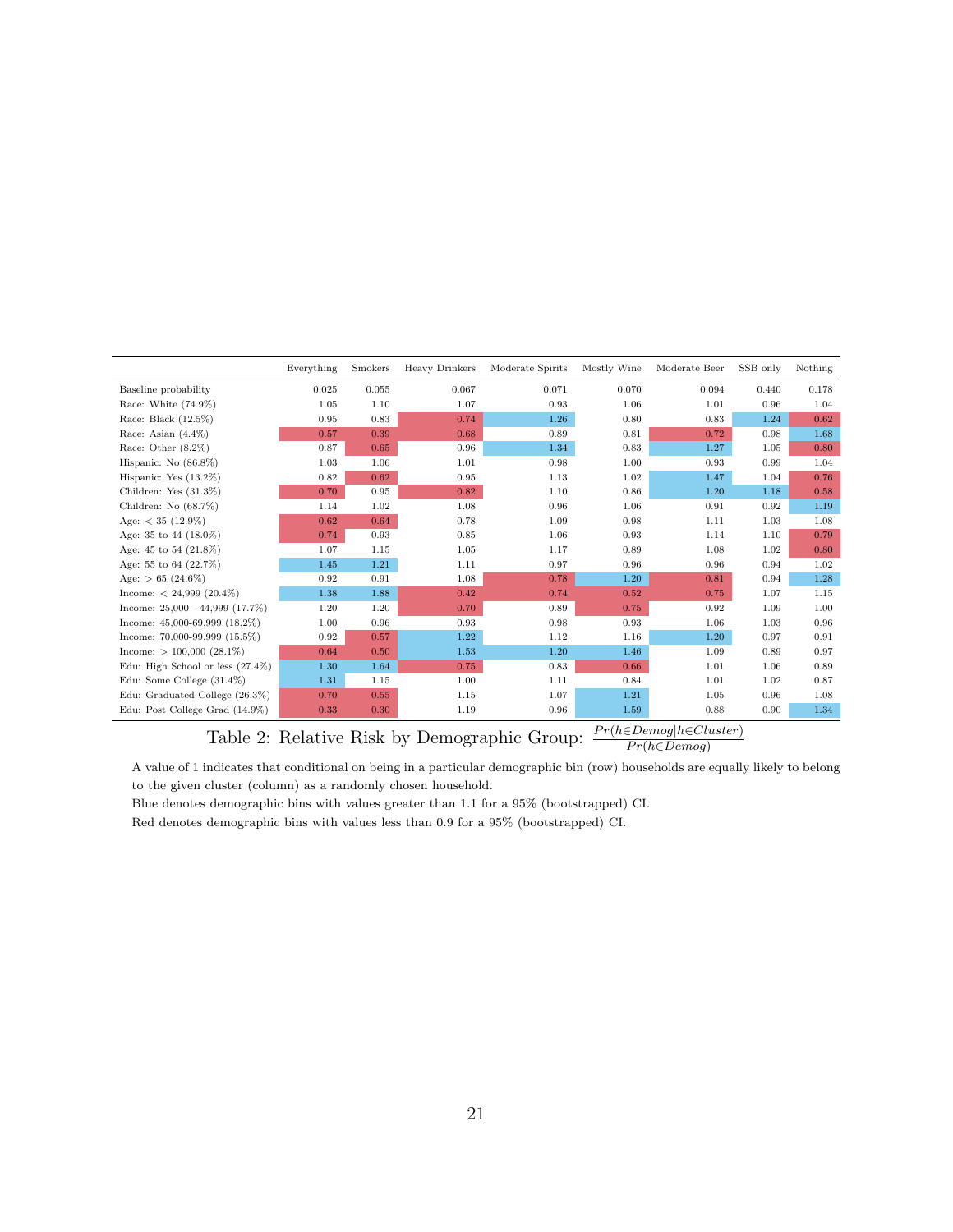<span id="page-22-0"></span>

|                       | 2007     | 2008    | 2009    | 2010     | 2011     | $2012\,$                                | 2013    | 2014    | 2015  | 2016    | 2017     | 2018    | 2019  | 2020     |
|-----------------------|----------|---------|---------|----------|----------|-----------------------------------------|---------|---------|-------|---------|----------|---------|-------|----------|
|                       |          |         |         |          |          | Fraction of Each Type                   |         |         |       |         |          |         |       |          |
| Everything            | 5.5      | 5.1     | 4.9     | $4.5\,$  | $4.2\,$  | 3.7                                     | $3.5\,$ | 3.1     | 3.0   | 2.9     | $2.6\,$  | 2.5     | 2.4   | 2.9      |
| Smokers               | 11.7     | 11.1    | 10.8    | $\,9.5$  | $8.6\,$  | $8.1\,$                                 | $8.0\,$ | $7.5\,$ | 6.7   | 6.6     | 6.1      | $5.5\,$ | 5.7   | $5.8\,$  |
| <b>Heavy Drinkers</b> | 5.7      | 5.9     | 5.7     | 5.7      | 6.1      | 5.7                                     | 5.9     | 6.1     | 6.0   | 6.3     | $6.2\,$  | 6.7     | 6.6   | 9.1      |
| Moderate Spirits      | 5.1      | 5.0     | 4.9     | $5.7\,$  | 5.9      | 5.6                                     | 6.1     | 6.4     | 6.5   | 6.7     | 6.8      | 7.1     | 7.6   | $8.5\,$  |
| Mostly Wine           | 6.3      | 6.1     | 6.2     | 6.3      | 6.3      | 6.1                                     | 6.2     | $6.5\,$ | 6.6   | 6.8     | 6.8      | $7.0\,$ | 6.9   | 6.9      |
| Moderate Beer         | 11.6     | 11.5    | 11.6    | 11.4     | 11.3     | 11.2                                    | 9.9     | 10.1    | 10.3  | 10.7    | 10.2     | 9.4     | 9.0   | 10.5     |
| SSB only              | 42.9     | 43.4    | 44.0    | 44.5     | 44.4     | 45.6                                    | 45.1    | 44.5    | 44.5  | 44.2    | 44.3     | 44.0    | 42.8  | $39.5\,$ |
| Nothing               | 11.2     | 11.8    | 11.8    | 12.4     | 13.1     | 14.0                                    | 15.3    | 15.9    | 16.2  | 15.8    | 17.0     | 17.8    | 19.0  | 16.8     |
|                       |          |         |         |          |          | Average Taxes Per Year                  |         |         |       |         |          |         |       |          |
| Everything            | 500.8    | 497.1   | 501.5   | 505.6    | 533.8    | 515.1                                   | 517.4   | 518.4   | 501.7 | 504.9   | 477.3    | 512.2   | 488.2 | 532.9    |
| Smokers               | 332.3    | 337.0   | 329.1   | 322.5    | 329.0    | 326.8                                   | 321.7   | 315.3   | 313.3 | 332.4   | 339.0    | 343.8   | 321.8 | 335.5    |
| <b>Heavy Drinkers</b> | 147.0    | 145.3   | 152.5   | 150.4    | 148.0    | 151.7                                   | 157.7   | 157.2   | 152.6 | 149.6   | 150.8    | 152.9   | 154.2 | 158.3    |
| Moderate Spirits      | 43.7     | 43.1    | 43.7    | 42.4     | 41.1     | 44.5                                    | 45.8    | 43.5    | 42.8  | 43.3    | 44.3     | 42.9    | 45.0  | 42.4     |
| Mostly Wine           | 31.6     | 32.5    | 32.5    | 31.6     | 32.4     | 31.5                                    | 32.3    | 31.7    | 31.1  | 32.0    | 31.8     | 33.0    | 33.3  | 33.6     |
| Moderate Beer         | 19.6     | 19.2    | 20.6    | $20.6\,$ | $20.6\,$ | 19.8                                    | 21.1    | 21.0    | 20.3  | 19.9    | 20.2     | 20.7    | 20.6  | 21.2     |
| SSB only              | $1.3\,$  | 1.2     | $1.3\,$ | $1.3\,$  | $1.3\,$  | 1.3                                     | 1.4     | 1.3     | 1.3   | 1.4     | 1.3      | $1.3\,$ | 1.4   | 1.4      |
| Nothing               | $2.9\,$  | $2.9\,$ | $3.0\,$ | $3.1\,$  | $2.9\,$  | $3.2\,$                                 | $3.2\,$ | $3.1\,$ | 3.0   | $3.2\,$ | $3.0\,$  | $3.0\,$ | 3.1   | $3.4\,$  |
|                       |          |         |         |          |          | Hypothetical SSB Taxes Per Year         |         |         |       |         |          |         |       |          |
| Everything            | 62.5     | 64.5    | 62.6    | 62.0     | 64.2     | 57.2                                    | 55.9    | 55.0    | 52.8  | 55.7    | 54.4     | 51.4    | 53.1  | 58.6     |
| Smokers               | 69.0     | 70.2    | 68.4    | 66.9     | 65.7     | 63.2                                    | 62.4    | 63.7    | 61.2  | 61.0    | 60.2     | 59.4    | 59.1  | 65.9     |
| <b>Heavy Drinkers</b> | 38.6     | 40.2    | 39.2    | 36.8     | 38.2     | 35.8                                    | 36.5    | 33.4    | 32.1  | 32.0    | $32.2\,$ | 31.4    | 30.3  | 33.2     |
| Moderate Spirits      | 42.4     | 42.5    | 47.3    | 44.0     | 41.2     | 40.6                                    | 40.4    | 38.8    | 35.0  | 37.0    | 36.4     | 37.3    | 34.7  | 38.0     |
| Mostly Wine           | $21.6\,$ | 21.4    | 21.0    | 20.8     | 22.1     | 19.3                                    | 18.1    | 18.3    | 17.6  | 18.2    | 16.4     | 16.6    | 16.6  | 18.0     |
| Moderate Beer         | 50.3     | 49.4    | 49.9    | 47.5     | 47.9     | 46.2                                    | 43.1    | 42.0    | 39.5  | 40.6    | 37.5     | 38.9    | 37.4  | 39.6     |
| SSB only              | 47.0     | 46.5    | 45.2    | 44.7     | 44.5     | 42.1                                    | 41.0    | 40.5    | 39.9  | 40.0    | 38.9     | 37.6    | 36.8  | 40.7     |
| Nothing               | $1.3\,$  | 1.3     | $1.3\,$ | $1.3\,$  | $1.3\,$  | 1.3                                     | 1.2     | $1.2\,$ | 1.3   | 1.3     | 1.3      | 1.2     | 1.2   | $1.2\,$  |
|                       |          |         |         |          |          | Share of Taxes Paid by                  |         |         |       |         |          |         |       |          |
| Top $1\%$             | 17.0     | 17.7    | 18.2    | 18.6     | 20.4     | 21.0                                    | 21.6    | 23.1    | 23.3  | 24.8    | 25.6     | 25.1    | 24.4  | 22.0     |
| Top $5\%$             | $51.2\,$ | 51.9    | 51.8    | 53.0     | 55.0     | 57.3                                    | 57.4    | 58.1    | 59.3  | 60.0    | 60.6     | 59.7    | 58.9  | $55.1\,$ |
| Top $10\%$            | 71.3     | 71.3    | 71.1    | 72.6     | 72.7     | 74.9                                    | 74.7    | 75.6    | 76.2  | 76.3    | 76.7     | 76.5    | 75.1  | 71.9     |
| Top 15%               | 81.8     | 81.8    | 81.5    | 82.4     | 82.4     | 84.1                                    | 83.7    | 84.3    | 84.7  | 84.6    | 85.0     | 84.7    | 83.8  | 81.0     |
|                       |          |         |         |          |          | Fraction of Households By Annual Burden |         |         |       |         |          |         |       |          |
| Less than $\$10$      | 60.0     | 61.0    | 61.5    | 62.3     | 62.7     | 64.7                                    | 64.2    | 64.6    | 65.2  | 64.8    | 66.0     | 65.9    | 65.2  | 60.2     |
| Between \$10-\$25     | 10.6     | 10.3    | 10.1    | 10.6     | 10.6     | $10.5\,$                                | 10.6    | 10.8    | 10.9  | 11.0    | 10.8     | 10.6    | 11.1  | 11.9     |
| Between \$25-\$100    | 13.9     | 13.8    | 13.6    | 13.6     | 13.8     | 13.0                                    | 13.5    | 13.3    | 13.2  | 13.7    | 13.2     | 13.4    | 13.6  | 15.7     |
| Between \$100-\$250   | 6.8      | 6.6     | 6.9     | 6.3      | 6.1      | 5.7                                     | 5.7     | 5.7     | 5.4   | 5.3     | 5.1      | $5.2\,$ | 5.4   | $6.5\,$  |
| Greater than \$250    | 8.7      | 8.4     | 7.9     | $7.2\,$  | 6.7      | $6.2\,$                                 | 6.1     | 5.6     | 5.3   | $5.2\,$ | 4.9      | 4.9     | 4.7   | $5.7\,$  |

# Table 3: Variation in Heterogeneous Types and Tax Burden Over Time

All calculations use NielsenIQ projection factor as weights.

Types are labeled using the k-means centroids from 2018.

Annual Burden and Share of Taxes Paid, assume 100% of incidence is on consumers and exclude (hypothetical) SSB taxes.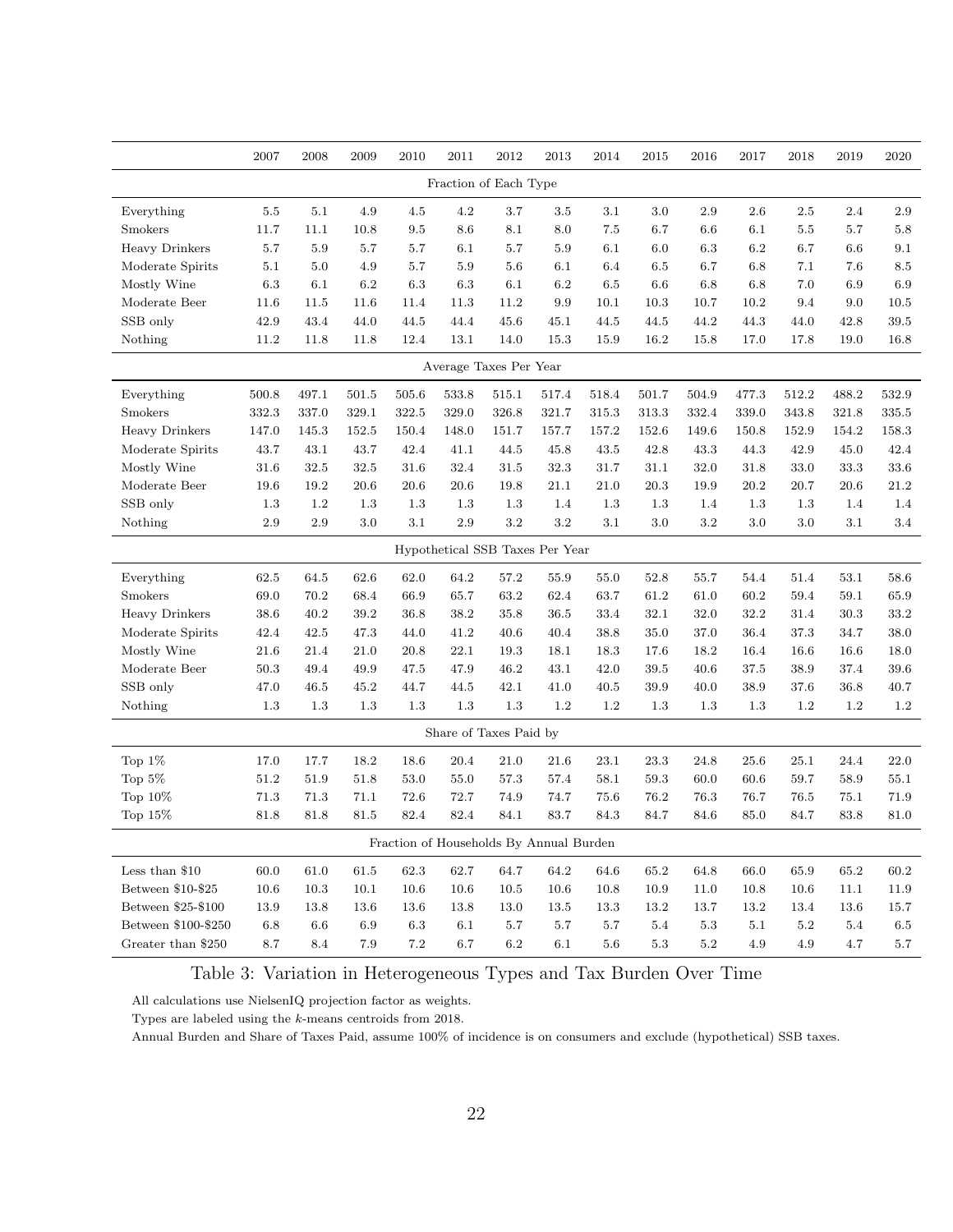## References

- <span id="page-23-8"></span>ADAMS MEDIA INC. (2019): "Liquor Handbook 2019," in Adams/Jobson's liquor handbook., New York, NY :: Adams Media Inc.
- <span id="page-23-3"></span>ADDA, J. AND F. CORNAGLIA (2006): "Taxes, Cigarette Consumption, and Smoking Intensity," American Economic Review, 96, 1013–1028.
- <span id="page-23-1"></span>Allcott, H., B. B. Lockwood, and D. Taubinsky (2019a): "Regressive Sin Taxes, with an Application to the Optimal Soda Tax," The Quarterly Journal of Economics, 134, 1557–1626.
	- ——— (2019b): "Should We Tax Sugar-Sweetened Beverages? An Overview of Theory and Evidence," Journal of Economic Perspectives, 33, 202–27.
- <span id="page-23-2"></span><span id="page-23-0"></span>Bollinger, B. and S. Sexton (2018): "Local Excise Taxes, Sticky Prices, and Spillovers: Evidence from Berkeley's Soda Tax," Tech. rep., Working Paper.
- <span id="page-23-12"></span>Bonhomme, S., T. Lamadon, and E. Manresa (2021): "Discretizing Unobserved Heterogeneity," .
- <span id="page-23-6"></span>CASE, A. AND A. DEATON (2020): Deaths of Despair and the Future of Capitalism, Princeton University Press.
- <span id="page-23-13"></span>CATTANEO, M. D., R. K. CRUMP, M. H. FARRELL, AND Y. FENG (2021): "On Binscatter," Working Paper.
- <span id="page-23-5"></span>CBO (2018): "Options for Reducing the Deficit: 2019 to 2028," CBO Publication 54667.
- <span id="page-23-9"></span>Centers for Disease Control and Prevention (2020): "Current Cigarette Smoking Among Adults in the United States," [https://www.taxpolicycenter.org/briefing-b](https://www.taxpolicycenter.org/briefing-book/how-do-state-and-local-soda-taxes-work) [ook/how-do-state-and-local-soda-taxes-work](https://www.taxpolicycenter.org/briefing-book/how-do-state-and-local-soda-taxes-work).
- <span id="page-23-11"></span>Charrad, M., N. Ghazzali, V. Boiteau, and A. Niknafs (2014): "NbClust: An R Package for Determining the Relevant Number of Clusters in a Data Set," Journal of Statistical Software, 61, 1–36.
- <span id="page-23-10"></span>Chiappori, P.-A., S. Oreffice, and C. Quintana-Domeque (2017): "Bidimensional Matching with Heterogeneous Preferences: Education and Smoking in the Marriage Market," Journal of the European Economic Association, 16, 161–198.
- <span id="page-23-7"></span>Cnossen, S. (2007): "Alcohol taxation and regulation in the European Union," International Tax and Public Finance, 14, 699–732.
- <span id="page-23-4"></span>Colman, G. J. and D. K. Remler (2008): "Vertical Equity Consequences of Very High Cigarette Tax Increases: If the Poor Are the Ones Smoking, How Could Cigarette Tax Increases Be Progressive?" Journal of Policy Analysis and Management, 27, 376–400.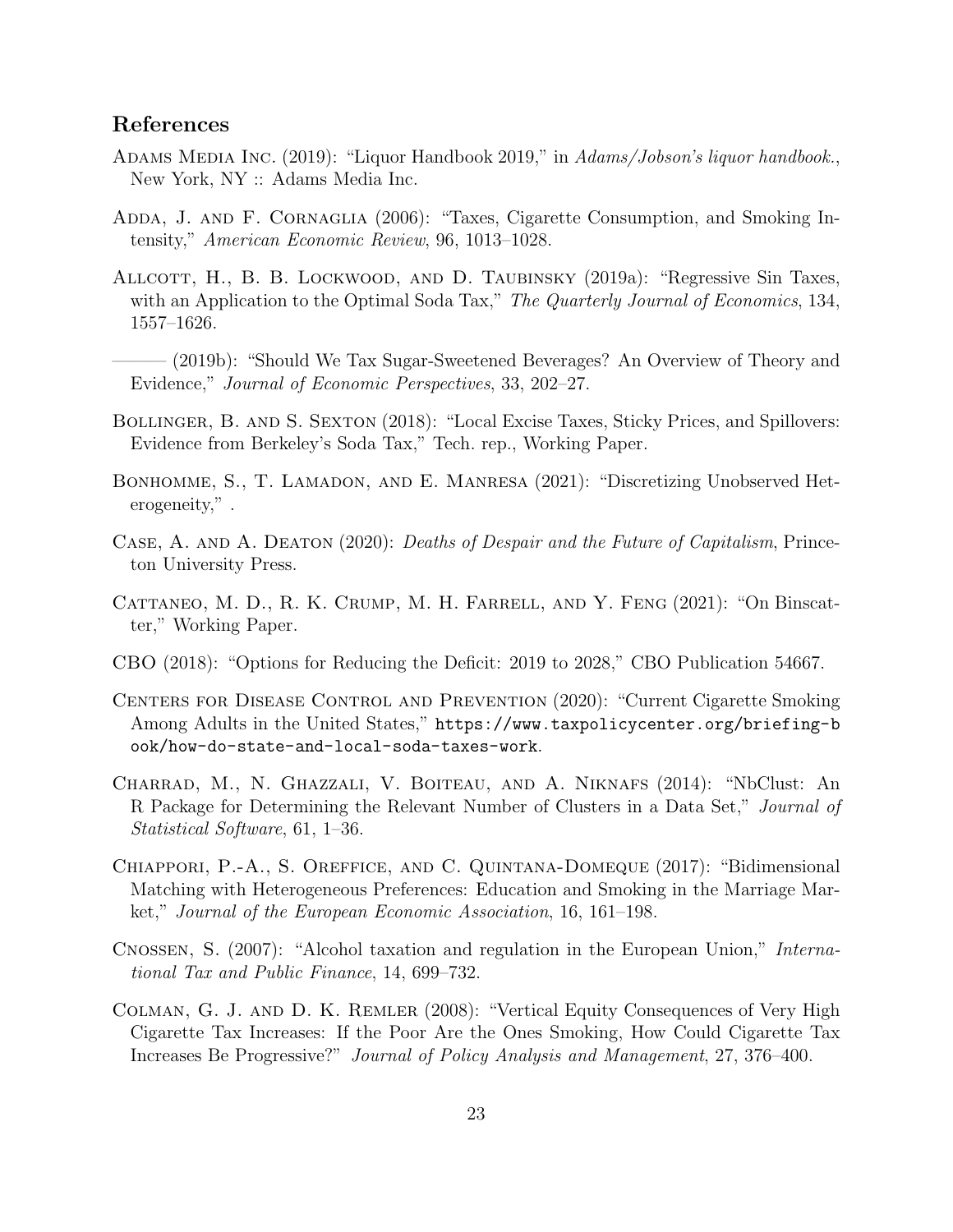- <span id="page-24-5"></span>Conlon, C. T. and N. L. Rao (2019): "The Price of Liquor is Too Damn High," Working Paper.
- <span id="page-24-6"></span> $-$  (2020): "Discrete Prices and the Incidence and Efficiency of Excise Taxes," American Economic Journal: Economic Policy, 12, 111–43.
- <span id="page-24-14"></span>Cook, P. J. (2007): Paying the Tab: The Costs and Benefits of Alcohol Control, Princeton, NJ: Princeton University Press.
- <span id="page-24-8"></span>DUBOIS, P., R. GRIFFITH, AND M. O'CONNELL (2020): "How Well Targeted Are Soda Taxes?" American Economic Review, 110, 3661–3704.
- <span id="page-24-11"></span>Friedson, A. I., M. Li, K. Meckel, D. I. Rees, and D. W. Sacks (2021): "Cigarette Taxes, Smoking, and Health in the Long-Run," Working Paper 29145, National Bureau of Economic Research.
- <span id="page-24-13"></span>Griffith, R., M. O'Connell, and K. Smith (2017): "Design of optimal corrective taxes in the alcohol market," Working paper, Institute for Fiscal Studies.

<span id="page-24-4"></span> $-$  (2019): "Tax design in the alcohol market," *Journal of Public Economics*, 172, 20 – 35.

- <span id="page-24-10"></span>Hansen, B., J. J. Sabia, and D. I. Rees (2017): "Have Cigarette Taxes Lost Their Bite? New Estimates of the Relationship between Cigarette Taxes and Youth Smoking," American Journal of Health Economics, 3, 60–75.
- <span id="page-24-9"></span>HARDING, M., E. LEIBTAG, AND M. F. LOVENHEIM (2012): "The Heterogeneous Geographic and Socioeconomic Incidence of Cigarette Taxes: Evidence from Nielsen Homescan Data," American Economic Journal: Economic Policy, 4, 169–98.
- <span id="page-24-1"></span>HENDREN, N. (2020): "Measuring economic efficiency using inverse-optimum weights," Journal of Public Economics, 187, 104198.
- <span id="page-24-0"></span>HIRONO, K. AND K. SMITH (2017): "Tobacco tax hikes are great, so long as you're not a poor smoker," .
- <span id="page-24-2"></span>HOUSE COMMITTEE ON WAYS AND MEANS (2021): "Subtitle I – Responsibly Funding Our Priorities," [https://waysandmeans.house.gov/sites/democrats.waysandmeans.hous](https://waysandmeans.house.gov/sites/democrats.waysandmeans.house.gov/files/documents/SubtitleISxS.pdf) [e.gov/files/documents/SubtitleISxS.pdf](https://waysandmeans.house.gov/sites/democrats.waysandmeans.house.gov/files/documents/SubtitleISxS.pdf).
- <span id="page-24-12"></span>IBRAGIMOV, R. AND A. PROKHOROV (2017): Heavy Tails and Copulas, World Scientific.
- <span id="page-24-3"></span>Lowry, B. (2015): "Gov. Sam Brownback's proposed budget fix slows income tax cuts, hikes taxes on liquor, tobacco," [http://www.kansas.com/news/politics-government/](http://www.kansas.com/news/politics-government/article6952787.html) [article6952787.html](http://www.kansas.com/news/politics-government/article6952787.html).
- <span id="page-24-7"></span>Miravete, E. J., K. Seim, and J. Thurk (2018): "Market Power and the Laffer Curve," Econometrica, 86, 1651–1687.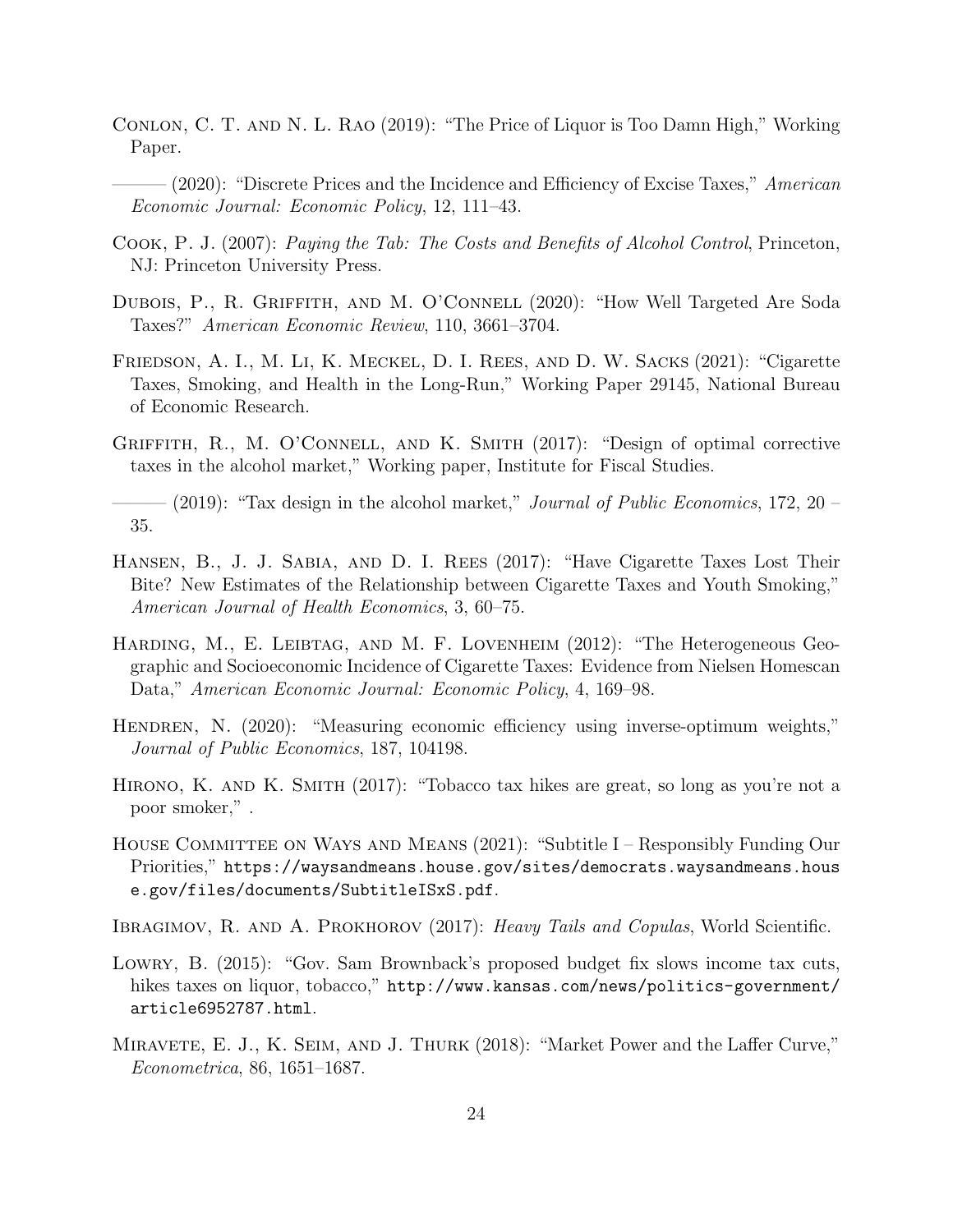<span id="page-25-4"></span>——— (2020): "One Markup to Rule Them All: Taxation by Liquor Pricing Regulation," American Economic Journal: Microeconomics, 12, 1–41.

- <span id="page-25-6"></span>Naimi, T., J. Daley, Z. Xuan, J. Blanchette, F. Chaloupka, and D. Jernigan (2016): "Who Would Pay for State Alcohol Tax Increases in the United States?" Preventing Chronic Disease, 13.
- <span id="page-25-7"></span>Rosenberg, J. (2015): "The Distributional Burden of Federal Excise Taxes," [https:](https://www.taxpolicycenter.org/sites/default/files/alfresco/publication-pdfs/2000365-the-distributional-burden-of-federal-excise-taxes.pdf) [//www.taxpolicycenter.org/sites/default/files/alfresco/publication-pdfs/20](https://www.taxpolicycenter.org/sites/default/files/alfresco/publication-pdfs/2000365-the-distributional-burden-of-federal-excise-taxes.pdf) [00365-the-distributional-burden-of-federal-excise-taxes.pdf](https://www.taxpolicycenter.org/sites/default/files/alfresco/publication-pdfs/2000365-the-distributional-burden-of-federal-excise-taxes.pdf).
- <span id="page-25-0"></span>Sanders, B. (2016): "A Soda Tax Would Hurt Philly's Low-Income Families," .
- <span id="page-25-5"></span>Seiler, S., A. Tuchman, and S. Yao (2021): "The Impact of Soda Taxes: Pass-Through, Tax Avoidance, and Nutritional Effects," Journal of Marketing Research, 58, 22–49.
- <span id="page-25-3"></span>TAX POLICY CENTER (2019): "Types of Federal Excise Taxes," [https://www.taxpolicyc](https://www.taxpolicycenter.org/statistics/types-federal-excise-taxes) [enter.org/statistics/types-federal-excise-taxes](https://www.taxpolicycenter.org/statistics/types-federal-excise-taxes).
- <span id="page-25-8"></span>——— (2020): "The State of State (and Local) Tax Policy," [https://www.taxpolicycen](https://www.taxpolicycenter.org/briefing-book/how-do-state-and-local-soda-taxes-work) [ter.org/briefing-book/how-do-state-and-local-soda-taxes-work](https://www.taxpolicycenter.org/briefing-book/how-do-state-and-local-soda-taxes-work).
- <span id="page-25-1"></span>- (2021a): "State and Local Alcohol Tax Revenue," [https://www.taxpolicycenter.](https://www.taxpolicycenter.org/statistics/state-and-local-alcohol-tax-revenue) [org/statistics/state-and-local-alcohol-tax-revenue](https://www.taxpolicycenter.org/statistics/state-and-local-alcohol-tax-revenue).

<span id="page-25-2"></span> $-$  (2021b): "State and Local Tobacco Tax Revenue," <code>[https://www.taxpolicycente](https://www.taxpolicycenter.org/statistics/state-and-local-tobacco-tax-revenue)</code> [r.org/statistics/state-and-local-tobacco-tax-revenue](https://www.taxpolicycenter.org/statistics/state-and-local-tobacco-tax-revenue).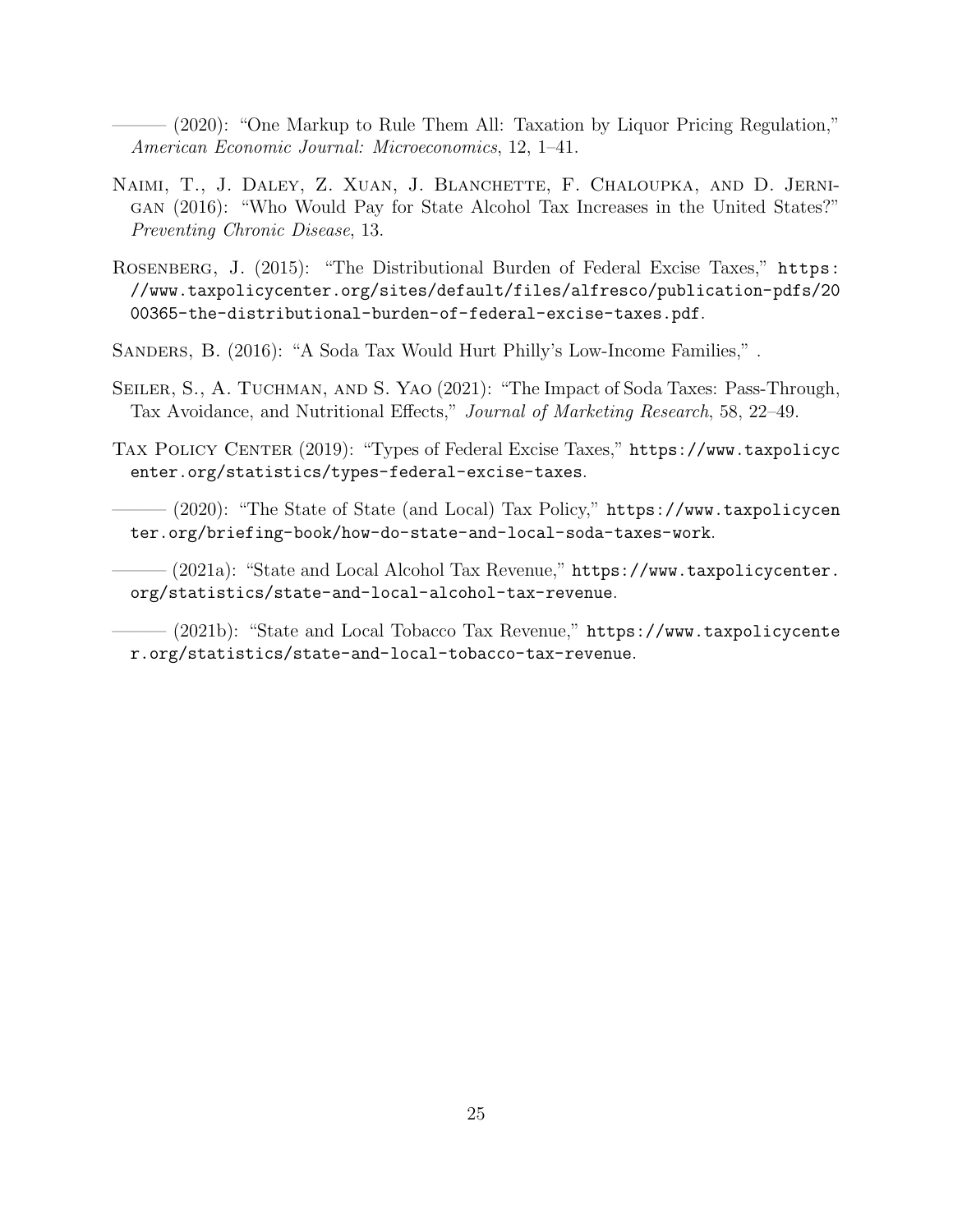### <span id="page-26-0"></span>A. Comparison of Nielsen Panelists to Government Surveys

### A.1. Alcoholic Beverages

An important question is whether the NielsenIQ Consumer Panelist purchase data capture similar patterns to government survey data on alcohol and tobacco consumption. In Table [A1](#page-27-0) we compare the deciles of weekly alcohol purchases according to our Nielsen Consumer Panelist data and consumption data from the NIAAA's National Epidemiologic Survey on Alcohol and Related Conditions (NESARC). The NESARC deciles are based on the widely-cited tabulations of [Cook](#page-24-14) [\(2007\)](#page-24-14) with a key adjustment. Because aggregate alcohol consumption in the NESARC survey is roughly half of apparent consumption as measured by shipments reported by manufacturers and tracked by the Alcohol and Tobacco Tax and Trade Bureau of the U.S. Department of the Treasury (TTB), [Cook](#page-24-14) [\(2007\)](#page-24-14) inflates NESARC survey consumption by roughly a factor of two. We adjust these tabulations, deflating them so that we can compare direct survey data from these two sources. Specifically, we deflate the deciles reported in [Cook](#page-24-14) [\(2007\)](#page-24-14) by a factor of 1.97. These adjusted deciles are reported in Table [A1](#page-27-0) under NESARC.

NESARC surveys individuals and the data describes weekly drinks at the individual level. Nielsen on the other hand is panel of households. We provide two measures of weekly purchases from the Nielsen data: drinks per adult in the household and per household. The adjusted NESARC deciles are quite similar to the deciles of the NielsenIQ data. Even at the 80th and 90th percentiles the NESARC data falls between the household level and per adult level measures using the NielsenIQ data. The two main rationales for these descrepancies are: (a) the NESARC survey includes "on premise" consumption (bars and restaurants) while our data look at purchases for "off premise" consumption only; (b) we don't know who within a household consumes the drinks. This means that our per household calculations lie somewhat above the NESARC data, and our per adult calculations lie somewhat below (as this assumes equal consumption within the household). We break out purchases per adult (rather than per household) as measured in "standard drinks" per week in Figure [A1.](#page-28-0) The figure reports the quantiles of "drinks per adult per week" as we did for taxes in Figure [F2](#page-49-0) in the main text. This suggests that alcohol purchase (by ethanol units) are increasing in income, but still dominated by a small number of very heavy drinkers.

While Table [A1](#page-27-0) compares weekly purchases from the Nielsen panelist data to weekly consumption described by the NESARC survey, Table [A2](#page-27-1) compares annual average alcoholic beverage volume and liters of ethanol per household by beverage category in the Nielsen data to NIAAA data on apparent consumption, that is alcohol sales, which come from TTB data and shipments reported by manufacturers. It is well-known that aggregate consumption totals from survey responses do not match the quantity of alcohol sold in the U.S.; survey responses generally account for only half of the alcohol sold [\(Cook, 2007\)](#page-24-14). We sum total annual beer, wine and spirits consumption in the NIAAA apparent consumption data and divide by the number of U.S. households in 2018 according to the U.S. Census<sup>[22](#page-26-1)</sup>. As NIAAA

<span id="page-26-1"></span><sup>22</sup>We use 127,586,000 households in all of our calculations. [https://fred.stlouisfed.org/series/TTL](https://fred.stlouisfed.org/series/TTLHH) [HH](https://fred.stlouisfed.org/series/TTLHH)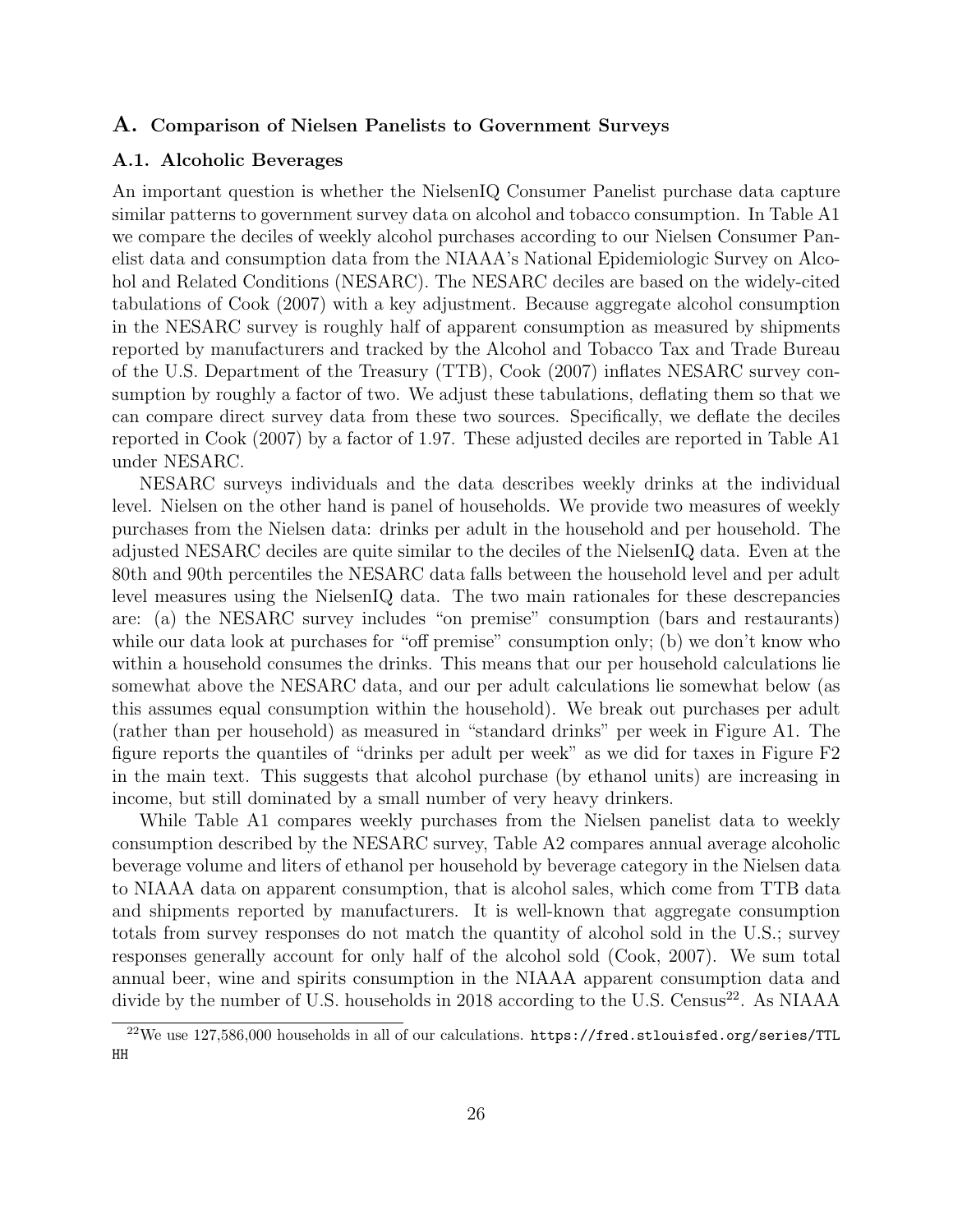<span id="page-27-0"></span>

|      | NESARC   | Nielsen per adult | Nielsen Households |
|------|----------|-------------------|--------------------|
| 10%  | $\Omega$ | 0                 | 0                  |
| 20%  | $\Omega$ | 0                 | 0                  |
| 30%  | $\Omega$ | $\Omega$          | $\Omega$           |
| 40\% | 0.01     | 0.05              | 0.10               |
| 50%  | 0.07     | 0.16              | 0.31               |
| 60%  | 0.32     | 0.36              | 0.69               |
| 70%  | 1.10     | 0.76              | 1.42               |
| 80%  | 3.17     | 1.67              | 3.11               |
| 90%  | 7.76     | 4.62              | 8.47               |
| max  | 37.49    | 78.68             | 154.56             |

Table A1: Alcoholic Drinks Per Week

Note: The table above reports the average number of drinks per adult aged 18 years or older per week and the average number of drinks per household per week. The number of drinks is calculated according to

[https://pubs.niaaa.nih.gov/publications/practitioner/PocketGuide/pocket](https://pubs.niaaa.nih.gov/publications/practitioner/PocketGuide/pocket_guide2.htm) guide2.htm where a standard drink is any drink that contains about 14 grams of pure alcohol (about 0.6 fluid ounces or 1.2 tablespoons). The first column, NIAAA, is based on

<https://www.washingtonpost.com/news/wonk/wp/2014/09/25/think-you-drink-a-lot-this-chart-will-tell-you/> but we divided numbers by 1.97 to recover original data. The second and third column are averages from the Nielsen data at the individual adult and household level where we use the same formula to determine standard drinks.

<span id="page-27-1"></span>

| Category | Nielsen Volume | Nielsen Ethanol | NIAAA Volume NIAAA Ethanol |       | Ethanol Discrepancy(%) | On-Premise (%) |
|----------|----------------|-----------------|----------------------------|-------|------------------------|----------------|
| Beer     | 19.68          | $_{0.89}$       | 188.09                     | 8.46  | 89.48                  | 23.00          |
| Wine     | 6.92           | 0.89            | 26.98                      | 3.48  | 74.43                  | 18.50          |
| Spirits  | 3.29           | $1.35\,$        | 16.95                      | 6.97  | 80.63                  | 21.20          |
| Total    | 29.89          | 3.13            | 232.02                     | 83.77 | 53.94                  |                |

Table A2: Volume and Ethanol Consumption per Household, Nielsen versus NIAAA Data

Note: All units are in liters. To convert volume liters to ethanol liters we use ABV values of 0.045 for beer, 0.129 for wine, and 0.411 for spirits. On-premise shares reported in the final column are from [Adams Media Inc.](#page-23-8) [\(2019\)](#page-23-8). NIAAA data are from https://pubs.niaaa.nih.gov/publications/surveillance115/CONS18.htm.19 and Census data can be found at <https://fred.stlouisfed.org/series/TTLHH25>.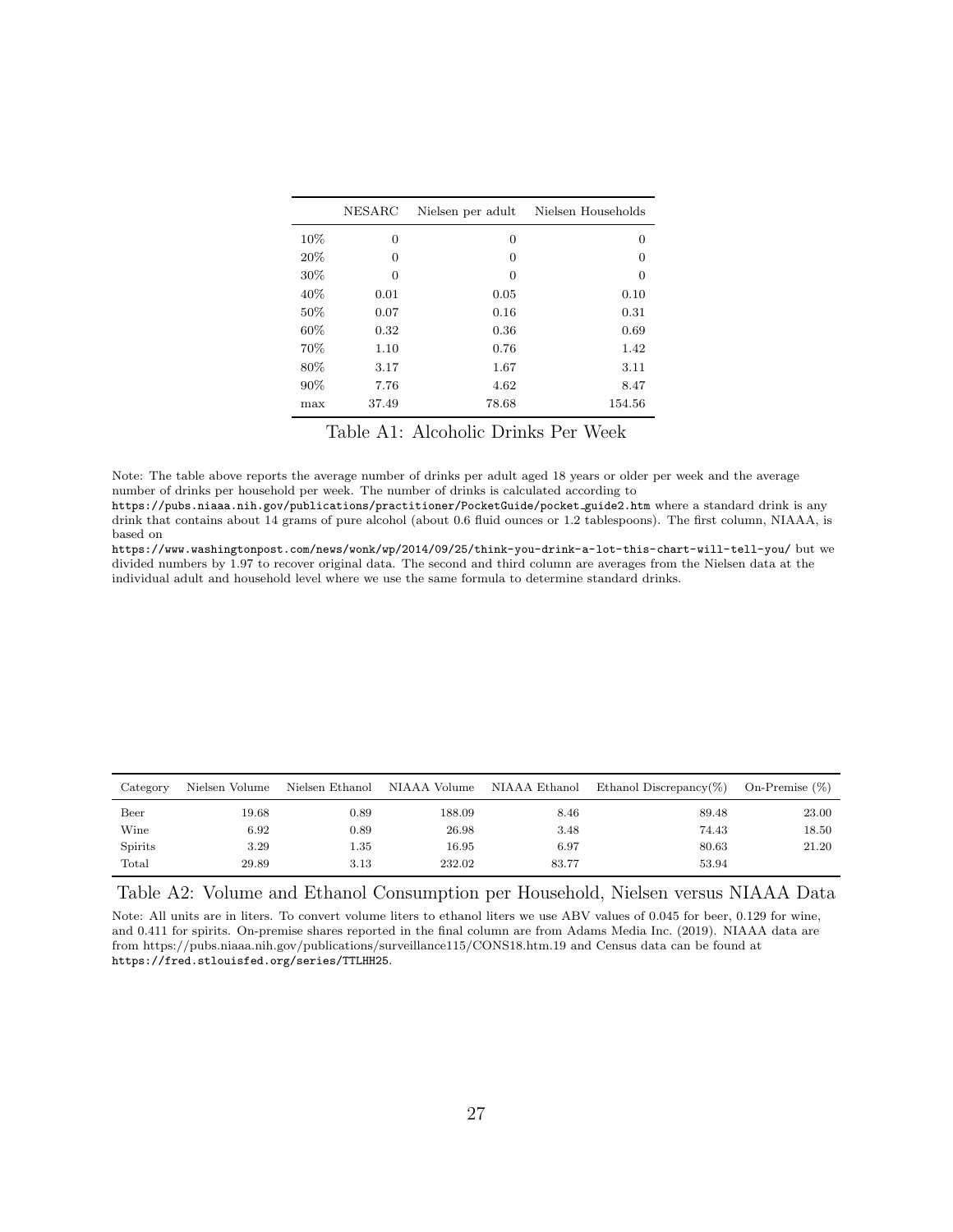<span id="page-28-0"></span>

Figure A1: Alcoholic Drinks Per Adult Per Week

Source: NielsenIQ Panelist Data and authors' calculations.

These are computed on a per-household basis and then divided (equally) by household size. We convert liters of ethanol to "standard drinks" (17.7mL of ethanol).

data are reported in gallons, we convert these values into liters. Similarly, we sum total annual purchases of beer, wine and spirits in the Nielsen data and scale by the number of households. We convert these volumes into ethanol liters per household using standardized alcohol by volume measures (ABV) consistent with the NIAAA data: 0.045 for beer, 0.129 for wine and 0.411 for spirits.

As we would expect, average household alcoholic beverage consumption from the NIAAA data exceeds our tabulations of average household purchases from NielsenIQ in terms of both volume and ethanol. This is especially true for beer, where average ethanol purchased per household according to the NiselsenIQ data is 89.48% lower than apparent consumption reported in the NIAAA data. This discrepancy is in part explained by the inclusion of onpremise consumption in the NIAAA data. Nielsen data tracks retail purchases and excludes on-premise purchases. As the last column of Table [A2](#page-27-1) shows, however, industry reports suggest that on-premise sales account for less than a quarter of alcoholic beverage sales (by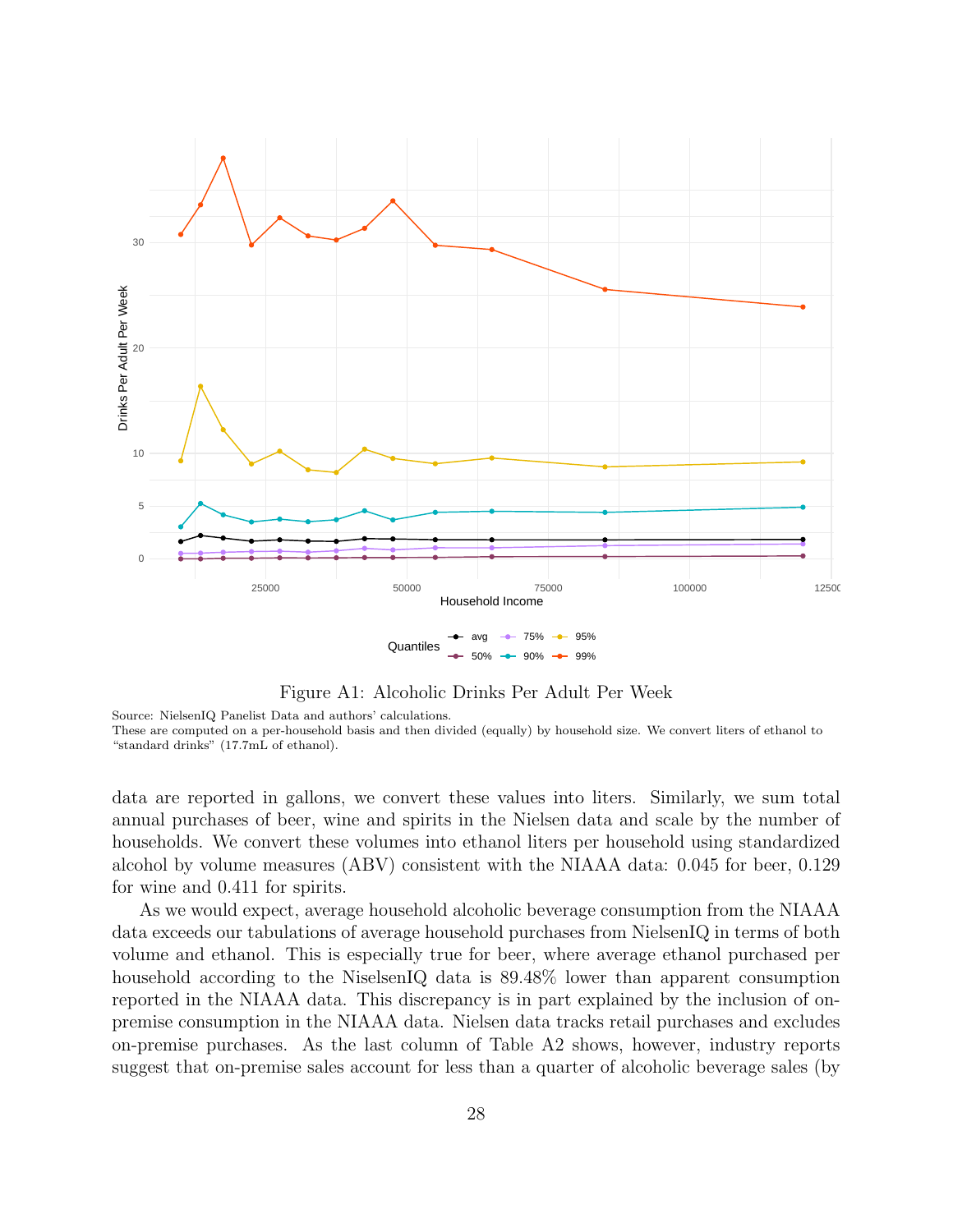volume) in any category.

#### A.2. Cigarettes

Finally, we compare cigarette purchases as recorded in the Nielsen data to consumption data from the Current Population Survey Tobacco Use Supplement (TUS). The TUS surveys individuals rather than households as Nielsen does. Of the 142,577 records in the TUS, 108 are invalid responses and 137,964 or 96% report not smoking at all. In the Nielsen data, 88% of households make zero annual cigarette purchases. We restrict our attention to the top few percentiles due to the small number of purchasers in both datasets. Table [A3](#page-29-0) reports individual daily cigarette consumption from the TUS data, as well as average cigarette purchases per day from Nielsen at the per adult and per household level.

<span id="page-29-0"></span>In part because on-premise sales are less common for cigarettes, purchases and consumption track each other closely. Because we can only measure household purchases in the Nielsen data and not all adults in a household may smoke, our cigarettes per adult per day measure understates true daily consumption by smoking adults. As such the TUS averages generally lie between the Nielsen per adult and per household averages.

|      | TUS | Nielsen (Per Adult) | Nielsen (Per Household) |
|------|-----|---------------------|-------------------------|
| 95%  | 0   | 0.767               | 1.425                   |
| 96\% | 0   | 1.458               | 2.740                   |
| 97%  | 4   | 2.822               | 5.205                   |
| 98%  | 10  | 5.317               | 9.260                   |
| 99%  | 20  | 10.339              | 16.969                  |
| max  | 40  | 52.0                | 197.26                  |

|  | Table A3: Cigarette Consumption Per Capita, Nielsen versus CPS |  |  |  |
|--|----------------------------------------------------------------|--|--|--|

Note: This table compares average daily cigarette consumption according to the Current Population Survey Tobacco Use Supplement (TUS) <https://cancercontrol.cancer.gov/brp/tcrb/tus-cps/questionnaires-data#2018> to average daily Nielsen purchases per adult and household. The TUS surveys individuals while Nielsen tracks the purchases of households. The table presents the number of cigarettes smoked per day where one pack of cigarettes contains 20 cigarettes. We report only the top few percentiles of consumption because the vast majority of respondents in both dataset do not purchase cigarettes. The 2018 contains 142,577 records of which 108 respondents do not provide any valid answer and 137,964 people (about 96%) report not smoking at all. In the Nielsen data 88% households made zero (annual) cigarette purchases.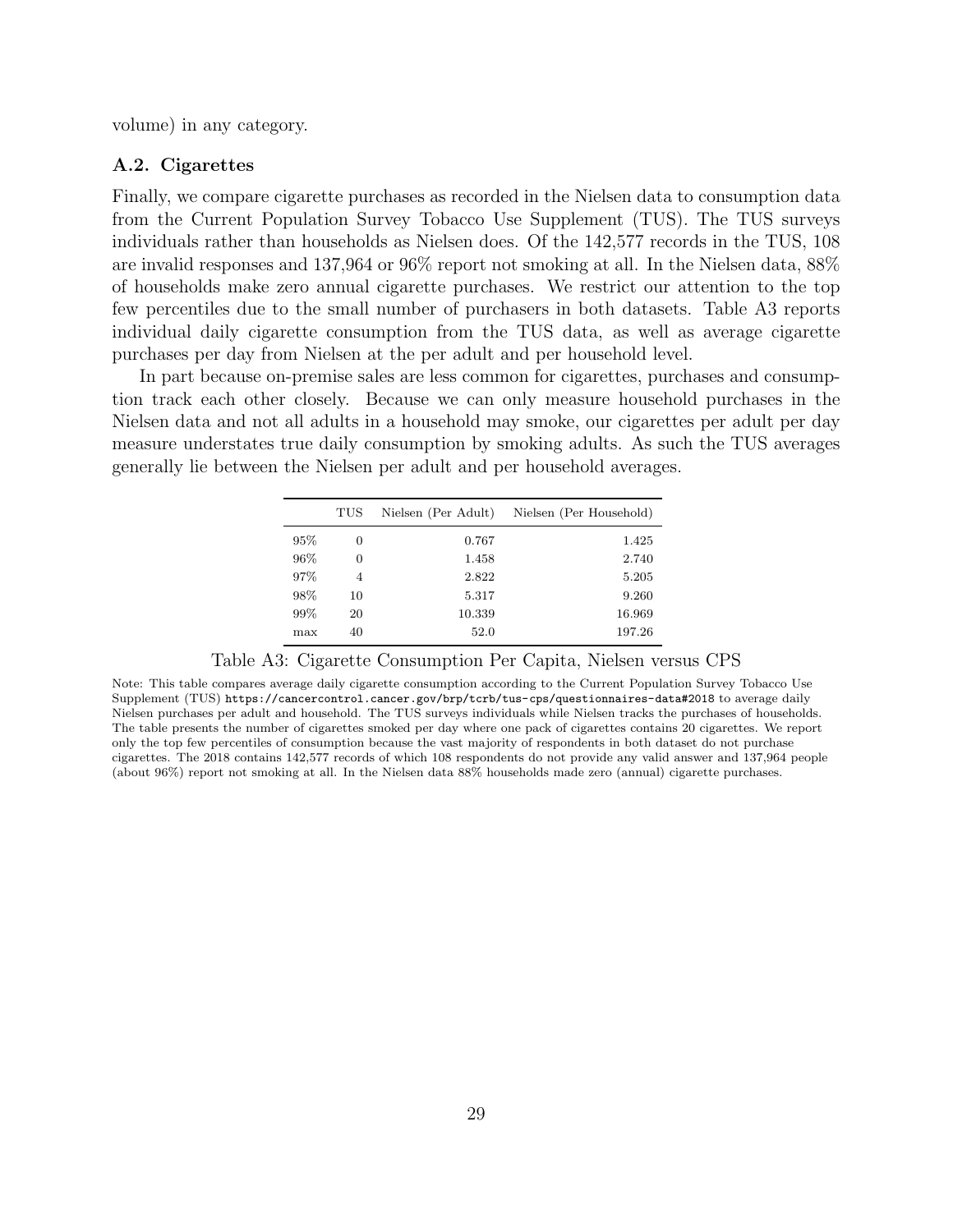### B. Tax Information

#### <span id="page-30-0"></span>B.1. Sin Tax Rates

In the United States, alcoholic beverages and tobacco are taxed by the federal government as well as most states. Different rates typically apply to beer, wine and spirits. The difference in rates often means that spirits are taxed at a higher rate per unit of ethanol, relative to wine and beer. For example, the federal government's tax rates for beer wine and spirits of \$0.15, \$0.28 and \$3.57 per liter translate into tax rates of \$3.33, \$2.17 and \$8.93 per liter of ethanol, respectively. Table [B1](#page-32-0) lists the federal and state tax rates for beer, wine and spirits in 2018 in terms of dollars per liter in the left panel and per liter of ethanol in the next panel. This list includes control states that often do not levy a specific sin tax on alcohol but charge a markup on alcoholic beverages which are exclusively sold in state-run stores. There is substantially heterogeneity in alcohol tax rates across states and also within states in the rates they apply to different beverages categories. For example, tax rates on beer range from \$0.01 to \$0.34 per liter. As on the federal level, state taxes per unit of ethanol are very different across categories even within a state. In most cases tax per unit ethanol is highest for spirits and lowest for beer, but there are exceptions. In Tennessee, for example, beer bears the highest state tax at \$7.57 per ethanol liter while spirits enjoy a relatively low tax \$2.91 per liter. Perhaps unsurprisingly, Tennessee is known for whiskey production.

Cigarettes are also subject to federal taxes as well as additional state taxes in all states. These taxes range from \$0.17 per pack (of 20 cigarettes) in Missouri to \$4.35 per pack in Connecticut and New York.

The final panel of Table [B1](#page-32-0) reports average sin taxes per household in each state. These averages reflect both state consumption patterns and state tax rates on alcohol and tobacco. Average sin taxes per household range considerably across states, particularly because some control states do not impose explicit sin taxes but instead apply substantial markups at state-run monopoly stores.

It is worth noting that alcohol excise tax rates in the United Kingdom, which have the been the subject of a number of recent studies, are much higher than in the United States. We provide a comparison of tax rates in the UK to those in New York and California in Table [B2.](#page-33-0) The tax rates on beer are are roughly comparable, but rates on wine are around  $10\times$  as large in the UK and rates on distilled spirits are around  $3-4\times$  as large in the UK. Tobacco taxes in the UK are around \$2.00 per pack higher than in New York.

#### B.2. SSB Tax Nielsen Modules

We have to make some decisions as to which products would be subjected to a potential tax on sugar-sweetened beverages. As far as we can tell, all of the implemented SSB taxes apply to total volume (rather than sugar content). Thus a 20oz bottle of moderatly sweetened ice tea is taxed at the same rate as 20oz bottle of full-sugar soda. Jurisdictions differ in which products they exempt. For example Philadelphia and Washington, DC both include diet soda in the tax, whereas other cities (Berkeley, Oakland, San Francisco, and Seattle) do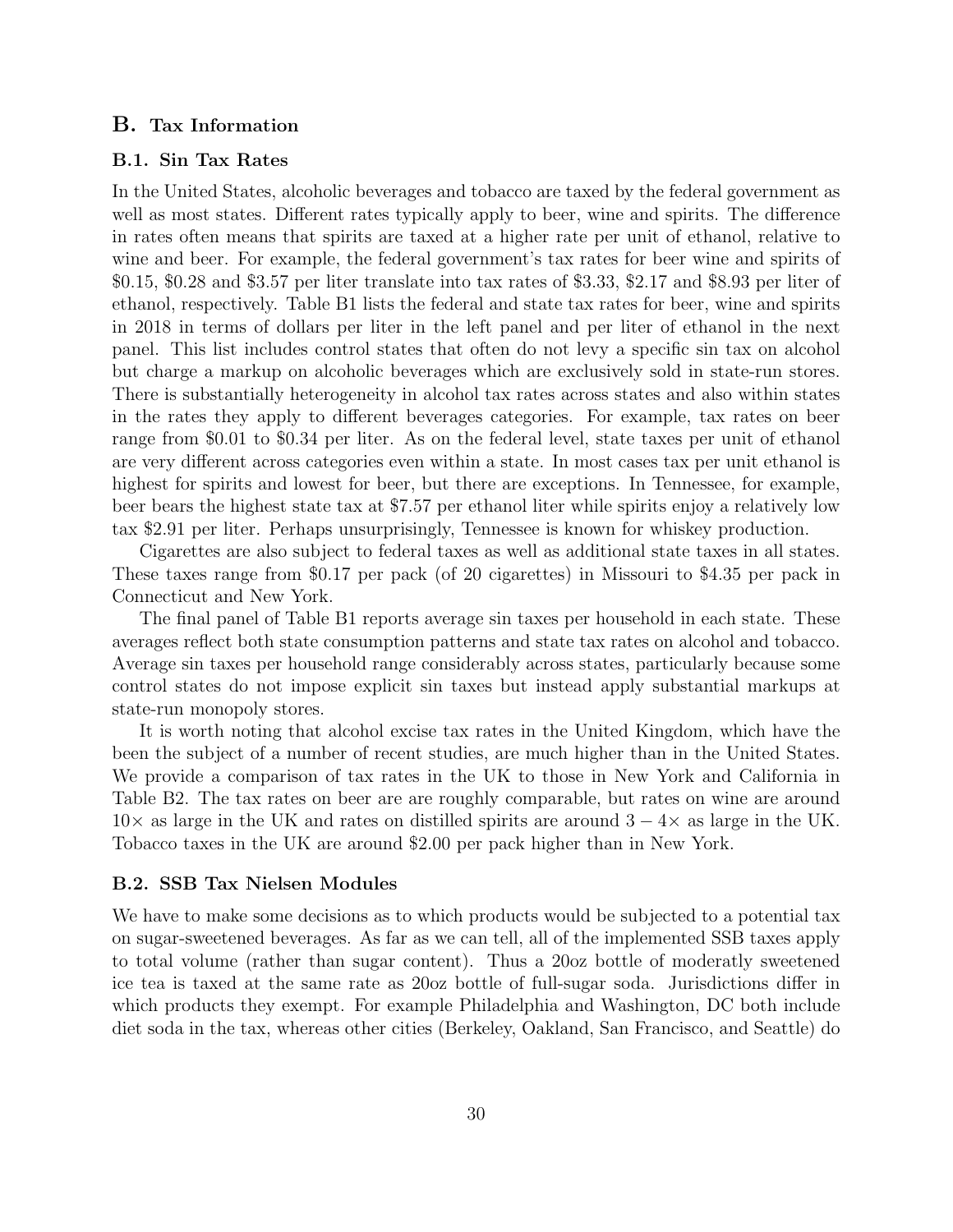not.[23](#page-31-0)

We try as best we can to match the Berkeley, CA or Seattle, WA definitions. We include non-diet soda, sports and energy drinks, and all "juice drinks" that are not 100% juice.

This means we treat the following product module code's as being subjected to our hypothetical SSB tax: 1030, 1041,1042, and 1484, but exclude any brand name that includes the terms 'diet' or 'zero'. Such excluded brand code include 541289, 541308, 688343, 620855, 620862, 754017, 721725, 754017, and 688073. Untaxed SSB modules are 1553 and any module in product group 507 except for 1030, 1041,1042, and 1484 unless the brand name includes 'diet' or 'zero'.

<span id="page-31-0"></span><sup>23</sup>See [https://www.taxpolicycenter.org/briefing-book/how-do-state-and-local-soda-taxes](https://www.taxpolicycenter.org/briefing-book/how-do-state-and-local-soda-taxes-work)[work](https://www.taxpolicycenter.org/briefing-book/how-do-state-and-local-soda-taxes-work) for more details.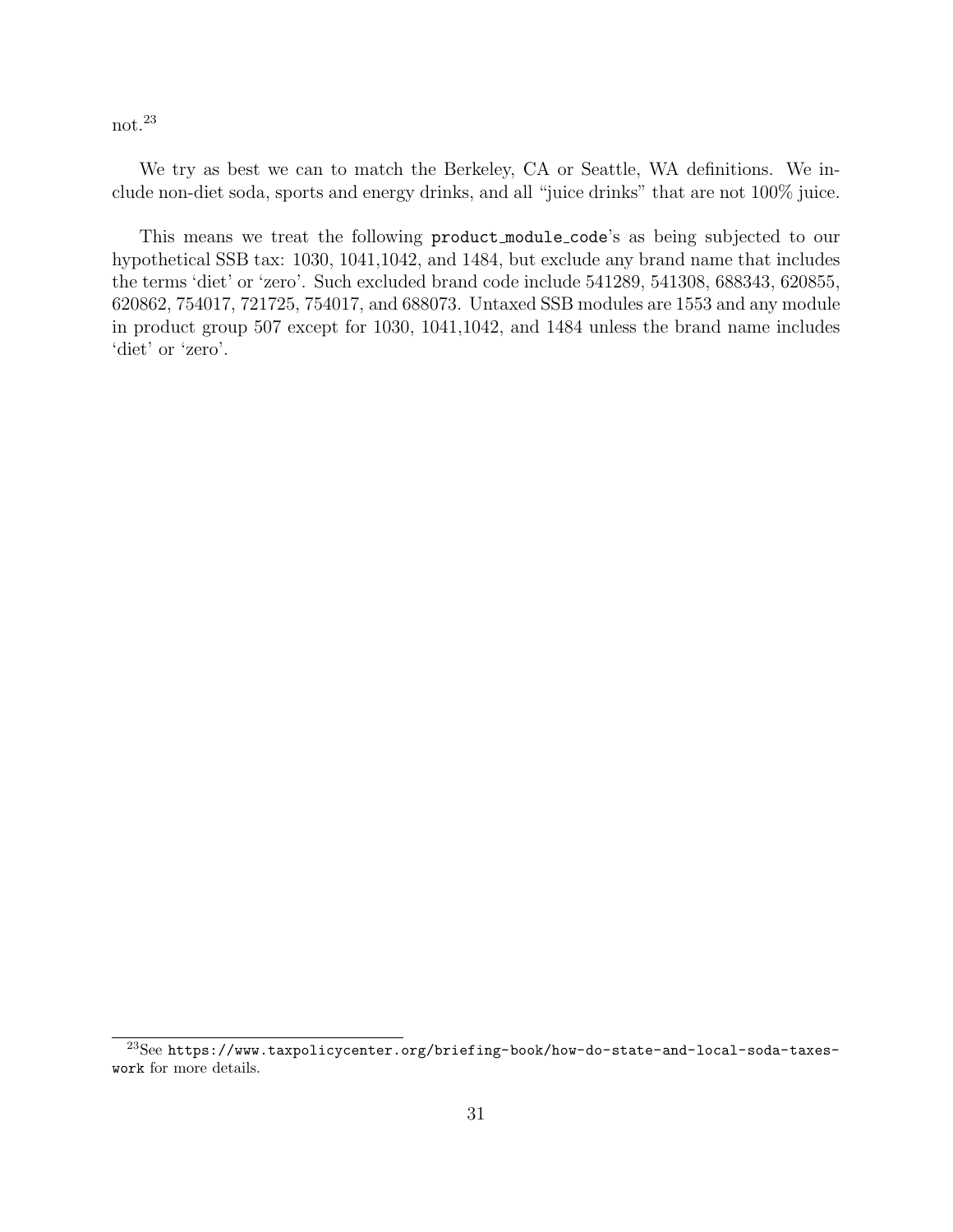<span id="page-32-0"></span>

|                          |                        | Tax Rate (per L) |                 |              |                  |                  | Tax Rate (per Ethanol L) |                        |
|--------------------------|------------------------|------------------|-----------------|--------------|------------------|------------------|--------------------------|------------------------|
| State                    | Beer                   | Wine             | Spirits         | Cigarette    | Beer             | Wine             | Spirits                  | $\text{Tax}/\text{HH}$ |
| <b>FED</b>               | 0.15                   | 0.28             | 2.85            | 1.01         | 3.40             | $2.19\,$         | 7.13                     | 61.95                  |
| ${\rm AL}$               | 0.28                   | 0.45             | $0.72*$         | 0.68         | 6.16             | 3.48             | $1.80*$                  | 63.91                  |
| $\mathbf{AZ}$            | 0.04                   | 0.22             | 0.79            | 2.00         | 0.94             | 1.72             | 1.98                     | 75.13                  |
| ${\rm AR}$               | 0.06                   | 0.20             | 0.66            | 1.15         | 1.41             | 1.54             | 1.65                     | 72.42                  |
| $_{\rm CA}$              | 0.05                   | $0.05\,$         | 0.87            | $2.87\,$     | 1.17             | $0.41\,$         | $2.18\,$                 | $50.24\,$              |
| $_{\rm CO}$              | 0.02                   | $0.08\,$         | 0.60            | $\rm 0.84$   | $0.47\,$         | $\,0.65\,$       | 1.51                     | 56.97                  |
| ${\rm CT}$               | 0.06                   | $0.19\,$         | 1.43            | $4.35\,$     | 1.41             | $1.47\,$         | $3.57\,$                 | 85.23                  |
| $\rm{DE}$                | 0.04                   | 0.43             | 1.19            | $2.10\,$     | 0.94             | $3.34\,$         | 2.97                     | 81.63                  |
| $\rm FL$                 | 0.13                   | 0.59             | 1.72            | 1.34         | 2.82             | $4.61\,$         | $4.29\,$                 | 78.33                  |
| GA                       | 0.27                   | 0.62             | 1.22            | 0.37         | 5.93             | $4.81\,$         | 3.05                     | 56.16                  |
| ${\rm ID}$               | 0.04                   | 0.12             | $0.95*$         | $0.57\,$     | 0.88             | 0.92             | $2.38*$                  | 55.59                  |
| $\rm IL$                 | 0.06                   | 0.37             | $2.26\,$        | 1.98         | 1.36             | 2.85             | $5.65\,$                 | 72.16                  |
| $\ensuremath{\text{IN}}$ | 0.03                   | 0.12             | 0.71            | 1.00         | 0.68             | 0.96             | 1.77                     | 60.94                  |
| IA                       | 0.05                   | 0.46             | $0.89*$         | 1.36         | 1.12             | 3.58             | $2.22^{\ast}$            | 69.52                  |
| $_{\rm KS}$              | 0.05                   | 0.08             | $0.66\,$        | 1.29         | 1.06             | $0.61\,$         | 1.65                     | 38.97                  |
| KY                       | 0.02                   | 0.13             | 0.51            | 1.10         | 0.47             | 1.02             | 1.27                     | 55.71                  |
| LA                       | 0.11                   | $0.20\,$         | 0.80            | 1.08         | $2.37\,$         | 1.55             | 2.00                     | 56.21                  |
| $\operatorname{ME}$      | $0.09\,$               | $0.16\,$         | $1.43*$         | 2.00         | 2.05             | 1.23             | $3.57*$                  | 82.48                  |
| $\rm MD$                 | 0.02                   | 0.11             | 0.40            | $2.00\,$     | 0.53             | $\rm 0.82$       | 0.99                     | 58.93                  |
| MA                       | 0.03                   | $\rm 0.15$       | 1.07            | $3.51\,$     | $\rm 0.62$       | 1.13             | $2.67\,$                 | 61.56                  |
| $\rm MI$                 | 0.05                   | $\rm 0.13$       | $0.89*$         | 2.00         | 1.17             | $1.04\,$         | $2.22*$                  | 59.54                  |
| $\mbox{MN}$              | 0.04                   | $0.08\,$         | 1.33            | 3.04         | $0.86\,$         | $0.61\,$         | 3.32                     | 55.68                  |
| $_{\rm MS}$              | 0.11                   | 0.09             | $0.72*$         | 0.68         | $2.51\,$         | 0.72             | $1.80*$                  | 47.30                  |
| MO                       | $0.02\,$               | 0.11             | 0.53            | 0.17         | 0.35             | 0.86             | 1.32                     | 54.62                  |
| $\rm{MT}$                | 0.04                   | $0.28\,$         | $0.95*$         | $1.70\,$     | 0.80             | $2.17\,$         | $2.38*$                  | 70.06                  |
| $\rm NE$                 | $0.08\,$               | $\rm 0.25$       | $\rm 0.99$      | 0.64         | 1.82             | $1.95\,$         | 2.48                     | 65.37                  |
| ${\rm NV}$               | 0.04                   | 0.18             | 0.95            | 1.80         | 0.94             | 1.43             | 2.38                     | 80.12                  |
|                          |                        |                  | $1.43*$         |              |                  |                  | $3.57*$                  |                        |
| $\rm NH$<br>${\rm NJ}$   | $0.08\,$<br>$\rm 0.03$ | $0.16*$<br>0.23  | 1.45            | 1.78<br>2.70 | 1.76<br>0.70     | $1.23*$<br>1.79  | 3.63                     | 92.57<br>51.36         |
| $\mathrm{NM}$            |                        |                  |                 |              |                  |                  |                          |                        |
| ${\rm NY}$               | 0.11                   | 0.45             | 1.60            | 1.66         | 2.41             | 3.48             | 4.00                     | 93.62                  |
|                          | 0.04                   | $0.08\,$         | 1.70<br>$0.72*$ | 4.35         | 0.82             | $0.61\,$         | 4.25<br>$1.80*$          | 54.96                  |
| $\rm NC$                 | 0.16                   | $0.26\,$         |                 | $0.45\,$     | 3.62             | $2.04\,$         |                          | $56.04\,$              |
| $\rm ND$                 | 0.04                   | $\rm 0.13$       | $0.66\,$        | $0.44\,$     | $\rm 0.94$       | $1.02\,$         | $1.65\,$<br>$2.22*$      | 53.68                  |
| OH<br>OK                 | $\rm 0.05$<br>$0.10\,$ | $0.08\,$<br>0.19 | $0.89*$<br>1.47 | $1.60\,$     | $1.06\,$<br>2.33 | $0.66\,$<br>1.47 |                          | 62.77                  |
|                          |                        |                  |                 | 2.03         |                  |                  | $3.67\,$                 | 71.37                  |
| OR                       | 0.02                   | 0.18             | $0.95*$         | 1.33         | $_{0.48}$        | 1.37             | $2.38*$                  | 55.21                  |
| PA                       | 0.02                   | $0.16*$          | $1.43*$         | 2.60         | 0.46             | $1.23*$          | $3.57*$                  | 72.06                  |
| $\rm RI$                 | $\rm 0.03$             | 0.37             | 1.43            | $4.25\,$     | $\rm 0.62$       | 2.87             | 3.57                     | 66.10                  |
| $\operatorname{SC}$      | $0.20\,$               | $\rm 0.29$       | $0.72\,$        | 0.57         | $4.51\,$         | $2.21\,$         | 1.80                     | 63.01                  |
| ${\rm SD}$               | $0.07\,$               | $\rm 0.25$       | $1.04\,$        | 1.53         | $1.58\,$         | $1.90\,$         | $2.60\,$                 | 61.41                  |
| $\mathcal{T}\mathcal{N}$ | $\rm 0.34$             | 0.32             | $1.16\,$        | 0.62         | $7.57\,$         | $2.48\,$         | $2.91\,$                 | 60.63                  |
| ${\rm T}{\rm X}$         | $0.05\,$               | $0.05\,$         | 0.63            | 1.41         | 1.12             | $\rm 0.42$       | 1.59                     | 57.71                  |
| $_{\rm UT}$              | 0.11                   | $0.22*$          | $0.95^{\ast}$   | 1.70         | $2.39\,$         | $1.72*$          | $2.38*$                  | 31.40                  |
| ${\rm VT}$               | 0.07                   | 0.15             | $1.43*$         | 3.08         | 1.56             | 1.13             | $3.57*$                  | 94.37                  |
| $\rm VA$                 | 0.07                   | $0.40\,$         | $0.72*$         | 0.30         | 1.51             | $3.09\,$         | $1.80*$                  | 48.71                  |
| WA                       | $0.07\,$               | $\rm 0.23$       | $3.77\,$        | $3.02\,$     | $1.53\,$         | 1.78             | $\boldsymbol{9.42}$      | $76.22\,$              |
| <b>WV</b>                | $0.05\,$               | $0.26\,$         | $0.72*$         | 1.20         | $1.04\,$         | $2.05\,$         | $1.80*$                  | 65.64                  |
| WI                       | $\rm 0.02$             | $0.07\,$         | 0.89            | 2.52         | 0.38             | $0.51\,$         | 2.22                     | 83.29                  |
| WY                       | 0.01                   | $0.22^{\ast}$    | $0.95^{\ast}$   | $0.60\,$     | $0.12\,$         | $1.72^{\ast}$    | $2.38^{\ast}$            | 51.29                  |
| $_{\mathrm{DC}}$         | $\rm 0.02$             | 0.08             | $0.40\,$        | $2.50\,$     | $\rm 0.53$       | $0.61\,$         | 0.99                     | 66.59                  |

# Table B1: Federal and State Tax Rates on Sin Goods 32

Source: Tax Policy Center. cigarettes:

<https://www.taxpolicycenter.org/statistics/state-cigarette-tax-rates>,alcohol:[https:](https://www.taxpolicycenter.org/statistics/state-alcohol-excise-tax-rates)

[//www.taxpolicycenter.org/statistics/state-alcohol-excise-tax-rates](https://www.taxpolicycenter.org/statistics/state-alcohol-excise-tax-rates).

The table reports federal and state alcohol and cigarette taxes. Alcohol taxes are generally applied in terms of dollars per gallon; we convert these figures into dollars per liter terms. Cigarette taxes are reported in terms of dollars per 20-cigarette pack. Tax rates are from Tax Policy Center. For control states (where the alcohol tax rate is "n.a."), we used the regional median where the four regions are based on Census definitions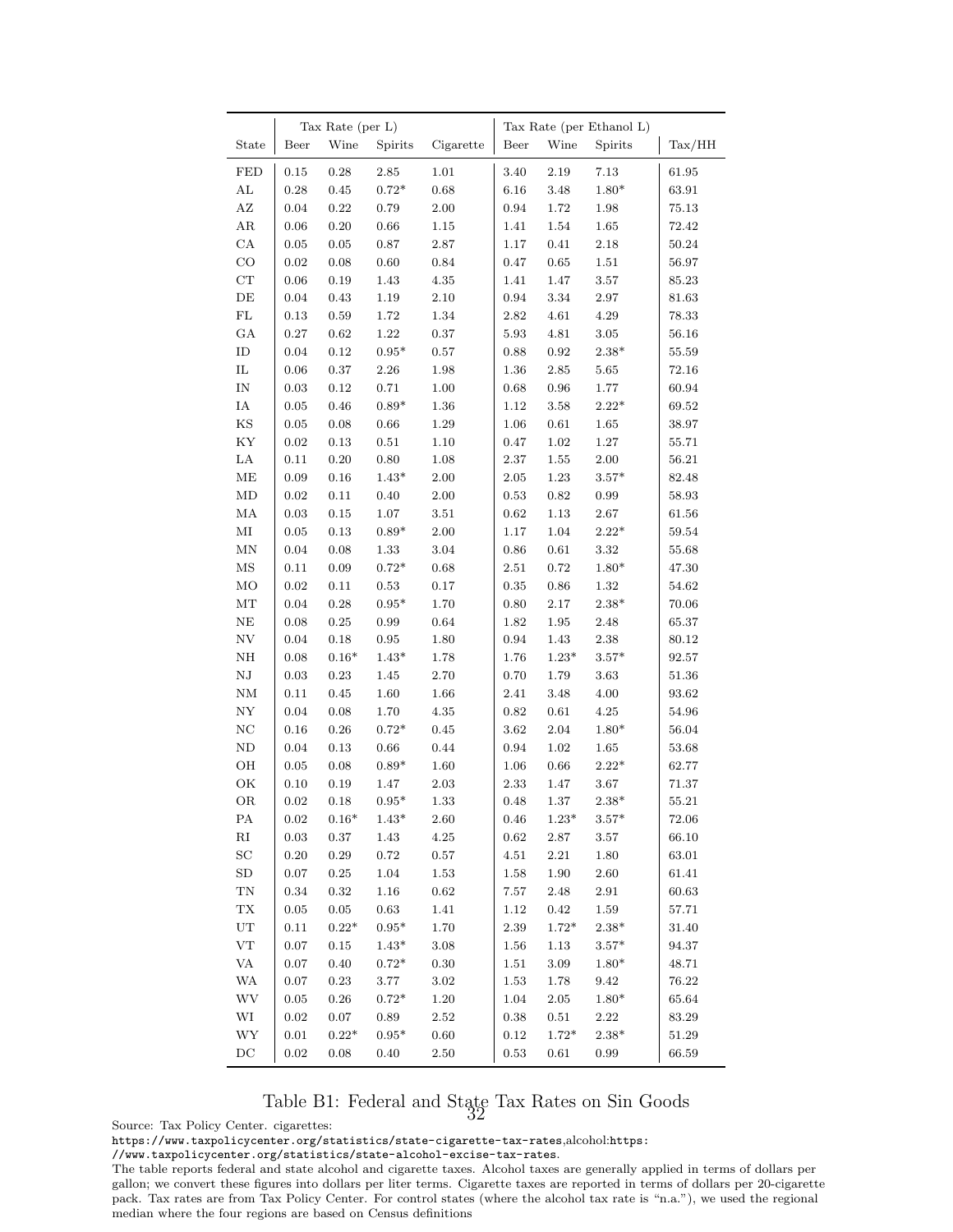| Jurisdiction Beer Wine Spirits Cigarette                                                                      |              |                      |                       |                      |
|---------------------------------------------------------------------------------------------------------------|--------------|----------------------|-----------------------|----------------------|
| $\text{CA+Federal}\ \textcolor{red}{\mid} \ \ 0.20$<br>$\ensuremath{\text{NY}}\xspace + \text{Federal}$<br>UK | 0.19<br>0.23 | 0.33<br>0.36<br>3.60 | 3.72<br>4.55<br>13.96 | 2.87<br>4.35<br>6.39 |

<span id="page-33-0"></span>Table B2: Comparison of US (combined state and local) and UK Sin Taxes

Source: <https://www.gov.uk/tax-on-shopping/alcohol-tobacco> and authors' calculations. Tobacco in the UK also includes a 16.5% ad valorem tax (not included).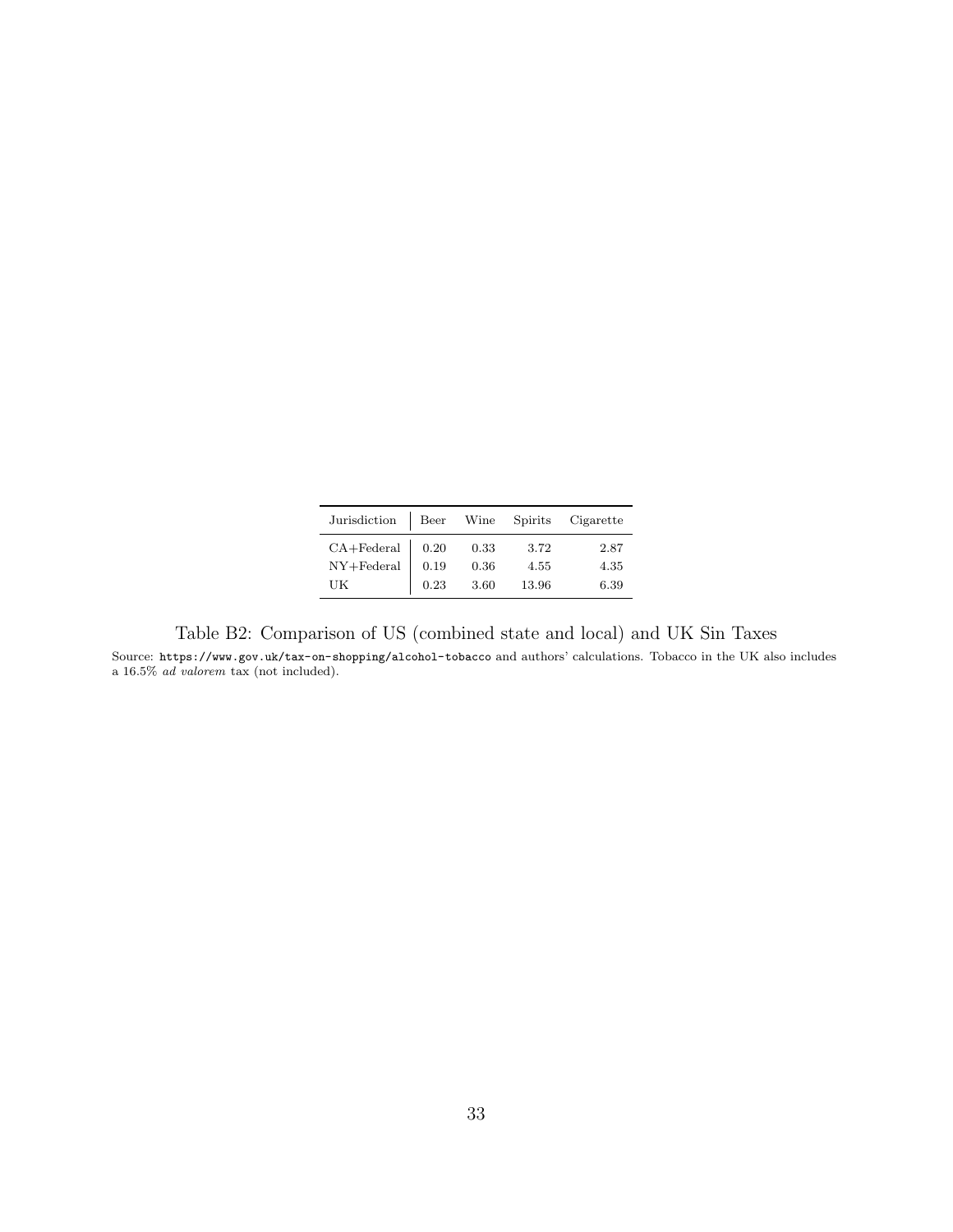#### <span id="page-34-0"></span>C. Sample Selection and Outliers

In our analysis we drop a total of 23 households because their reported per capita (per adult) purchases are higher than seems plausible for an adult to regularly consume. We drop households whose per adult purchases exceed either 10 standard drinks or 3 pack of cigarettes per day (over the course of an entire year). One standard drink contains 20mL of ethanol, meaning that 10 drinks per day totals 73L of ethanol per year. Of the 61,384 households in the sample, per capita purchases exceed these thresholds in 23 cases. These observations are excluded from the analysis. Summary stats for those households are provided in Appendix [C.](#page-34-0)

|        | Panel A: Alcohol Outliers - 20 |                               |        |         |           |                |       |            |          |  |  |  |
|--------|--------------------------------|-------------------------------|--------|---------|-----------|----------------|-------|------------|----------|--|--|--|
|        | Beer                           | Spirits                       | Wine   | Ethanol | Cigarette | Household Size | Adult | <b>SSB</b> | Income   |  |  |  |
| Mean   | 1394.58                        | 93.42                         | 187.78 | 121.52  | 88.88     | 1.20           | 1.20  | 73.58      | 34849.50 |  |  |  |
| Std    | 2466.86                        | 121.36                        | 311.52 | 94.79   | 167.22    | 0.41           | 0.41  | 90.10      | 20211.45 |  |  |  |
| Min    | 0.00                           | 0.00                          | 0.00   | 74.74   | 0.00      | 1.00           | 1.00  | 0.00       | 2499.50  |  |  |  |
| 25%    | 6.39                           | 0.00                          | 0.56   | 79.39   | 0.00      | 1.00           | 1.00  | 12.04      | 24999.50 |  |  |  |
| 50%    | 166.51                         | 20.25                         | 26.63  | 95.77   | 0.00      | 1.00           | 1.00  | 38.31      | 32499.50 |  |  |  |
| 75%    | 1812.94                        | 190.81                        | 193.56 | 114.00  | 62.90     | 1.00           | 1.00  | 107.01     | 42499.50 |  |  |  |
| Max    | 10830.81                       | 407.15                        | 925.00 | 505.94  | 461.00    | 2.00           | 2.00  | 330.69     | 84999.50 |  |  |  |
|        |                                |                               |        |         |           |                |       |            |          |  |  |  |
|        |                                | Panel B: Tobacco Outliers - 3 |        |         |           |                |       |            |          |  |  |  |
|        | Beer                           | Spirits                       | Wine   | Ethanol | Cigarette | Household Size | Adult | <b>SSB</b> | Income   |  |  |  |
| Mean   | 0.71                           | 1.67                          | 0.96   | 0.42    | 1275.00   | 1.00           | 1.00  | 90.58      | 34499.50 |  |  |  |
| Std    | 1.23                           | 2.89                          | 1.66   | 0.39    | 47.70     | 0.00           | 0.00  | 76.83      | 27672.19 |  |  |  |
| Min    | 0.00                           | 0.00                          | 0.00   | 0.00    | 1245.00   | 1.00           | 1.00  | 3.55       | 10999.50 |  |  |  |
| $25\%$ | 0.00                           | 0.00                          | 0.00   | 0.23    | 1247.50   | 1.00           | 1.00  | 61.39      | 19249.50 |  |  |  |
| 50%    | 0.00                           | 0.00                          | 0.00   | 0.47    | 1250.00   | 1.00           | 1.00  | 119.24     | 27499.50 |  |  |  |
| 75%    | 1.06                           | 2.50                          | 1.44   | 0.62    | 1290.00   | 1.00           | 1.00  | 134.10     | 46249.50 |  |  |  |

#### Table C1: Distribution of Outliers

Note: The table above describes the 19 households that we drop from our analysis due to their implausibly high per capita purchases. We define an outlier as households whose per capita consumption exceeds 10 standard drinks or 3 packs cigarettes per day. On average, one drink contains 20 ml ethanol, and 10 drinks per day sums to 73L per year. Only 23 households of the 61,384 households in our sample exceed these purchase thresholds and are removed from the main sample.

### <span id="page-34-1"></span>D. Details for Calculations in Paper

This section contains alternative version of tables and figures in the main text, as well as calculations referenced in the text.

In Table [D1,](#page-35-0) we calculate the average tax paid for different categories of sin goods by household income. We also report the ratio of average sin tax paid by the top income bin  $(> $100K)$  to the average sin tax paid in the bottom income bin  $(< $25K)$ . We see that beer taxes are pretty evenly distributed across income groups. The highest income group purchase fewer SSBs and would only pay 77% as much as most other income groups (including the very poorest). This is driven mostly by the much higher purchases of diet sodas by the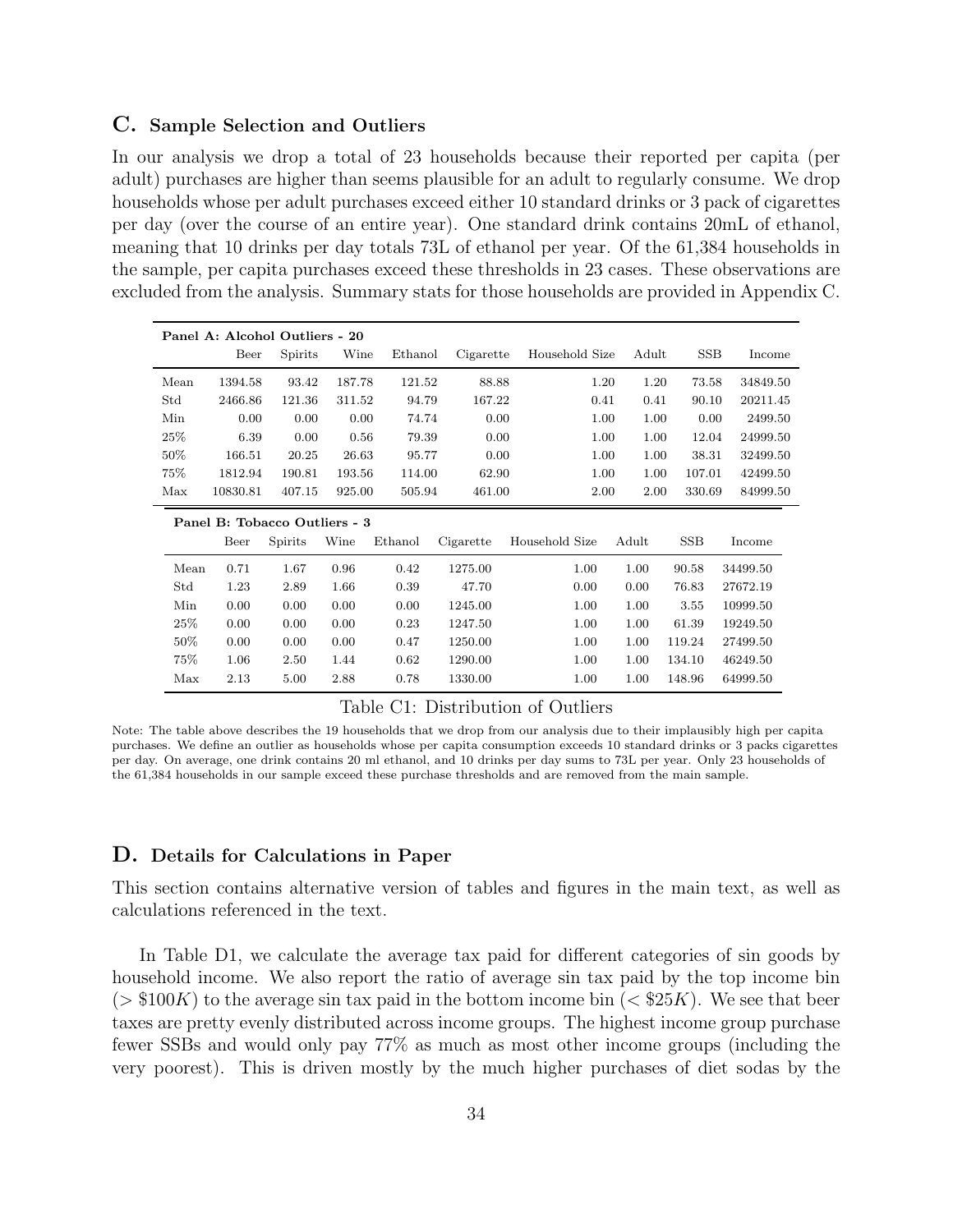highest income groups. Taxes on cigarettes are very regressive with the poorest households paying almost 3× as much as the richest. However, taxes on wine and distilled spirits appear to be strongly progressive with the richest households paying  $1.87-2\times$  as much in tax as the poorest. It is important to note that this is not driven by more expensive wine and spirits purchases, as the taxes apply to volume, not revenue.

<span id="page-35-0"></span>

| Income Bins        | Beer Tax | Wine Tax | Spirits Tax | Cigarette Tax | SSB Tax | Existing Sin Taxes |
|--------------------|----------|----------|-------------|---------------|---------|--------------------|
| Ratio <sup>*</sup> | 1.03     | 2.40     | 1.87        | 0.38          | 0.79    | 0.65               |
| < 24.999           | 4.94     | 2.07     | 8.99        | 60.33         | 37.91   | 76.32              |
| $25,000 - 44,999$  | 5.27     | 2.53     | 11.13       | 48.31         | 40.01   | 67.23              |
| 45,000-69,999      | 5.50     | 3.12     | 12.59       | 38.75         | 38.54   | 59.96              |
| 70,000-99,999      | 5.58     | 3.81     | 15.08       | 30.43         | 35.52   | 54.90              |
| > 100,000          | 5.11     | 4.97     | 16.85       | 22.83         | 30.01   | 49.77              |

Table D1: Average Tax Burden by Category and Income Level

Source: NielsenIQ Panelist data and authors' calculations.

All units are dollars per household per year.

Ratio<sup>∗</sup> divides the tax burden for households whose income >\$100k by the burden for those < \$25k.

We want to be careful about interpreting Table [D1](#page-35-0) as the definitive information regarding the progressivity or regressivity, which is why it is not the focus of our analysis but provided here for comparison. In Figure [D1](#page-36-0) we show why average taxes paid by income are not necessarily an ideal comparison. We plot the average annual total sin taxes paid by households against the 13 income levels provided by Nielsen.<sup>[24](#page-35-1)</sup> If we compare the average sin taxes paid for each income level, sin taxes look highly regressive and the correlation coefficient is  $\rho = -0.765$ . However, if we plot the log of sin taxes paid (plus one dollar) we find that the correlation is strongly positive  $\rho = 0.857^{25}$  $\rho = 0.857^{25}$  $\rho = 0.857^{25}$  The problem is the extreme heteroskedasticity where the standard deviation of sin taxes paid is more than \$210 for lower income households and only \$152 for the highest income households, this and the extreme skewness of the distribution explain the discrepancy. The  $log(x)$  transform implies that going from \$100 (90th percentile) to \$1000 (99th percentile) in sin tax spending is a change of 2.3 log points, which is the same as the median household going from one dollar of sin tax spending to \$10 (around 60th percentile).

Table [D2](#page-37-0) reports key percentiles of the tax burden distribution by race and ethnicity for existing sin taxes as well existing sin taxes and a penny-per-ounce tax on SSBs. As panels A and C show, the burden of existing sin taxes falls more heavily on white households and non-Hispanic households. Taxing SSBs increases taxes on all groups, but also alters the relative tax burdens of racial and ethnic groups. When SSBs are taxed Black households at or below the median pay higher sin taxes than their white counterparts (Panel B). A similar pattern

<span id="page-35-1"></span> $24$ We consolidate all income bins below \$12,000, so that we have 13 bins instead of 16. These only constitute 6% of the population.

<span id="page-35-2"></span><sup>&</sup>lt;sup>25</sup>The log(x + 1) vs. log(x) transformation is not driving the result. Even after dropping the zeros, or using  $arcsinh(x)$  the result is similar.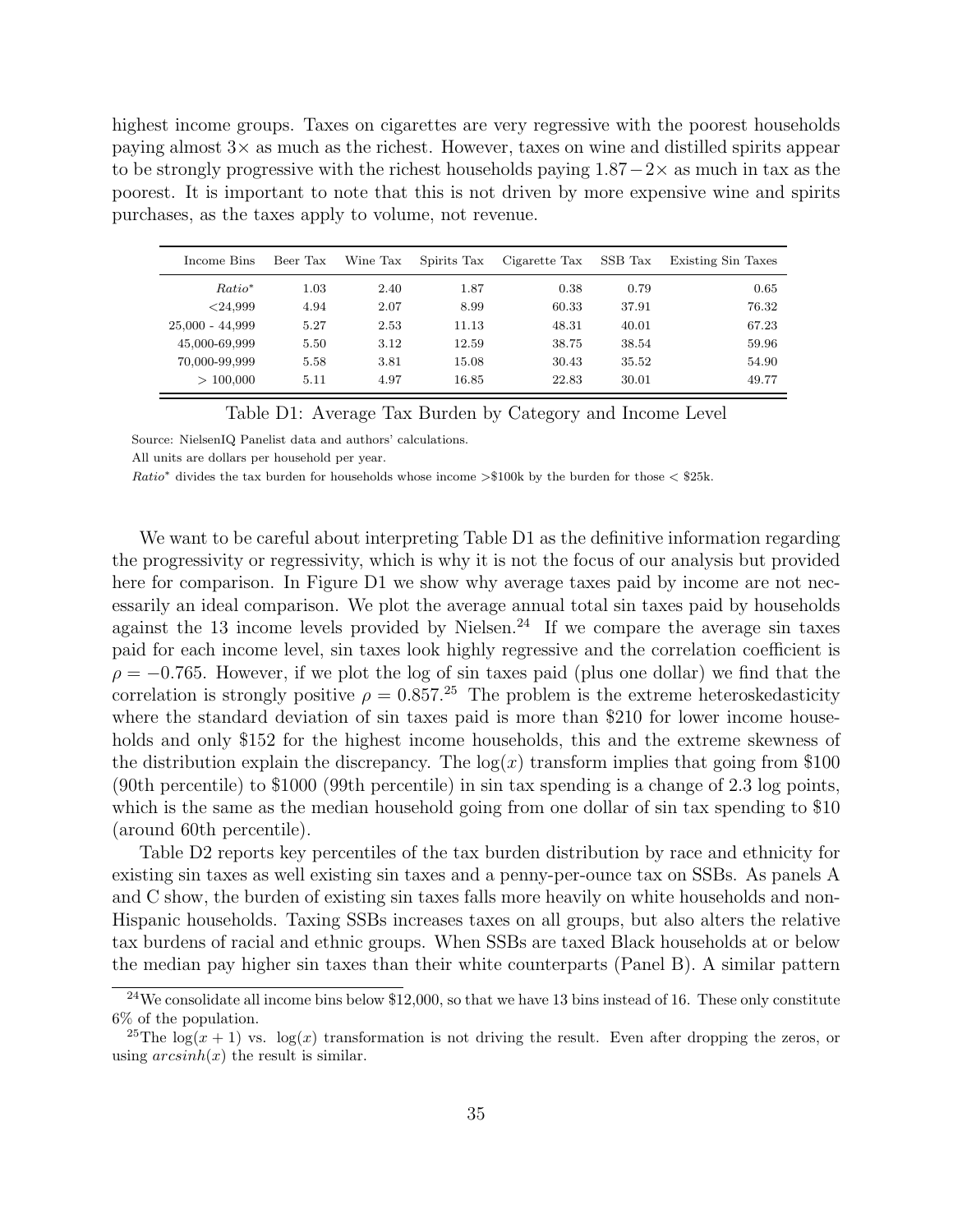<span id="page-36-0"></span>

Figure D1: Sin Taxes Paid by Income (Levels vs. Logs)

holds in panel C, which compares the taxes of Hispanic and non-Hispanic households when SSB taxes are included. At higher points in the tax distribution white households pay more sin taxes than Black (and non-Hispanic households pay more than Hispanic households), but the gap is consistently narrower than when just existing sin taxes are considered.

In the text we report the summary results of the regression:

$$
\log(1 + \sin \text{ Tax}_i) = \beta x_i + \gamma(k_i) + \lambda_{s_i} + \varepsilon_i
$$

Where  $x_i$  are household demographics and  $\lambda_{s_i}$  are state-fixed effects. The full set of estimates is below in Table [D3.](#page-38-0) The differences are the cluster fixed effects  $\gamma(k_i)$  (in columns 2 and 4) and whether the hypothetical SSB tax is included in the overall sin tax burden (columns 3 and 4). The main takeaway is that the explanatory power of demographic variables (Within  $R<sup>2</sup>$ ) is very weak. The explanatory value of the state fixed effects  $(R<sup>2</sup> = 0.0359)$  is also very weak, especially considering that the statutory tax rates are fully explained by state fixed effects. On the other hand including the  $k = 8$  grouped fixed effects for our clusters increases the overall  $R^2 = 0.80$  in column 2.

The obvious conclusion is that purchase patterns rather than demographics or geography are the primary source of heterogeneity. There are several demographic bins that are

Source: NielsenIQ Panelist data and authors' calculations. Income is reported in 13 bins with all incomes below \$10,000 consolidated into the first bin.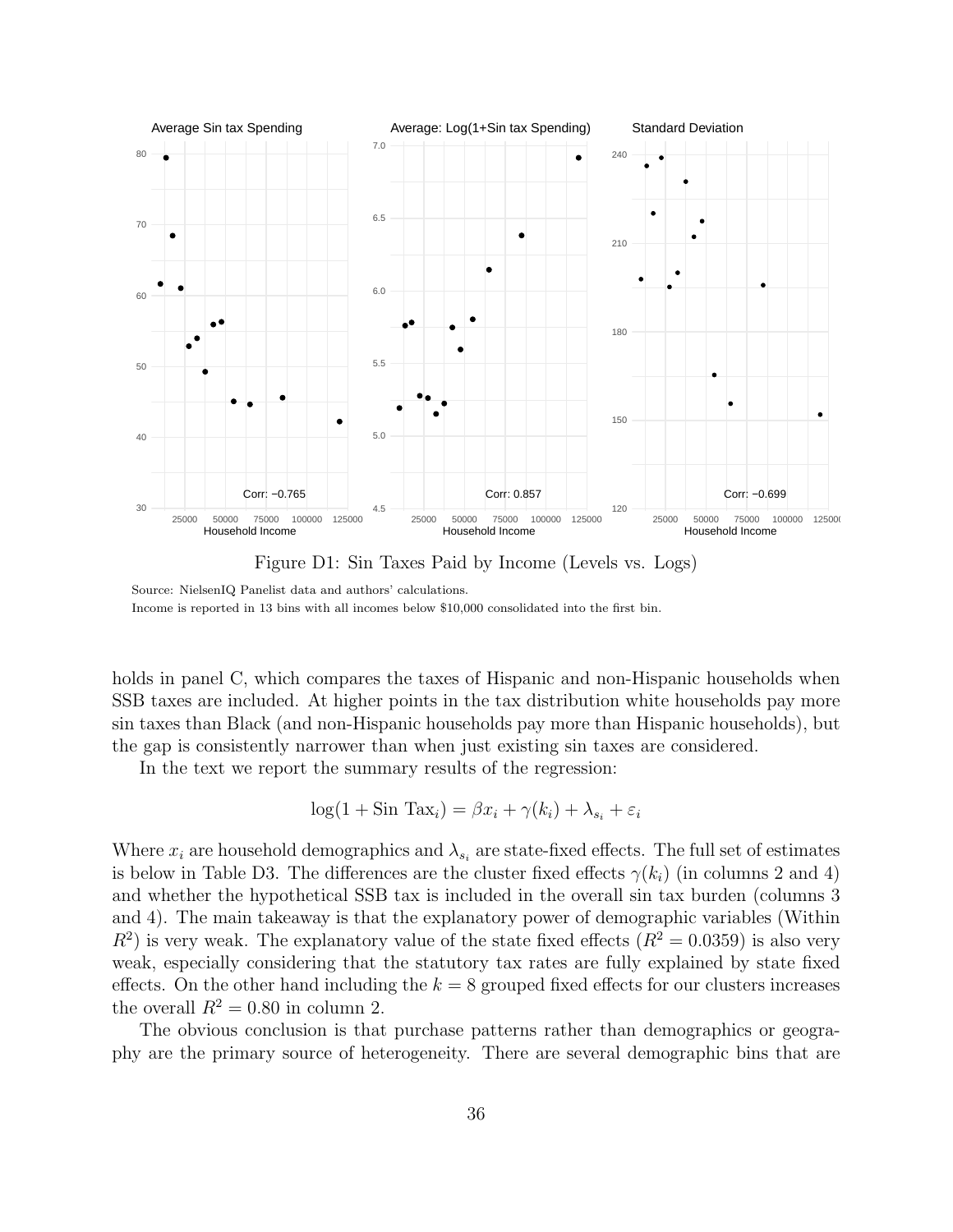<span id="page-37-0"></span>

|                                                    |                    |                    |                                         | Panel A: Existing Sin Taxes on Alcohol and Tobacco |                    |        |
|----------------------------------------------------|--------------------|--------------------|-----------------------------------------|----------------------------------------------------|--------------------|--------|
|                                                    | $\text{tax }25\%$  | $\text{tax } 50\%$ | $\text{tax } 75\%$                      | $\text{tax } 90\%$                                 | $\text{tax } 95\%$ | mean   |
| White                                              | 0.0                | 3.36               | 30.43                                   | 152.85                                             | 365.49             | 68.57  |
| Black                                              | 0.0                | 2.10               | 18.43                                   | 92.47                                              | 213.95             | 42.13  |
| Asian                                              | 0.0                | 1.19               | 8.68                                    | 38.36                                              | 86.38              | 21.40  |
| Other                                              | 0.0                | 3.33               | 23.10                                   | 91.60                                              | 222.91             | 48.12  |
|                                                    |                    |                    | Panel B: Existing Sin Taxes + SSB Taxes |                                                    |                    |        |
|                                                    | $\text{tax }25\%$  | $\text{tax } 50\%$ | $\text{tax } 75\%$                      | $\text{tax } 90\%$                                 | $\text{tax } 95\%$ | mean   |
| White                                              | 11.52              | 35.35              | 92.19                                   | 226.70                                             | 434.94             | 104.33 |
| Black                                              | 16.06              | 39.36              | 86.09                                   | 178.84                                             | 292.71             | 83.22  |
| Asian                                              | 5.92               | 17.68              | 45.80                                   | 98.50                                              | 154.60             | 45.00  |
| Other                                              | 14.58              | 38.22              | 86.34                                   | 178.43                                             | 310.68             | 87.74  |
| Panel C: Existing Sin Taxes on Alcohol and Tobacco |                    |                    |                                         |                                                    |                    |        |
|                                                    | $\text{tax } 25\%$ | $\text{tax } 50\%$ | $\text{tax } 75\%$                      | $\text{tax } 90\%$                                 | $\text{tax}$ 95\%  | mean   |
| Hispanic                                           | 0.22               |                    | 3.56                                    | 21.53                                              | 82.94<br>192.50    | 42.51  |
| Non-Hispanic                                       | 0.00               |                    | 2.97                                    | 27.76<br>142.03                                    | 340.73             | 64.66  |
| Panel D: Existing Sin Taxes + SSB Taxes            |                    |                    |                                         |                                                    |                    |        |
|                                                    | $\text{tax } 25\%$ | $\text{tax } 50\%$ | $\text{tax } 75\%$                      | $\text{tax } 90\%$                                 | $\text{tax } 95\%$ | mean   |
| Hispanic                                           | 14.87              | 37.34              | 83.14                                   | 166.18                                             | 275.91             | 80.87  |
| Non-Hispanic                                       | 11.52              | 34.92              | 89.76                                   | 216.94                                             | 411.08             | 100.65 |

Table D2: Sin Tax Paid by Race and Ethnicity

significant, though it is important to remember that significance is relative to our baseline household (White, Non-Hispanic, College Graduate, No Children, \$45,000-\$69,000). Also note that the income coefficients are monotonically increasing in nearly all specifications suggesting that sin taxes are progressive. This is an artifact of the  $log(\cdot)$  transform and the large amount of heteroskedasticity we discuss in Figure [D1.](#page-36-0)

In Table [D4](#page-39-0) we compute the sin tax burden as a share of income for each household and then compute the appropriately weighted quantiles or mean for each of our  $k = 8$  clusters. We report the weighted mean in Table [1](#page-20-0) in the main text of the paper. The two panels differ by whether or not the hypothetical SSB taxes are included in the overall sin tax burden.

Since we observe income in bins, we use the midpoint of each bin as the income for every household within that income bin. For the lowest bin we use a value of \$10,000 and for the highest income households we use a value of \$120,000. (These are meant to approximate the median of these bins after fitting a lognormal to the overall income distribution).

As one might expect, the ratio of sin taxes to income is highly skewed both because purchases of sin taxes are highly concentrated among a small number of households and because household income is also quite skewed. Other than Smokers, Everything and Heavy Drinkers most households pay a negligible amount of income in sin taxes. Even households in the top 5% of the other clusters rarely pay more than 0.25% of income in sin taxes. The Everything and Smokers pay a much larger share (often more than  $1-2\%$ ) both because they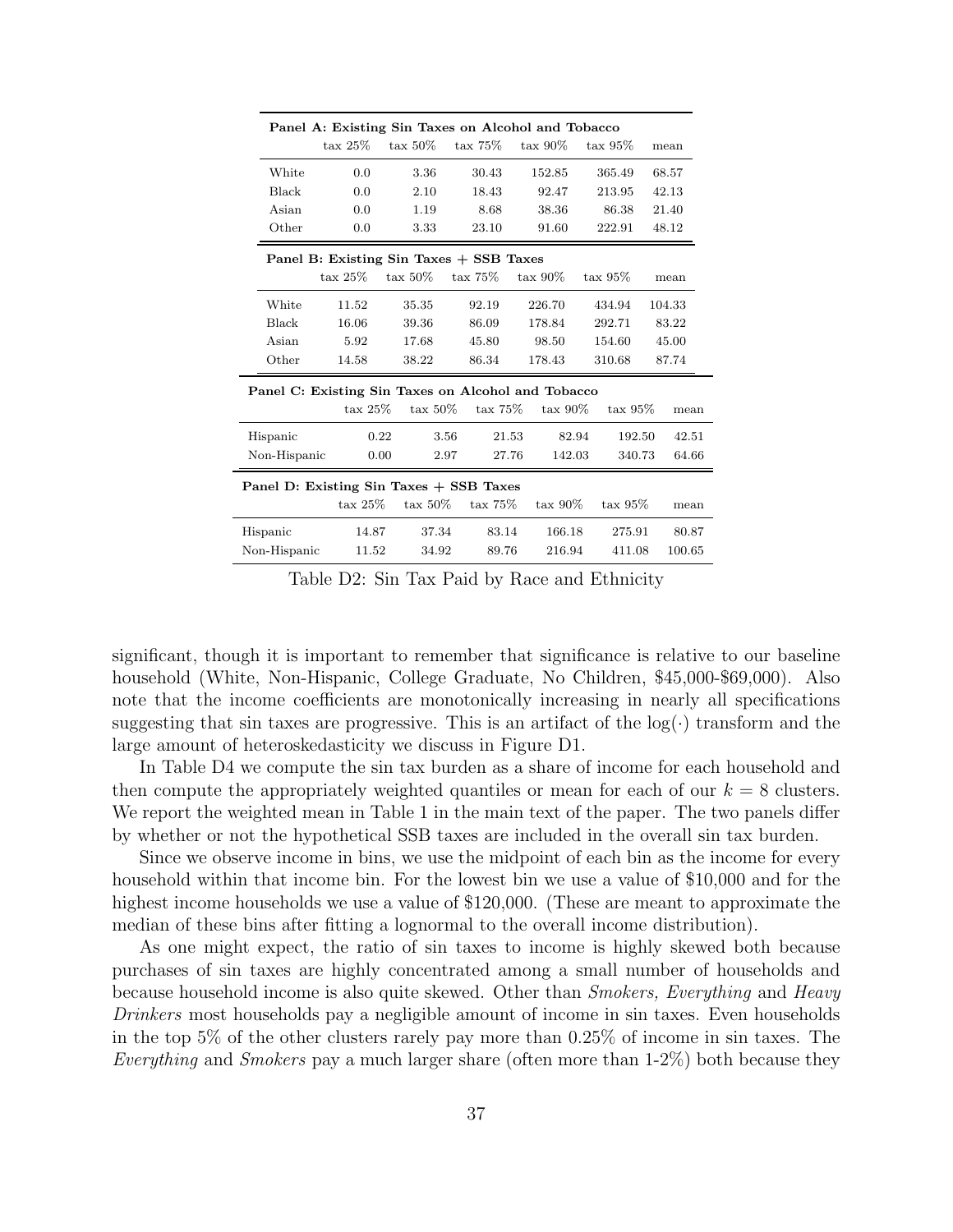<span id="page-38-0"></span>

|                          |          | Log(Sin Tax)               |          | $Log(Sin Tax+SSB Tax)$     |
|--------------------------|----------|----------------------------|----------|----------------------------|
|                          | (1)      | (2)                        | (3)      | (4)                        |
| Income: $< 24,999$       | $-0.156$ | $-0.055$                   | $-0.097$ | $-0.032$                   |
|                          | (0.045)  | (0.029)                    | (0.027)  | (0.036)                    |
| Income: 25,000-44,999    | $-0.129$ | $-0.043$                   | $-0.055$ | $-0.014$                   |
|                          | (0.034)  | (0.017)                    | (0.026)  | (0.022)                    |
| Income: 70,000-99,999    | 0.110    | 0.019                      | 0.036    | $-0.015$                   |
|                          | (0.035)  | (0.023)                    | (0.029)  | (0.011)                    |
| Income: $> 100,000$      | 0.254    | 0.026                      | 0.109    | $-0.019$                   |
|                          | (0.029)  | (0.034)                    | (0.019)  | (0.025)                    |
| Race: Asian              | $-0.541$ | $-0.111$                   | $-0.519$ | $-0.170$                   |
|                          | (0.033)  | (0.033)                    | (0.035)  | (0.022)                    |
| Race: Black              | $-0.210$ | $-0.042$                   | 0.112    | 0.032                      |
|                          | (0.047)  | (0.040)                    | (0.036)  | (0.022)                    |
| Race: Other              | $-0.041$ | 0.015                      | 0.029    | 0.006                      |
|                          | (0.035)  | (0.005)                    | (0.037)  | (0.013)                    |
| Hispanic: Yes            | $-0.081$ | $-0.052$                   | $-0.008$ | $-0.040$                   |
|                          | (0.041)  | (0.040)                    | (0.041)  | (0.021)                    |
| Children: Yes            | $-0.180$ | $-0.060$                   | 0.294    | 0.132                      |
|                          | (0.033)  | (0.036)                    | (0.023)  | (0.053)                    |
| Edu: High School or Less | 0.132    | $-0.006$                   | 0.362    | 0.141                      |
|                          | (0.034)  | (0.024)                    | (0.021)  | (0.052)                    |
| Edu: Some College        | 0.165    | 0.029                      | 0.246    | 0.074                      |
|                          | (0.036)  | (0.011)                    | (0.023)  | (0.021)                    |
| Edu: Post College Grad   | $-0.132$ | $-0.020$                   | $-0.272$ | $-0.109$                   |
|                          | (0.032)  | (0.025)                    | (0.020)  | (0.025)                    |
| Age: Under 35            | $-0.001$ | $-0.010$                   | $-0.027$ | $-0.041$                   |
|                          | (0.043)  | (0.100)                    | (0.031)  | (0.087)                    |
| Age: 35-44               | 0.062    | $-0.010$                   | 0.131    | 0.023                      |
|                          | (0.046)  | (0.085)                    | (0.029)  | (0.067)                    |
| Age: 45-54               | 0.179    | 0.009                      | 0.277    | 0.082                      |
|                          | (0.040)  | (0.062)                    | (0.030)  | (0.058)                    |
| Age: 55-64               | 0.203    | 0.037                      | 0.231    | 0.069                      |
|                          | (0.035)  | (0.028)                    | (0.026)  | (0.022)                    |
| Standard-Errors          | State    | State & Cluster Assignment | State    | State & Cluster Assignment |
| Observations             | 61,332   | 61,332                     | 61,332   | 61,332                     |
| $R^2$                    | 0.0359   | 0.8064                     | 0.0532   | 0.6716                     |
| Within $R^2$             | 0.0171   | 0.0048                     | 0.0399   | 0.0167                     |
| State FE                 | ✓        | ✓                          | ✓        | ✓                          |
| Cluster Assignment FE    |          | ✓                          |          | $\checkmark$               |

Table D3: Sin Tax Burden with and without Grouped Fixed Effects

Note: The omitted base demographics are for a household that is Race: White, Education: Graduated College, Hispanic: No, Age: over 65, Children at Home: No; Income: 45,000-69,999. Observations are weighted by Nielsen projection factors.

are poorer than average and because they face much larger tax burdens – particularly since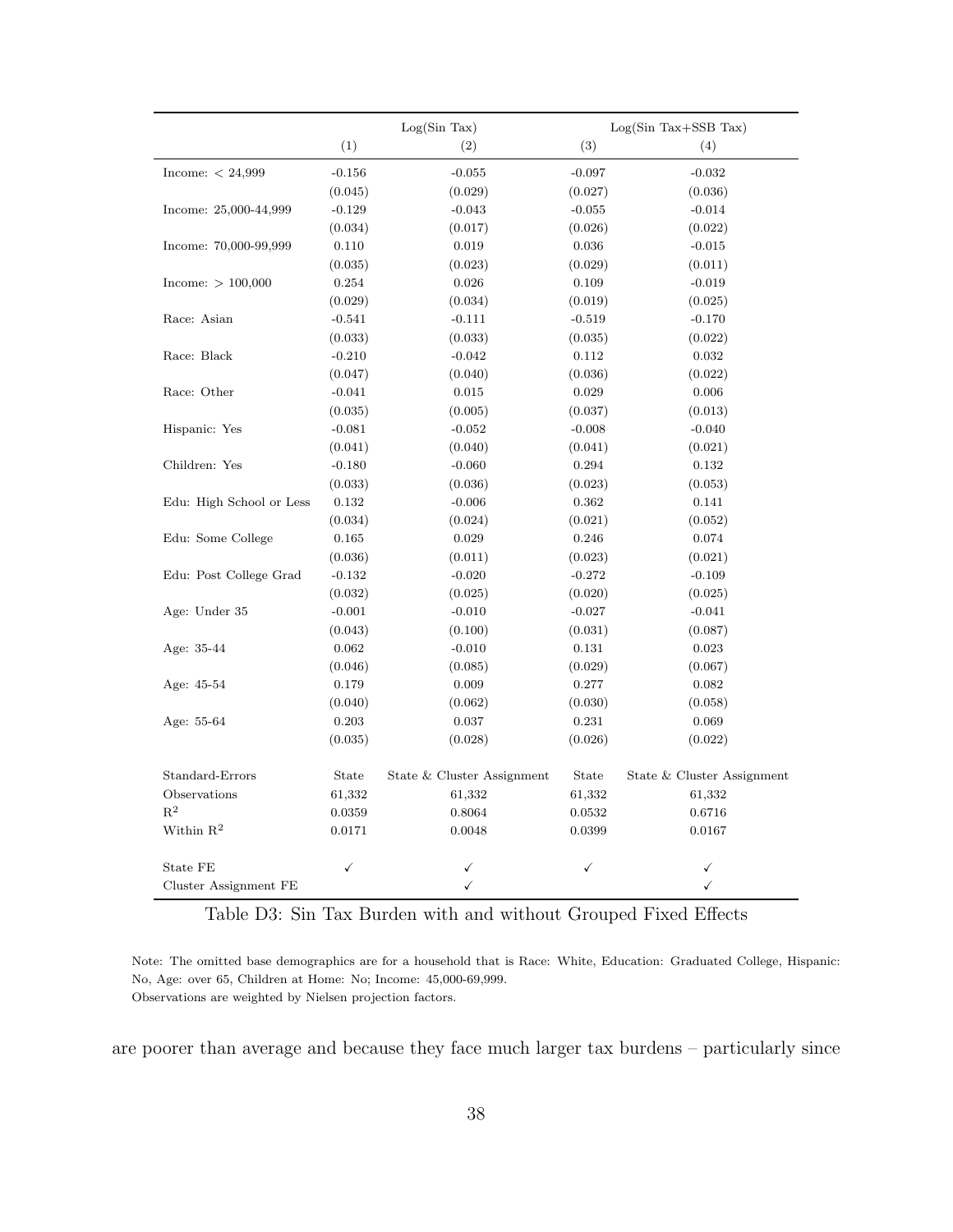cigarette taxes are such a large share of the overall sin tax burden.

<span id="page-39-0"></span>

|            | Panel A: Existing Sin Taxes on Alcohol and Tobacco |                |                |                  |             |               |          |         |  |  |  |
|------------|----------------------------------------------------|----------------|----------------|------------------|-------------|---------------|----------|---------|--|--|--|
|            | Everything                                         | <b>Smokers</b> | Heavy Drinkers | Moderate Spirits | Mostly Wine | Moderate Beer | SSB only | Nothing |  |  |  |
| min        | 0.018                                              | 0.005          | 0.009          | 0.003            | 0.001       | 0.001         | 0.000    | 0.000   |  |  |  |
| ratio 25\% | 0.278                                              | 0.128          | 0.068          | 0.023            | 0.013       | 0.008         | 0.000    | 0.000   |  |  |  |
| ratio 50\% | 0.730                                              | 0.444          | 0.140          | 0.045            | 0.028       | 0.017         | 0.000    | 0.000   |  |  |  |
| ratio 75\% | 1.860                                              | 1.483          | 0.332          | 0.100            | 0.065       | 0.046         | 0.003    | 0.005   |  |  |  |
| ratio 90\% | 4.138                                              | 3.752          | 0.740          | 0.238            | 0.155       | 0.125         | 0.010    | 0.018   |  |  |  |
| ratio 95\% | 6.756                                              | 6.159          | 1.225          | 0.436            | 0.279       | 0.240         | 0.019    | 0.039   |  |  |  |
| mean       | 1.882                                              | 1.541          | 0.347          | 0.123            | 0.082       | 0.063         | 0.005    | 0.011   |  |  |  |
| max        | 155.155                                            | 114.796        | 39.463         | 19.633           | 11.259      | 22.706        | 1.113    | 4.412   |  |  |  |

#### Panel B: Existing Sin Taxes Plus New Taxes on SSBs

|              | Everything | Smokers | Heavy Drinkers | Moderate Spirits | Mostly Wine | Moderate Beer | SSB only | Nothing |
|--------------|------------|---------|----------------|------------------|-------------|---------------|----------|---------|
| min          | 0.022      | 0.007   | 0.013          | 0.006            | 0.002       | 0.004         | 0.001    | 0.000   |
| ratio $25\%$ | 0.374      | 0.251   | 0.094          | 0.047            | 0.025       | 0.034         | 0.022    | 0.001   |
| ratio $50\%$ | 0.895      | 0.680   | 0.186          | 0.096            | 0.050       | 0.075         | 0.054    | 0.004   |
| ratio $75\%$ | 2.109      | 1.862   | 0.411          | 0.212            | 0.112       | 0.179         | 0.140    | 0.011   |
| ratio $90\%$ | 4.542      | 4.402   | 0.878          | 0.462            | 0.245       | 0.406         | 0.341    | 0.027   |
| ratio $95\%$ | 7.282      | 7.023   | 1.429          | 0.788            | 0.417       | 0.687         | 0.594    | 0.051   |
| mean         | 2.099      | 1.861   | 0.426          | 0.236            | 0.127       | 0.192         | 0.164    | 0.015   |
| max          | 155.155    | 124.276 | 39.825         | 55.554           | 12.777      | 25.266        | 59.279   | 4.412   |
|              |            |         |                |                  |             |               |          |         |

#### Panel A1: Existing Sin Taxes with potential \$1 increase in tobacco tax

|              | Everything | <b>Smokers</b> | Heavy Drinkers | Moderate Spirits | Mostly Wine | Moderate Beer | SSB only | Nothing |
|--------------|------------|----------------|----------------|------------------|-------------|---------------|----------|---------|
| min          | 0.022      | 0.009          | 0.009          | 0.003            | 0.001       | 0.001         | 0.000    | 0.000   |
| ratio $25\%$ | 0.357      | 0.188          | 0.068          | 0.023            | 0.014       | 0.008         | 0.000    | 0.000   |
| ratio $50\%$ | 0.967      | 0.656          | 0.140          | 0.045            | 0.028       | 0.018         | 0.000    | 0.000   |
| ratio 75%    | 2.514      | 2.180          | 0.334          | 0.101            | 0.066       | 0.047         | 0.003    | 0.005   |
| ratio 90\%   | 5.610      | 5.539          | 0.743          | 0.241            | 0.158       | 0.130         | 0.011    | 0.019   |
| ratio~95%    | 9.135      | 8.895          | 1.231          | 0.443            | 0.287       | 0.251         | 0.022    | 0.041   |
| mean         | 2.533      | 2.239          | 0.348          | 0.124            | 0.084       | 0.065         | 0.005    | 0.012   |
| max          | 200.404    | 185.370        | 39.463         | 19.633           | 13.678      | 22.706        | 1.393    | 6.173   |

#### Panel B1: Existing Sin Taxes Plus New Taxes on SSBs with potential \$1 increase in tobacco tax

|              | Everything | Smokers | Heavy Drinkers | Moderate Spirits | Mostly Wine | Moderate Beer | SSB only | Nothing |
|--------------|------------|---------|----------------|------------------|-------------|---------------|----------|---------|
| min          | 0.026      | 0.012   | 0.013          | 0.006            | 0.002       | 0.004         | 0.001    | 0.000   |
| ratio 25\%   | 0.459      | 0.322   | 0.095          | 0.048            | 0.025       | 0.034         | 0.022    | 0.001   |
| ratio $50\%$ | 1.131      | 0.896   | 0.186          | 0.096            | 0.050       | 0.076         | 0.055    | 0.004   |
| ratio 75\%   | 2.764      | 2.567   | 0.413          | 0.214            | 0.113       | 0.181         | 0.141    | 0.011   |
| ratio 90\%   | 6.023      | 6.119   | 0.882          | 0.465            | 0.248       | 0.411         | 0.342    | 0.028   |
| ratio $95\%$ | 9.738      | 9.724   | 1.431          | 0.791            | 0.420       | 0.693         | 0.595    | 0.053   |
| mean         | 2.750      | 2.560   | 0.427          | 0.237            | 0.129       | 0.194         | 0.165    | 0.016   |
| max          | 200.404    | 194.850 | 39.825         | 55.554           | 14.977      | 25.266        | 59.279   | 6.173   |

Table D4: Distribution of Sin Tax to Income Ratios (%)

In Table [D5](#page-40-0) we report the conditional distribution of demographics given that a household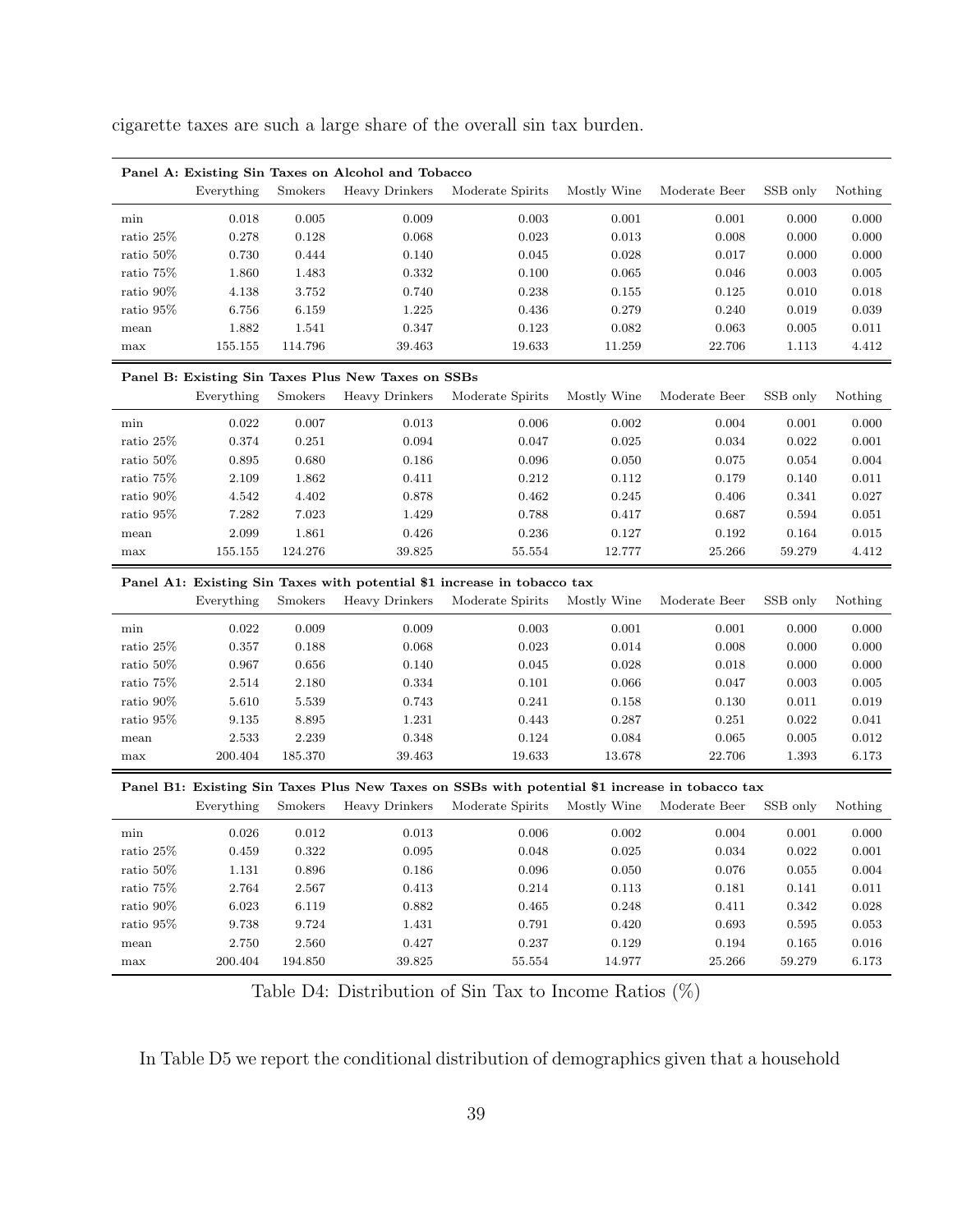belongs to a particular cluster. For example, a household assigned to our Everything cluster has a 5% chance of having received a postgraduate degree. In the main text Table [2,](#page-21-0) we report the ratio of 5% divided by the overall rate of postgraduates in the data (15%) for 0.33. The ratios are likely to facilitate quicker comparisons and Table [2](#page-21-0) could be constructed from Table [D5](#page-40-0) and vice versa, so this is purely for convenience.

As an alternative to the relative risk we calculate in Table [2,](#page-21-0) we also fit a multinomial logit regression where we predict cluster assignment as a function of demographics. This has advantages and disadvantages. The main disadvantage is that we need to specify both a baseline set of consumer demographics, and a baseline cluster. This makes the results a little harder to interpret. The main advantage over the results we report in Table [2](#page-21-0) is that it better handles the fact that many demographics are highly correlated (such as education and income) so those effects are more moderated.

<span id="page-40-0"></span>

|                                    | Everything | <b>Smokers</b> | Heavy Drinkers | Mostly Wine | Moderate Spirits | Moderate Beer | SSB only | Nothing |
|------------------------------------|------------|----------------|----------------|-------------|------------------|---------------|----------|---------|
| Race: White $(74.9\%)$             | 0.78       | 0.83           | 0.80           | 0.69        | 0.80             | 0.76          | 0.72     | 0.78    |
| Race: Black (12.5%)                | 0.12       | 0.10           | 0.09           | 0.16        | 0.10             | 0.10          | 0.16     | 0.08    |
| Race: Asian $(4.4\%)$              | 0.03       | 0.02           | 0.03           | 0.04        | 0.04             | 0.03          | 0.04     | 0.07    |
| Race: Other $(8.2\%)$              | 0.07       | 0.05           | 0.08           | 0.11        | 0.07             | 0.10          | 0.09     | 0.07    |
| Hispanic: No $(86.8\%)$            | 0.89       | 0.92           | 0.87           | 0.85        | 0.87             | 0.81          | 0.86     | 0.90    |
| Hispanic: Yes $(13.2\%)$           | 0.11       | 0.08           | 0.13           | 0.15        | 0.13             | 0.19          | 0.14     | 0.10    |
| Children: Yes $(31.3\%)$           | 0.22       | 0.30           | 0.26           | 0.34        | 0.27             | 0.37          | 0.37     | 0.18    |
| Children: No $(68.7%)$             | 0.78       | 0.70           | 0.74           | 0.66        | 0.73             | 0.63          | 0.63     | 0.82    |
| Age: $<$ 35 (12.9%)                | 0.08       | 0.08           | 0.10           | 0.14        | 0.13             | 0.14          | 0.13     | 0.14    |
| Age: 35 to 44 $(18.0\%)$           | 0.13       | 0.17           | 0.15           | 0.19        | 0.17             | 0.21          | 0.20     | 0.14    |
| Age: 45 to 54 (21.8%)              | 0.23       | 0.25           | 0.23           | 0.26        | 0.19             | 0.24          | 0.22     | 0.17    |
| Age: 55 to 64 (22.7%)              | 0.33       | 0.28           | 0.25           | 0.22        | 0.22             | 0.22          | 0.21     | 0.23    |
| Age: $> 65$ (24.6%)                | 0.23       | 0.22           | 0.26           | 0.19        | 0.30             | 0.20          | 0.23     | 0.31    |
| Income: $< 24,999$ (20.4%)         | 0.28       | 0.38           | 0.09           | 0.15        | 0.11             | 0.15          | 0.22     | 0.23    |
| Income: $25,000 - 44,999$ (17.7%)  | 0.21       | 0.21           | 0.12           | 0.16        | 0.13             | 0.16          | 0.19     | 0.18    |
| Income: $45,000-69,999$ $(18.2\%)$ | 0.18       | 0.18           | 0.17           | 0.18        | 0.17             | 0.19          | 0.19     | 0.18    |
| Income: $70,000-99,999$ $(15.5\%)$ | 0.14       | 0.09           | 0.19           | 0.17        | 0.18             | 0.19          | 0.15     | 0.14    |
| Income: $> 100,000$ (28.1%)        | 0.18       | 0.14           | 0.43           | 0.34        | 0.41             | 0.31          | 0.25     | 0.27    |
| Edu: High School or less (27.4%)   | 0.36       | 0.45           | 0.21           | 0.23        | 0.18             | 0.28          | 0.29     | 0.24    |
| Edu: Some College $(31.4\%)$       | 0.41       | 0.36           | 0.31           | 0.35        | 0.26             | 0.32          | 0.32     | 0.27    |
| Edu: Graduated College (26.3%)     | 0.18       | 0.14           | 0.30           | 0.28        | 0.32             | 0.28          | 0.25     | 0.28    |
| Edu: Post College Grad (14.9%)     | 0.05       | 0.04           | 0.18           | 0.14        | 0.24             | 0.13          | 0.13     | 0.20    |

Table D5: Share of households with certain demographics by cluster:  $Pr(h \in Demog | h \in Cluster)$ 

In Table [D7](#page-42-1) we provide the bootstrapped confidence intervals for the relative risk in Table [2.](#page-21-0) The bootstrap procedure is quite straightforward:

- 1. For each household, assign it to a cluster following [\(1\)](#page-10-2) from the main text.
- 2. Re-sample  $N = 61,332$  households with replacement.
- 3. Compute  $Pr(h \in Demog | h \in Cluster)$  as in Table [D5](#page-40-0)
- 4. Compute  $Pr(h \in Demog)$  and the ratio.
- 5. Repeat (2)-(4) 500 times and report the  $\alpha = 0.025$  and  $1 \alpha$  quantiles.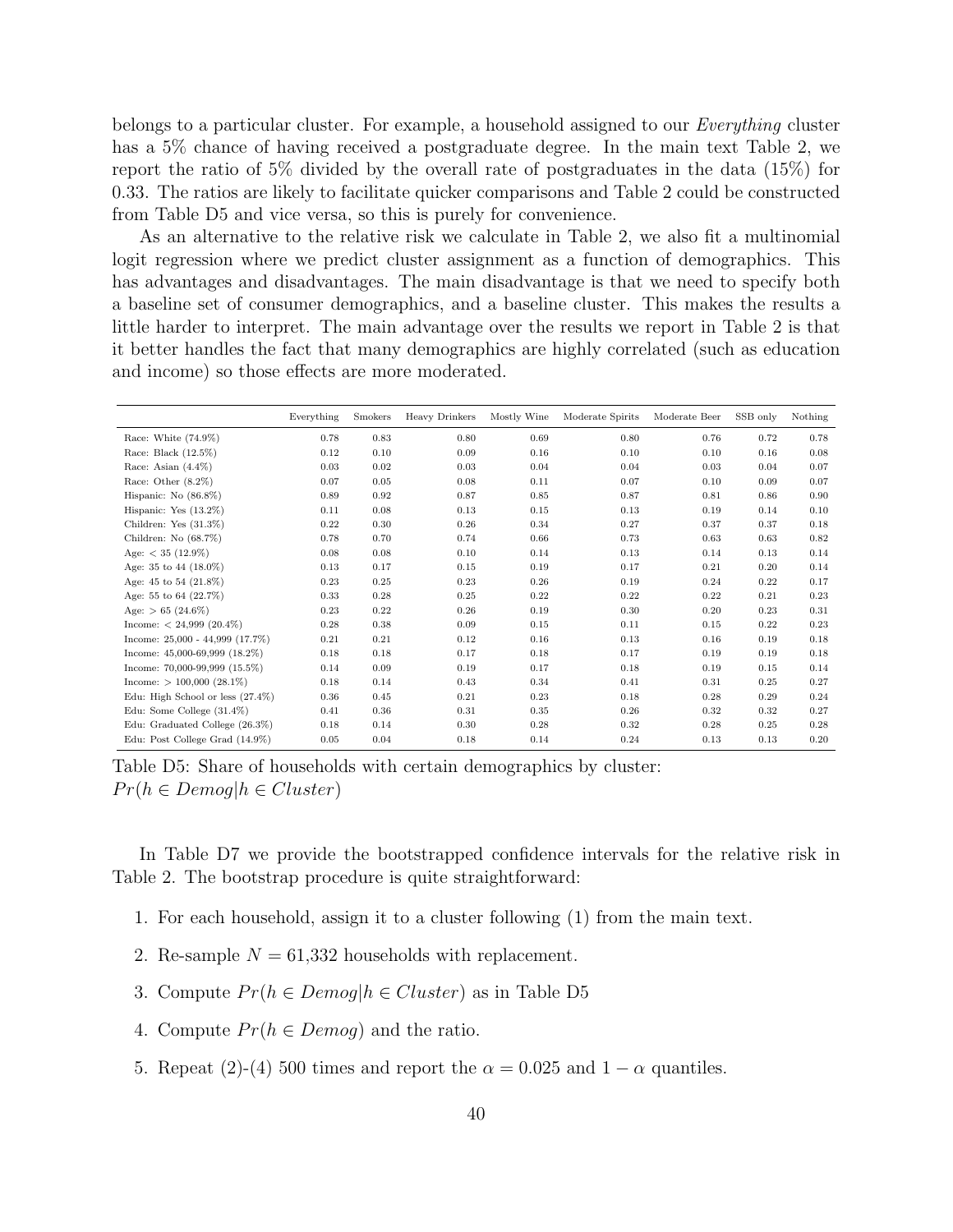|                           |           | $cluster = Every thing$        |                         | $cluster =$ Smokers |           | $cluster = Heavy$ Drinkers |           | $cluster = Modern$ Spirits |
|---------------------------|-----------|--------------------------------|-------------------------|---------------------|-----------|----------------------------|-----------|----------------------------|
|                           | coef      | std err                        | coef                    | std err             | coef      | std err                    | coef      | std err                    |
| Intercept                 | $-2.4002$ | 0.086                          | $-1.8103$               | 0.066               | $-0.6951$ | 0.051                      | $-1.1415$ | 0.054                      |
| Edu: High School or Less  | 0.8314    | 0.082                          | 0.9944                  | 0.061               | 0.1193    | 0.059                      | 0.2703    | 0.059                      |
| Edu: Post College Grad    | $-0.8504$ | 0.108                          | $-0.7952$               | 0.082               | $-0.4063$ | 0.048                      | $-0.4951$ | 0.051                      |
| Edu: Some College         | 0.6750    | 0.072                          | 0.6262                  | $\,0.056\,$         | 0.1495    | 0.047                      | 0.2596    | 0.047                      |
| Race: Black               | 0.4988    | 0.093                          | 0.2452                  | 0.076               | 0.0971    | 0.068                      | 0.7027    | 0.059                      |
| Race: Asian               | $-0.9562$ | 0.206                          | $-0.9968$               | 0.153               | $-1.2282$ | 0.112                      | $-0.6916$ | 0.095                      |
| Race: Other               | 0.3199    | 0.133                          | $-0.0704$               | 0.113               | $-0.0023$ | 0.093                      | 0.2332    | 0.087                      |
| Hispanic: Yes             | $-0.0212$ | $0.130\,$                      | $-0.1186$               | 0.103               | 0.1342    | 0.081                      | 0.1986    | 0.077                      |
| Age: 35 - 44              | 0.3184    | 0.111                          | 0.3551                  | 0.080               | $-0.2591$ | 0.068                      | 0.2891    | 0.066                      |
| Age: 45 - 54              | 0.6845    | 0.085                          | 0.6626                  | $\,0.064\,$         | $-0.1025$ | 0.056                      | 0.4795    | 0.056                      |
| Age: 55 - 64              | 0.5662    | 0.072                          | 0.5006                  | 0.055               | $-0.0474$ | 0.045                      | 0.2353    | 0.049                      |
| Age: Under 35             | $-0.1903$ | 0.155                          | $-0.3062$               | 0.113               | $-0.4749$ | 0.086                      | 0.1844    | 0.078                      |
| Children: Yes             | 0.2122    | 0.086                          | 0.7563                  | 0.062               | 0.2949    | 0.056                      | 0.6250    | 0.051                      |
| Income: $< 24,999$        | $-0.3971$ | 0.088                          | 0.0491                  | 0.063               | $-1.2542$ | 0.078                      | $-0.7966$ | 0.067                      |
| Income: 25,000 - 44,999   | $-0.3815$ | 0.080                          | $-0.2252$               | 0.060               | $-0.6441$ | 0.058                      | $-0.5645$ | 0.056                      |
| Income: 70,000 - 99,999   | $-0.2857$ | 0.086                          | $-0.6282$               | 0.072               | 0.1508    | 0.053                      | $-0.0484$ | 0.054                      |
| Income: > 100,000         | $-0.4351$ | 0.099                          | $-0.7032$               | 0.081               | 0.4627    | 0.054                      | 0.1373    | 0.055                      |
|                           |           | $cluster = \text{Mostly}$ Wine | $cluster = Modern$ Beer |                     |           | $cluster = SSB$ only       |           |                            |
|                           | coef      | std err                        | coef                    | std err             | coef      | std err                    |           |                            |
| Intercept                 | $-0.4361$ | 0.048                          | $-0.8420$               | 0.049               | 0.6703    | 0.034                      |           |                            |
| Edu: High School or Less  | $-0.2491$ | 0.061                          | 0.5403                  | 0.051               | 0.4373    | 0.036                      |           |                            |
| Edu: Post College Grad    | $-0.1335$ | 0.044                          | $-0.5765$               | 0.047               | $-0.3508$ | 0.031                      |           |                            |
| Edu: Some College         | $-0.0756$ | 0.046                          | 0.2792                  | 0.043               | 0.2252    | 0.031                      |           |                            |
| Race: Black               | 0.2077    | 0.063                          | 0.2606                  | 0.060               | 0.7081    | 0.042                      |           |                            |
| Race: Asian               | $-0.9303$ | 0.093                          | $-0.8447$               | 0.089               | $-0.4679$ | 0.053                      |           |                            |
| Race: Other               | $-0.0358$ | 0.089                          | $-0.0020$               | 0.081               | 0.1751    | 0.059                      |           |                            |
| Hispanic: Yes             | 0.2465    | 0.076                          | 0.5328                  | 0.067               | 0.1179    | 0.053                      |           |                            |
| Age: 35 - 44              | $-0.3206$ | 0.063                          | 0.2543                  | 0.060               | 0.1258    | 0.042                      |           |                            |
| Age: 45 - 54              | $-0.3113$ | 0.054                          | 0.3333                  | $\,0.052\,$         | 0.2574    | 0.036                      |           |                            |
| Age: 55 - 64              | $-0.2832$ | 0.044                          | 0.2048                  | 0.044               | 0.1126    | 0.030                      |           |                            |
| Age: Under 35             | $-0.4764$ | 0.077                          | 0.1047                  | 0.071               | $-0.0928$ | 0.049                      |           |                            |
| Children: Yes             | 0.3685    | 0.053                          | 0.7894                  | 0.047               | 0.9368    | 0.035                      |           |                            |
| Income: $< 24,999$        | $-0.9614$ | 0.070                          | $-0.9177$               | 0.062               | $-0.3890$ | 0.039                      |           |                            |
| Income: $25,000 - 44,999$ | $-0.4958$ | 0.054                          | $-0.5729$               | 0.051               | $-0.2883$ | 0.035                      |           |                            |
| Income: 70,000 - 99,999   | 0.0789    | 0.051                          | 0.0169                  | 0.049               | $-0.1624$ | 0.036                      |           |                            |
| Income: $> 100,000$       | 0.2744    | 0.052                          | 0.0728                  | 0.051               | $-0.2022$ | 0.038                      |           |                            |

Table D6: Multinomial Logit Regression

6. Highlight cells in Table [2](#page-21-0) if the confidence interval is strictly above 1.1 or strictly below 0.9.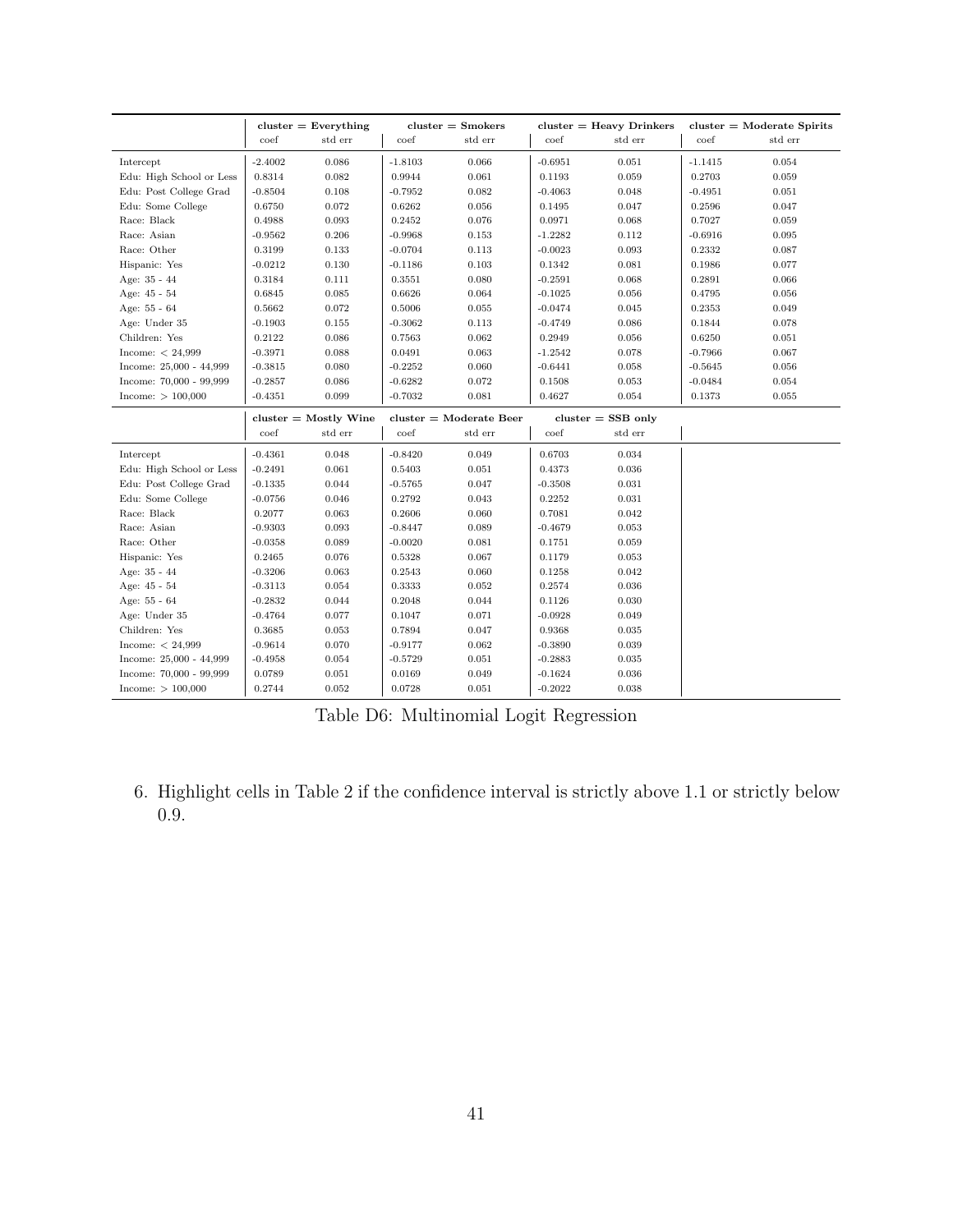<span id="page-42-1"></span>

|                                     | Everything   | Smokers      | <b>Heavy Drinkers</b> | Moderate Spirits | Mostly Wine  | Moderate Beer | SSB only     | Nothing      |
|-------------------------------------|--------------|--------------|-----------------------|------------------|--------------|---------------|--------------|--------------|
| Race: White $(74.9\%)$              | (1.01, 1.08) | (1.08, 1.13) | (1.04, 1.09)          | (0.9, 0.95)      | (1.04, 1.09) | (0.99, 1.04)  | (0.95, 0.96) | (1.03, 1.06) |
| Race: Black $(12.5\%)$              | (0.77, 1.14) | (0.72, 0.96) | (0.65, 0.84)          | (1.15, 1.39)     | (0.7, 0.9)   | (0.75, 0.92)  | (1.2, 1.27)  | (0.57, 0.67) |
| Race: Asian $(4.4\%)$               | (0.3, 0.84)  | (0.25, 0.55) | (0.5, 0.85)           | (0.71, 1.09)     | (0.64, 1.0)  | (0.58, 0.87)  | (0.92, 1.04) | (1.54, 1.81) |
| Race: Other $(8.2\%)$               | (0.65, 1.14) | (0.52, 0.79) | (0.8, 1.13)           | (1.16, 1.51)     | (0.69, 0.97) | (1.13, 1.42)  | (1.0, 1.1)   | (0.72, 0.89) |
| Hispanic: No $(86.8\%)$             | (1.0, 1.06)  | (1.04, 1.07) | (0.99, 1.03)          | (0.96, 1.0)      | (0.98, 1.01) | (0.91, 0.95)  | (0.99, 1.0)  | (1.03, 1.05) |
| Hispanic: Yes $(13.2\%)$            | (0.63, 1.03) | (0.51, 0.75) | (0.82, 1.07)          | (1.01, 1.26)     | (0.91, 1.15) | (1.35, 1.58)  | (1.0, 1.07)  | (0.7, 0.83)  |
| Children: Yes $(31.3\%)$            | (0.6, 0.79)  | (0.87, 1.02) | (0.77, 0.89)          | (1.03, 1.16)     | (0.8, 0.92)  | (1.14, 1.26)  | (1.17, 1.2)  | (0.55, 0.61) |
| Children: No (68.7%)                | (1.09, 1.18) | (0.99, 1.06) | (1.05, 1.11)          | (0.93, 0.99)     | (1.04, 1.09) | (0.88, 0.94)  | (0.91, 0.92) | (1.17, 1.21) |
| Age: $< 35$ (12.9%)                 | (0.45, 0.8)  | (0.52, 0.76) | (0.67, 0.9)           | (0.97, 1.21)     | (0.87, 1.1)  | (0.99, 1.22)  | (1.0, 1.07)  | (1.01, 1.16) |
| Age: 35 to 44 $(18.0\%)$            | (0.6, 0.88)  | (0.82, 1.03) | (0.76, 0.94)          | (0.97, 1.15)     | (0.84, 1.01) | (1.07, 1.23)  | (1.08, 1.13) | (0.74, 0.83) |
| Age: 45 to 54 $(21.8\%)$            | (0.93, 1.21) | (1.06, 1.25) | (0.97, 1.13)          | (1.09, 1.26)     | (0.81, 0.96) | (1.01, 1.14)  | (1.0, 1.05)  | (0.76, 0.84) |
| Age: 55 to 64 (22.7%)               | (1.3, 1.6)   | (1.13, 1.31) | (1.04, 1.19)          | (0.91, 1.05)     | (0.89, 1.02) | (0.9, 1.02)   | (0.92, 0.97) | (0.98, 1.06) |
| Age: $> 65$ (24.6%)                 | (0.81, 1.03) | (0.83, 0.98) | (1.01, 1.14)          | (0.72, 0.85)     | (1.14, 1.27) | (0.75, 0.86)  | (0.92, 0.96) | (1.23, 1.32) |
| Income: $< 24,999$ (20.4%)          | (1.21, 1.53) | (1.76, 1.99) | (0.36, 0.48)          | (0.67, 0.82)     | (0.47, 0.59) | (0.68, 0.82)  | (1.04, 1.09) | (1.09, 1.2)  |
| Income: $25,000 - 44,999$ (17.7%)   | (1.06, 1.35) | (1.09, 1.3)  | (0.63, 0.78)          | (0.8, 0.97)      | (0.68, 0.82) | (0.85, 0.99)  | (1.06, 1.11) | (0.95, 1.05) |
| Income: $45,000-69,999$ $(18.2\%)$  | (0.87, 1.14) | (0.87, 1.06) | (0.85, 1.01)          | (0.9, 1.07)      | (0.86, 1.01) | (0.99, 1.13)  | (1.01, 1.06) | (0.91, 1.01) |
| Income: $70,000-99,999$ $(15.5\%)$  | (0.78, 1.08) | (0.5, 0.66)  | (1.13, 1.32)          | (1.03, 1.21)     | (1.07, 1.26) | (1.11, 1.28)  | (0.94, 1.0)  | (0.86, 0.97) |
| Income: $> 100,000$ (28.1%)         | (0.53, 0.75) | (0.44, 0.57) | (1.45, 1.6)           | (1.14, 1.28)     | (1.39, 1.53) | (1.03, 1.15)  | (0.87, 0.91) | (0.93, 1.01) |
| Edu: High School or less $(27.4\%)$ | (1.17, 1.43) | (1.55, 1.72) | (0.69, 0.82)          | (0.76, 0.9)      | (0.6, 0.72)  | (0.94, 1.06)  | (1.04, 1.09) | (0.86, 0.94) |
| Edu: Some College $(31.4\%)$        | (1.21, 1.43) | (1.08, 1.23) | (0.93, 1.05)          | (1.05, 1.17)     | (0.78, 0.9)  | (0.95, 1.06)  | (1.01, 1.04) | (0.83, 0.9)  |
| Edu: Graduated College (26.3%)      | (0.6, 0.8)   | (0.49, 0.61) | (1.08, 1.22)          | (1.0, 1.13)      | (1.14, 1.28) | (1.0, 1.11)   | (0.94, 0.98) | (1.03, 1.12) |
| Edu: Post College Grad (14.9%)      | (0.24, 0.41) | (0.24, 0.36) | (1.09, 1.3)           | (0.86, 1.05)     | (1.49, 1.7)  | (0.8, 0.96)   | (0.87, 0.93) | (1.28, 1.4)  |

Table D7: Relative Risk - Bootstrap Result

## <span id="page-42-0"></span>E. Alternative Specifications

In Table [E1,](#page-43-0) and Table [E2](#page-44-0) we consider robustness to our choice of cluster assignments in the main text  $k = 7$  and  $k = 9$  (instead of  $k = 8$ ). We did not perform "hierarchical clustering" where cluster assignments are nested inside one another by construction. Instead, we perform standard k-means with a different choice of k. However, we can see that with  $k = 7$  we lose the ability to separate the *Moderate Spirits* drinkers and with  $k = 9$  we further separate an additional group of non-smoking *Heavy Beer* drinkers (mostly taken from the *Heavy Drinkers* and Mostly Beer drinkers).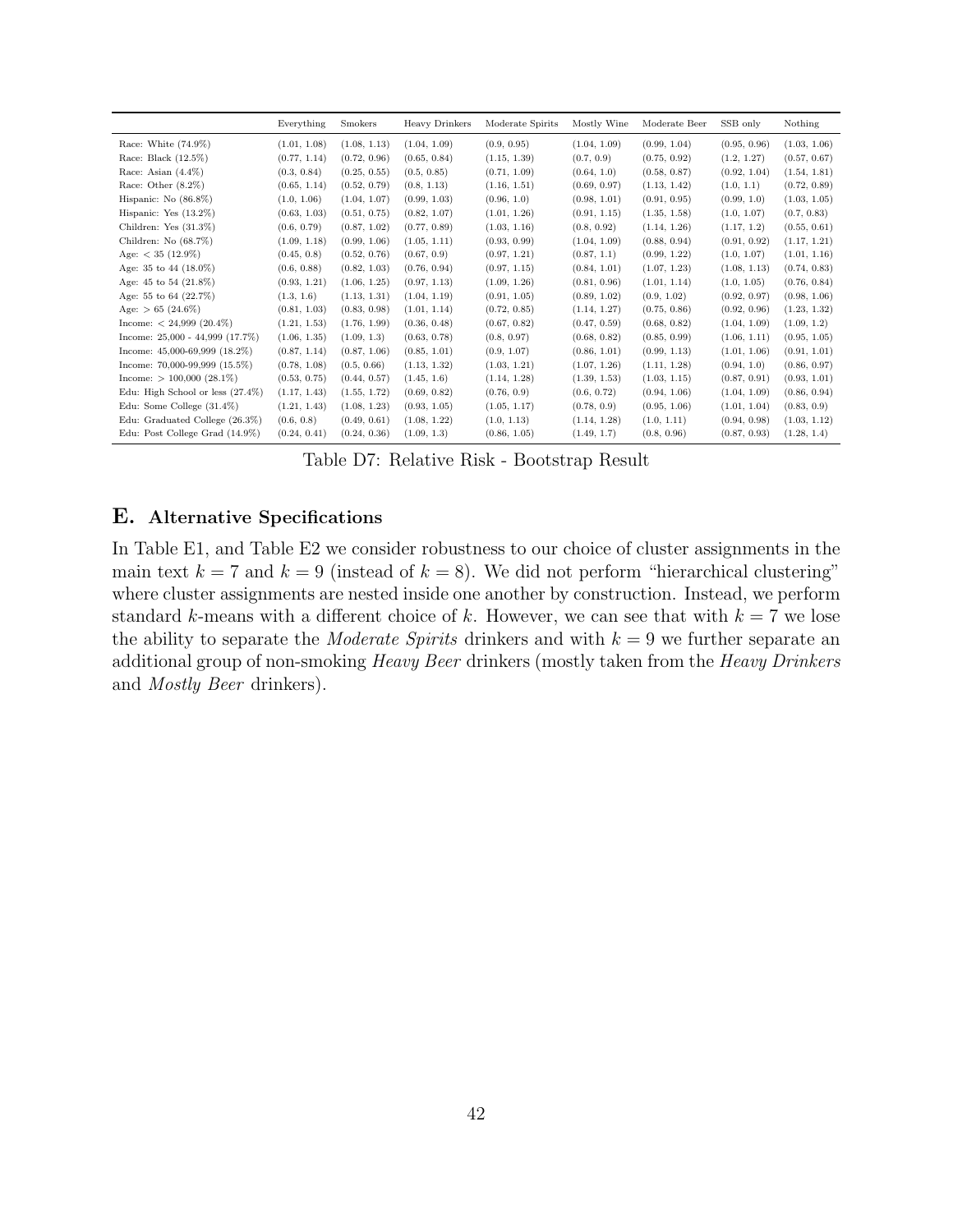<span id="page-43-0"></span>

|                          | Everything | Heavy Drinker | Moderate Beer | Mostly Wine | Nothing    | SSB only | Smoker     |
|--------------------------|------------|---------------|---------------|-------------|------------|----------|------------|
| Beer (mean)              | 149.08     | 77.83         | 60.08         | 20.05       | 2.63       | 0.71     | 2.27       |
| Wine (mean)              | $21.34\,$  | 29.01         | 1.64          | 38.22       | 0.99       | 0.80     | 0.62       |
| Spirits (mean)           | 18.45      | 26.67         | 1.66          | 1.70        | 0.45       | 0.33     | 0.47       |
| Tobacco (mean)           | 146.88     | 0.31          | 0.35          | 0.37        | 0.20       | 0.11     | 131.10     |
| SSB (mean)               | 151.84     | 95.02         | 121.98        | 53.12       | 3.80       | 111.94   | 175.90     |
| Ethanol (mean)           | 15.42      | 16.04         | 3.32          | 6.34        | 0.37       | 0.22     | 0.31       |
| Beer $50\%$              | 46.84      | 25.55         | 21.87         | 4.26        | 0.00       | 0.00     | 0.00       |
| Beer 75%                 | 187.19     | 78.78         | 51.10         | 15.55       | $\rm 0.59$ | 0.00     | 1.42       |
| Beer 95%                 | 569.72     | 325.03        | 240.61        | 77.71       | 12.78      | 4.26     | 12.78      |
| Wine 50%                 | 2.25       | 9.62          | 0.75          | 17.52       | 0.00       | 0.00     | 0.00       |
| Wine 75%                 | 12.22      | 27.50         | 2.62          | 38.25       | 0.75       | 0.75     | 0.00       |
| Wine 95%                 | 114.57     | 128.02        | 6.37          | 135.75      | 5.25       | 4.50     | 3.75       |
| Spirits 50%              | 5.31       | 16.00         | 0.00          | 0.75        | 0.00       | 0.00     | 0.00       |
| Spirits 75%              | 17.59      | 31.30         | $2.50\,$      | 2.63        | 0.00       | 0.00     | $0.00\,$   |
| Spirits 95%              | 93.02      | 86.54         | 7.14          | 6.57        | 2.53       | 2.25     | 2.97       |
| Tobacco 50%              | 75.00      | 0.00          | 0.00          | 0.00        | 0.00       | 0.00     | 60.00      |
| Tobacco 75%              | 205.00     | 0.00          | 0.00          | 0.00        | 0.00       | 0.00     | 178.00     |
| Tobacco 95%              | 500.00     | 2.00          | $2.00\,$      | 1.00        | 0.00       | $0.20\,$ | 464.95     |
| SSB 50%                  | 87.58      | 53.26         | 73.40         | 26.79       | 2.84       | 65.25    | 101.21     |
| ${\rm SSB}$ ${\rm 75\%}$ | 207.76     | 126.57        | 154.69        | 64.82       | 6.62       | 139.45   | $245.02\,$ |
| ${\rm SSB}$ $95\%$       | 519.69     | 328.53        | 393.71        | 189.63      | 10.74      | 360.12   | 573.56     |
| SSB per Person/Week      | 1.35       | 0.80          | 0.98          | 0.47        | 0.05       | 0.99     | 1.55       |
| Drinks per Week          | 16.71      | 17.38         | 3.60          | 6.87        | 0.40       | 0.23     | 0.34       |
| Drinks per Adult         | 9.98       | 10.05         | 2.10          | 4.26        | 0.28       | 0.13     | 0.19       |
| Effective Ethanol Tax/L  | 8.19       | 10.10         | 7.57          | 5.56        | 3.62       | 3.68     | 4.24       |
| Total Tax Share          | 25.82      | 23.17         | 4.97          | 5.36        | 1.29       | 1.99     | 37.40      |
| Alcohol Tax Share        | 14.60      | 54.51         | 11.29         | 12.31       | 2.49       | 4.09     | 0.71       |
| Tobacco Tax Share        | 34.02      | $\rm 0.26$    | $0.36\,$      | 0.27        | 0.41       | 0.46     | 64.22      |
| SSB Tax Share            | 4.34       | 8.64          | 14.92         | 4.85        | 0.77       | 55.85    | 10.63      |
| Tax Burden/Income $(\%)$ | 2.28       | 0.39          | 0.23          | 0.11        | 0.01       | 0.14     | 1.87       |
| $#$ Households           | 1433       | 5437          | 6622          | 5784        | 11958      | 27262    | 2836       |
| Share of Households      | 2.61       | 8.30          | 11.17         | 8.34        | 18.47      | 45.58    | 5.52       |

Table E1: 7 clusters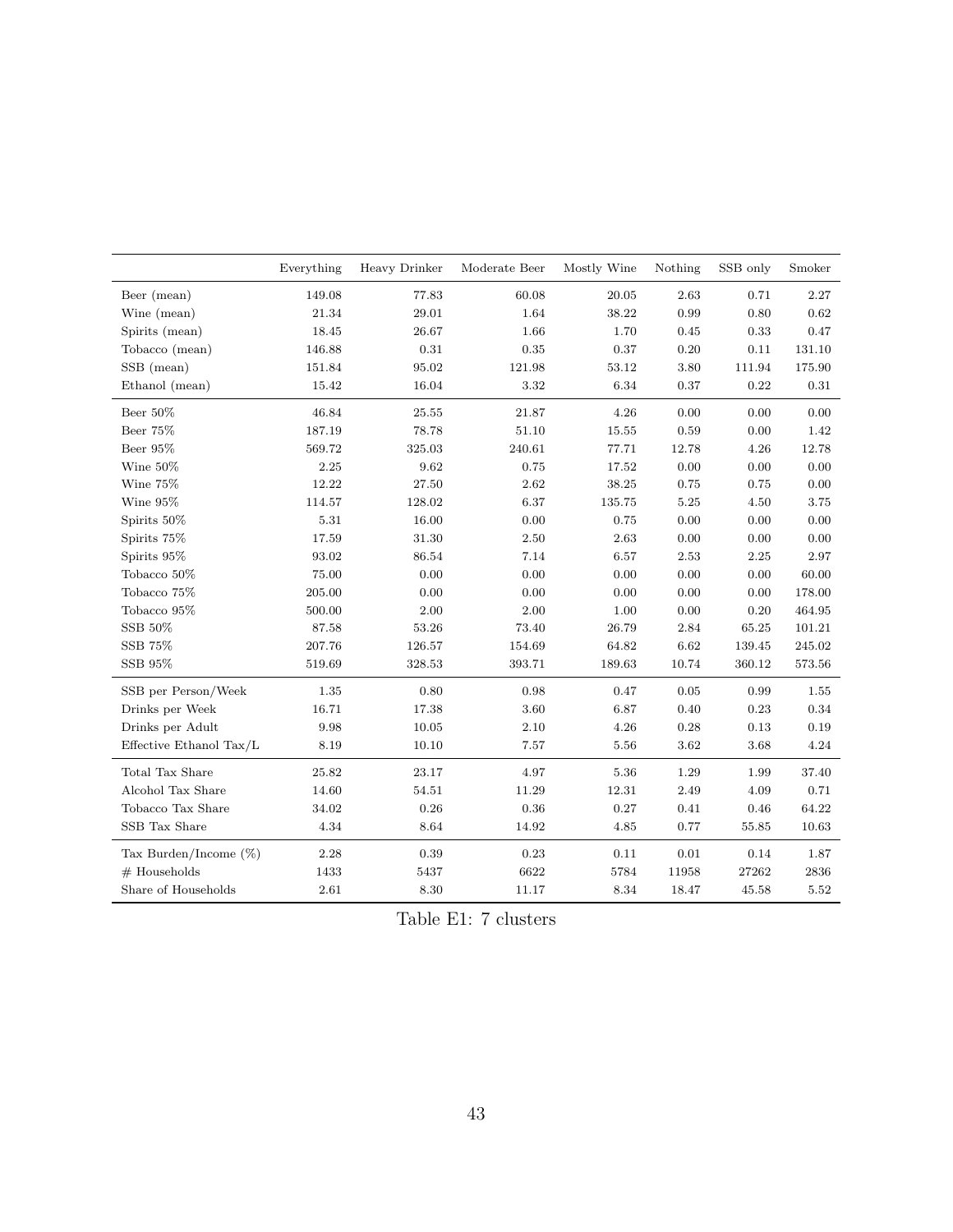<span id="page-44-0"></span>

|                          | Everything           | Heavy Beer | Heavy Drinker | Moderate Beer | Moderate Spirits | Mostly Wine | Nothing  | SSB only | Smoker     |
|--------------------------|----------------------|------------|---------------|---------------|------------------|-------------|----------|----------|------------|
| Beer (mean)              | 147.48               | 180.24     | 78.70         | 11.36         | 8.20             | 14.94       | 2.23     | 0.10     | 2.41       |
| Wine (mean)              | 21.56                | 2.77       | 45.60         | 0.99          | 2.51             | 38.42       | 0.98     | 0.83     | 0.63       |
| Spirits (mean)           | 19.88                | 2.33       | 29.22         | 0.25          | 11.08            | $1.21\,$    | 0.34     | 0.14     | 0.42       |
| Tobacco (mean)           | 158.09               | 0.66       | 0.44          | 0.20          | 0.44             | 0.37        | 0.22     | 0.10     | 131.81     |
| SSB (mean)               | 150.88               | 104.97     | 87.78         | 114.91        | 115.27           | 52.64       | $3.02\,$ | 107.76   | 176.39     |
| Ethanol (mean)           | 15.81                | 9.14       | 19.28         | 0.70          | 3.86             | 5.99        | 0.32     | 0.15     | $\rm 0.30$ |
| Beer 50%                 | 46.72                | 98.66      | 33.48         | 8.23          | 4.12             | 6.10        | 0.00     | 0.00     | 0.00       |
| Beer 75%                 | 181.48               | 204.41     | 84.47         | 14.91         | 11.88            | 17.03       | 0.00     | 0.00     | 1.42       |
| Beer 95%                 | 572.29               | 585.84     | 317.10        | 33.36         | 31.91            | 55.36       | 12.78    | 0.89     | 13.84      |
| Wine $50\%$              | 3.00                 | 0.88       | 19.88         | 0.00          | 1.50             | 18.75       | 0.00     | 0.00     | 0.00       |
| Wine 75%                 | 13.13                | 3.75       | 47.42         | 1.50          | 3.75             | 38.25       | 0.75     | 0.75     | 0.00       |
| Wine 95%                 | 108.09               | 10.50      | 171.65        | 4.50          | 9.00             | 135.00      | 5.25     | 4.50     | 3.75       |
| Spirits 50%              | 5.88                 | 0.75       | 17.63         | 0.00          | 6.51             | 0.20        | 0.00     | 0.00     | 0.00       |
| Spirits 75%              | 18.57                | 3.00       | 36.31         | 0.00          | 11.40            | 1.75        | 0.00     | 0.00     | 0.00       |
| Spirits 95%              | 94.61                | 9.50       | 92.75         | 1.75          | 33.25            | 4.72        | 1.88     | 1.12     | 2.62       |
| Tobacco 50%              | 84.00                | 0.00       | 0.00          | 0.00          | 0.00             | $0.00\,$    | 0.00     | 0.00     | 60.00      |
| Tobacco 75%              | 230.00               | 0.00       | 0.00          | 0.00          | 0.00             | 0.00        | 0.00     | 0.00     | 178.87     |
| Tobacco 95%              | 532.28               | 4.00       | 2.00          | 1.00          | 3.00             | 1.00        | 0.00     | 0.00     | 467.87     |
| SSB 50%                  | 89.44                | 58.87      | 45.92         | 69.36         | 67.77            | 26.00       | $2.00\,$ | 60.80    | 102.19     |
| SSB 75%                  | $\hphantom{0}206.53$ | 139.28     | 116.58        | 146.33        | 146.54           | 63.57       | $5.39\,$ | 132.71   | 244.94     |
| SSB 95%                  | 521.87               | 376.07     | 307.95        | 373.51        | 358.78           | 193.81      | 8.81     | 354.67   | 579.20     |
| SSB per Person/Week      | 1.36                 | 0.86       | 0.74          | 0.94          | 0.94             | 0.45        | 0.04     | 0.97     | 1.54       |
| Drinks per Week          | 17.13                | 9.91       | 20.89         | 0.76          | 4.18             | 6.50        | 0.35     | 0.16     | 0.33       |
| Drinks per Adult         | 10.21                | 5.96       | 11.85         | 0.42          | 2.59             | 4.04        | 0.24     | 0.09     | 0.19       |
| Effective Ethanol Tax/L  | 8.28                 | 5.97       | 8.85          | 6.02          | 15.35            | 5.10        | 3.31     | 2.65     | 4.16       |
| Total Tax Share          | 25.36                | 4.78       | 18.28         | 1.10          | 6.78             | 4.27        | 1.00     | 1.00     | 37.43      |
| Alcohol Tax Share        | 14.06                | 10.94      | 42.92         | 2.30          | 15.63            | 9.79        | 1.80     | 1.88     | 0.67       |
| Tobacco Tax Share        | 33.62                | 0.28       | 0.27          | 0.21          | 0.31             | 0.23        | 0.42     | 0.36     | 64.30      |
| SSB Tax Share            | 3.97                 | 5.14       | 5.54          | 14.82         | 8.74             | 4.25        | 0.54     | 46.38    | 10.62      |
| Tax Burden/Income $(\%)$ | 2.40                 | 0.27       | 0.40          | 0.13          | 0.31             | 0.10        | 0.01     | 0.14     | 1.88       |
| $#$ Households           | 1337                 | 2754       | 3853          | 6814          | 4164             | 5119        | 10657    | 23815    | 2819       |
| Share of Households      | 2.40                 | 4.47       | 5.76          | 11.78         | 6.93             | 7.38        | 16.46    | 39.32    | 5.50       |

Table E2: 9 clusters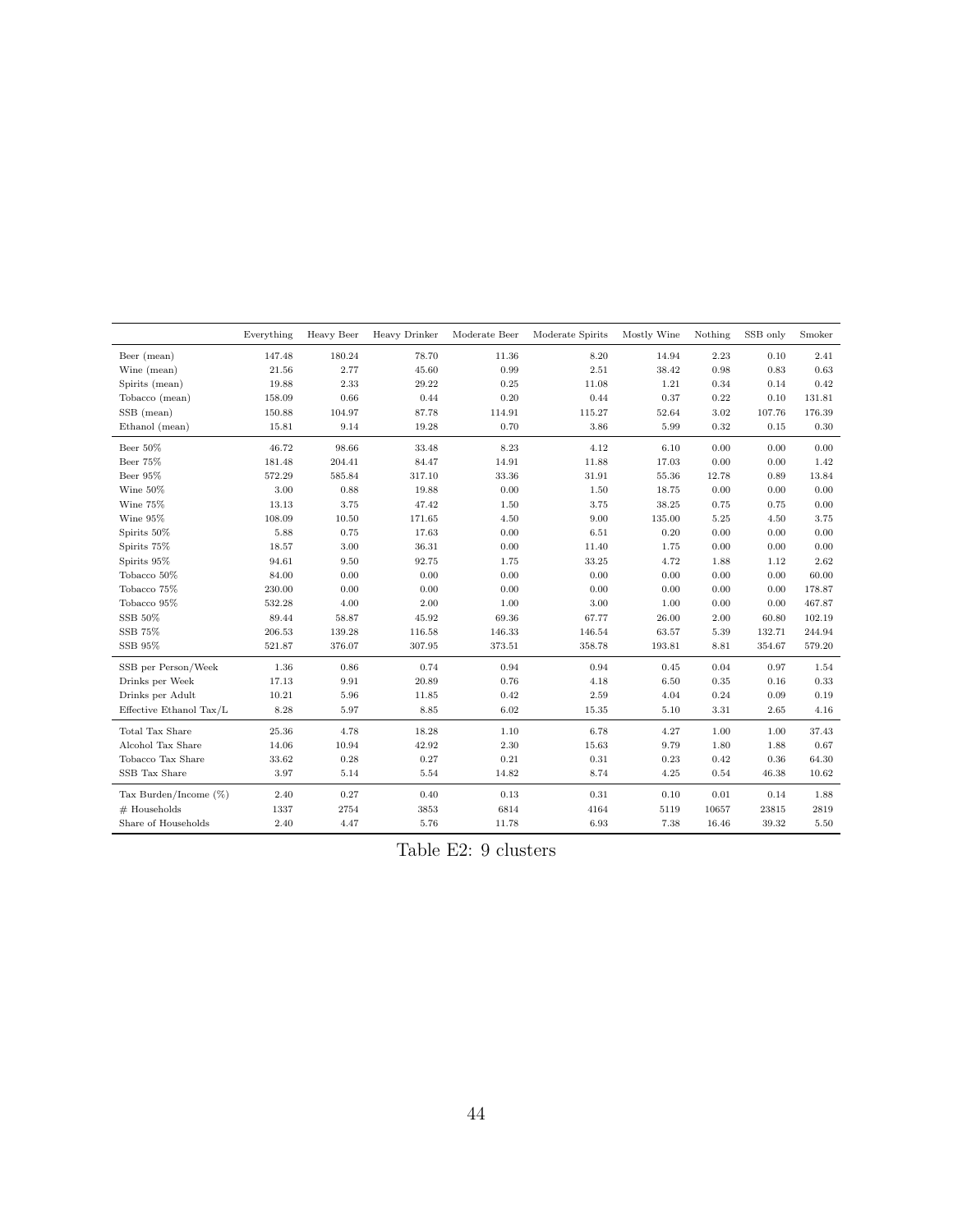#### F. Additional Robustness Results

#### F.1. Pairwise Comparisons of Sin Goods Purchases Among Heavy Users

One way to better understand the concentration of tax burdens, is to examine whether heavy purchasers of particular sin goods also purchase more of other sin goods than the typical household. This information is summarized in the main text in Figure [2.](#page-19-0)

To focus on heavy users, we condition on the top decile of households for each category (top 5% for tobacco), as in Panel B of Figure [1.](#page-18-0) We then plot quantiles of purchasing for these "heavy users" against their quantiles in the population at large in Figure [F1.](#page-46-0) If no relationship between purchases of the two categories existed, we would expect them to follow the 45-degree line (black). The way to read panel A is that among heavy beer drinkers, households at the 50th percentile of spirits purchases would represent the 80th percentile of spirits purchases for the overall population.

In Panels A, B, and C of Figure [F1,](#page-46-0) we see the heaviest purchasers of beer, wine, and spirits also tend to be above-average purchasers of other alcoholic beverages (above the 45 degree line). We also see that heavy smokers (Panel D) tend to purchase larger amounts of SSBs, and to a lesser extent more beer and distilled spirits (but slightly less wine). Heavy purchasers of SSBs also tend to purchase less wine than average, and slightly more cigarettes. Finally, we see that heavy purchasers of diet sodas tend to purchase average amounts from other categories. Taxing diet drinks alongside SSBs, as some municipalities have done, would broaden the tax base, since heavy users of other taxed sin goods do not disproportionately purchase diet drinks (though the public health motivation is less clear here).

#### F.2. The Distributional Impacts of Sin Taxes

A limitation of the previous approach is that we only measure the dependence between pairs of categories. To better understand households at the extremes of the distribution (and the progressivity or regressivity of combined sin taxes), within each income bin we compute the quantiles of the distribution of sin taxes. We then plot the conditional quantiles of taxes as a bin-scatter plot in Figure [F2.](#page-49-0) As a note of caution, the bin-scatter quantile estimates generally suggest a much stronger relationship between income and taxes than is present in the underlying data (See [Cattaneo et al.](#page-23-13) [\(2021\)](#page-23-13) for a discussion of this issue in binscatter plots).[26](#page-45-0)

In panel A we see alcohol taxes appear progressive at most quantiles of purchasers, and around half of households purchase little to no alcohol. High-income households in the top decile spend around \$65 per year on taxes, while low-income households in the top decile spend only around \$31. Households in the top  $5\%$  spend more than twice these amounts.<sup>[27](#page-45-1)</sup> This comes from two sources. First, high-income households purchase more ethanol (around

<span id="page-45-0"></span><sup>&</sup>lt;sup>26</sup>For example, the correlation among the bin-scatter quantile estimates suggests a correlation between income and cigarette taxes paid of  $\rho = -0.9$  at some quantiles, while the overall correlation between income and any sin tax is less than 0.06.

<span id="page-45-1"></span><sup>&</sup>lt;sup>27</sup>Recall from Figure [1](#page-18-0) the top decile of the population accounts for  $70\%$  of all ethanol purchased. The top quartile of households accounts for nearly all purchases and the 75th percentile ranges from around \$4 in tax at the low-end of the income distribution to \$20 in tax at the high end.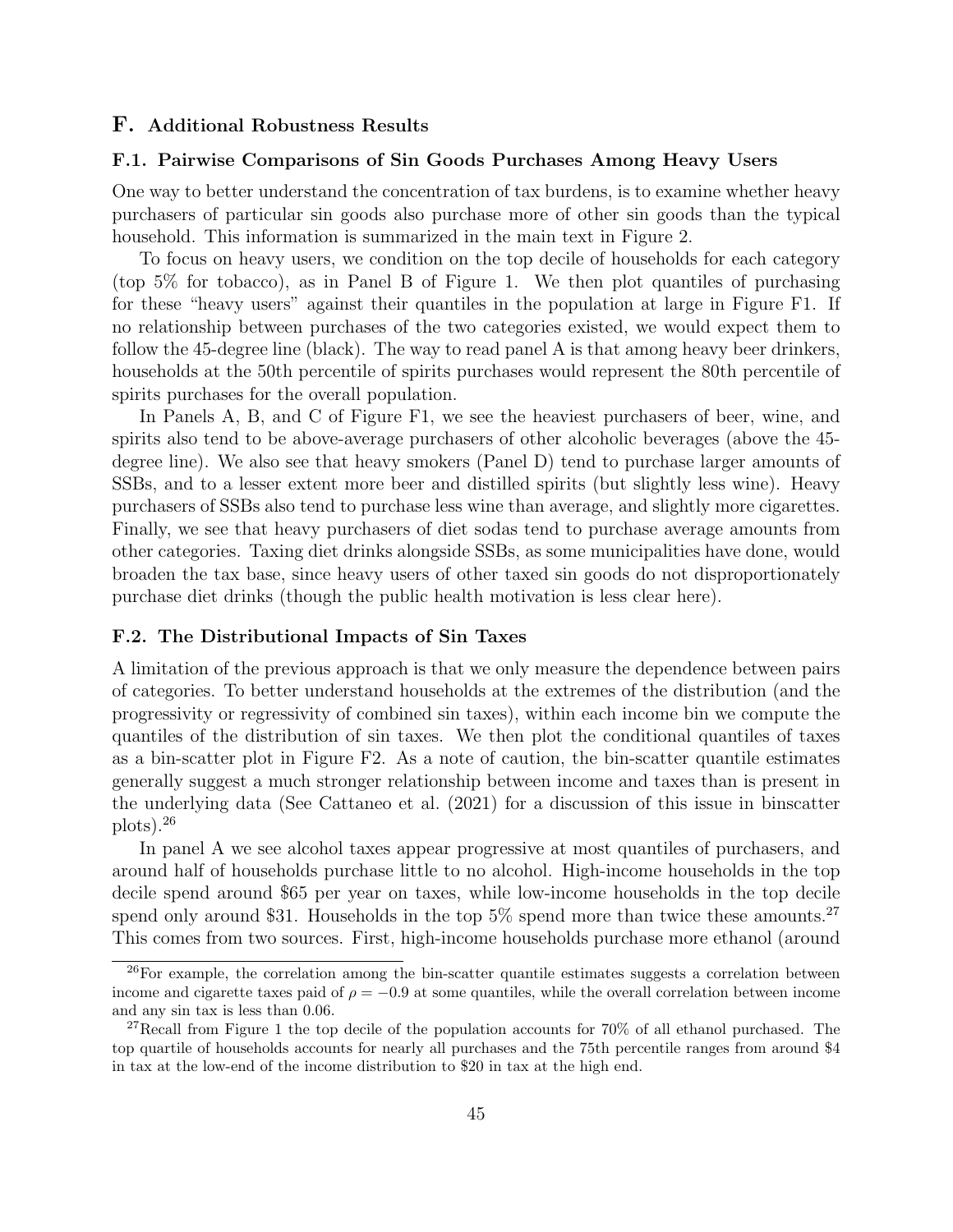<span id="page-46-0"></span>

Figure F1: Pairwise Dependence of Purchases by Heavy Users

Note: Each observation is a household and households are ranked by annual purchases. Each panel conditions on the top-decile of purchasing for that category (tobacco conditions $\frac{1}{6}$  top 5% because fewer than 10% of households purchase cigarettes). The 45 degree line would constitute no pairwise dependence among heavy users of one category and consumption for the second category. Above (below) the 45 degree line would constitute positive (negative) dependence.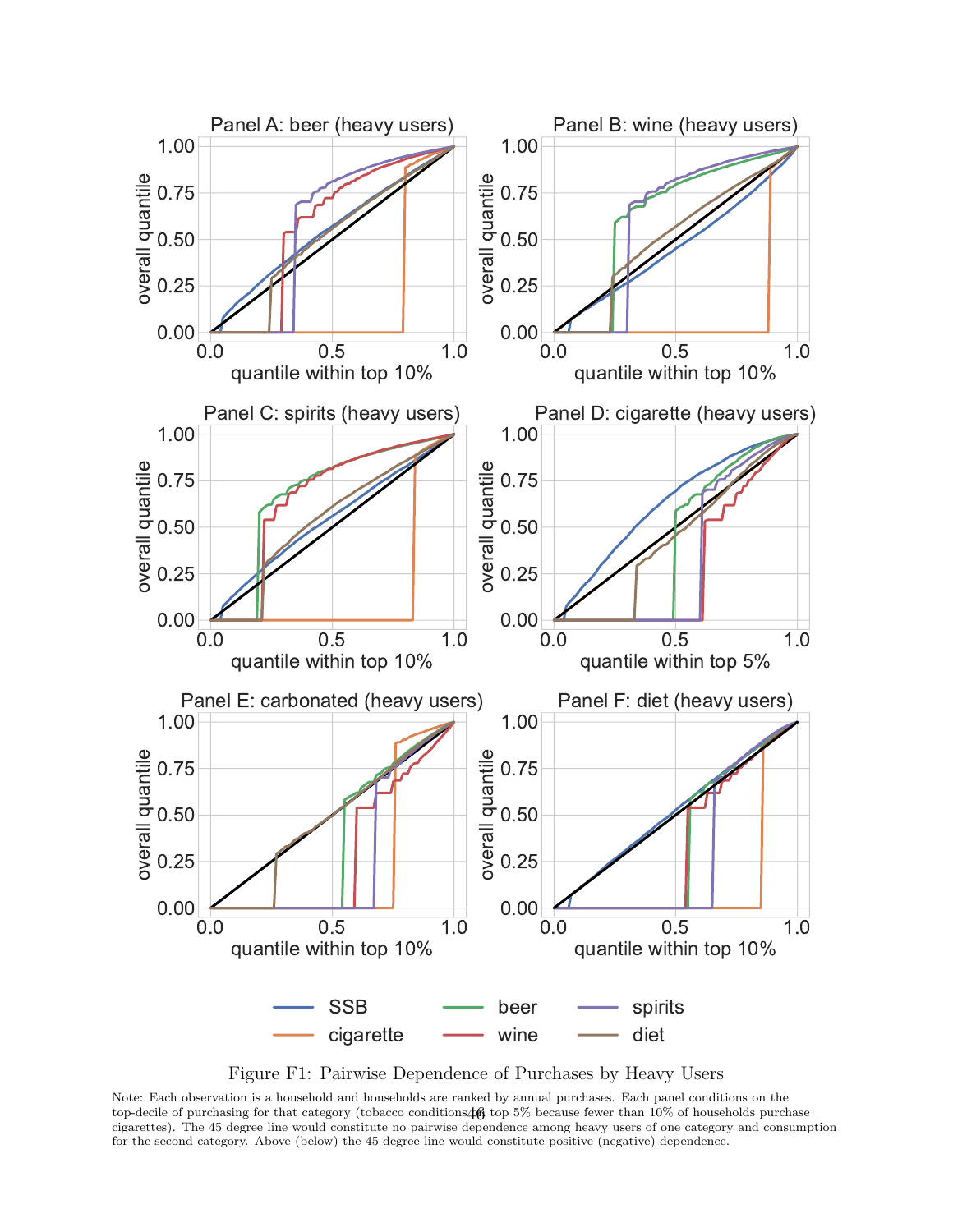35% more) than low-income households at nearly all quantiles of the distribution. However, drinks per adult are roughly constant across quantiles, so extra purchases are mostly explained by larger household size. Second, distilled spirits comprise a higher share of drinks for higher-income households, and are taxed at a higher rate per unit of ethanol (or standard drink) than beer.<sup>[28](#page-47-0)</sup>

Cigarette taxes, on the other hand, appear regressive in panel B of Figure [F2,](#page-49-0) though the overall correlation between cigarette taxes and income is still quite weak,  $\rho \approx -0.05$ . Regressivity is driven largely by the extensive margin. At lower levels of income, more than 10% of households smoke, while this is not the case at higher income levels. The lowestincome households in the top 5% of the cigarette tax distribution spend more than \$300 per year on these taxes, while the top 1% of households spend almost \$1000 per year. This is consistent with the fact from Figure [1](#page-18-0) that the top 2% of households account for 60% of all cigarette taxes. These heaviest smokers drive both the average burden and the overall regressivity of the tax.

Panel E of Figure [F2](#page-49-0) examines distributional impacts of a hypothetical SSB tax. Consistent with previous work [\(Allcott et al., 2019a\)](#page-23-1), taxes on SSBs would be moderately regressive, though the overall correlation between household income and SSB consumption is only  $\rho \approx -0.05$ . The main distinction is that higher-income households purchase fewer SSBs at all quantiles of the distribution, but the purchase-income relationship widens in the extreme quantiles. For example, the median SSB purchaser would pay around \$16 per year at the low end of the income distribution and about \$13 per year at the high end. At the 75th percentile, this would widen to \$48 at the low end and \$33 at the high end; at the 90th percentile, this would be \$90 and \$67, respectively. The gap continues to widen into the extreme quantiles with the top 5% of households paying \$135 per year in SSB taxes at the low end of the income distribution and \$95 per year at the high end.

Panels C and D of Figure [F2](#page-49-0) examine the combined burden of sin taxes both with and without a hypothetical penny-per-ounce tax on SSBs. At the 90th percentile of the sin-tax distribution (by income), lower-income households spend around \$156 per year while highincome households spend \$88 per year. The gap widens at the top 5%, where low-income households spend \$349 per year, while high-income households spend \$171 per year. The overall regressivity is driven by three factors: (1) smoking behavior is decreasing with income; (2) a subset of mostly lower-income households purchase both alcohol and cigarettes; and (3) while alcohol taxes are slightly progressive, the very highest quantiles in panel (a) are relatively flat.

Perhaps more striking is the broadening of the overall base in panels D and E. Under the existing sin-tax structure, 75% of households pay around \$25 or less per year in sin taxes (across all income levels). The addition of an SSB tax would increase the average amount of sin taxes by around \$30 per household per year, and half of households would pay more than \$27 in overall sin taxes. Households at the 75th percentile of the sin-tax distribution would see their burdens rise \$40-\$60; households at the 90th and 95th percentile would see their burdens rise \$60-\$80. In both cases, the poorest households would be towards the top

<span id="page-47-0"></span><sup>28</sup>Appendix [B.1](#page-30-0) details tax rates and Figure [A1](#page-28-0) reports weekly drinks.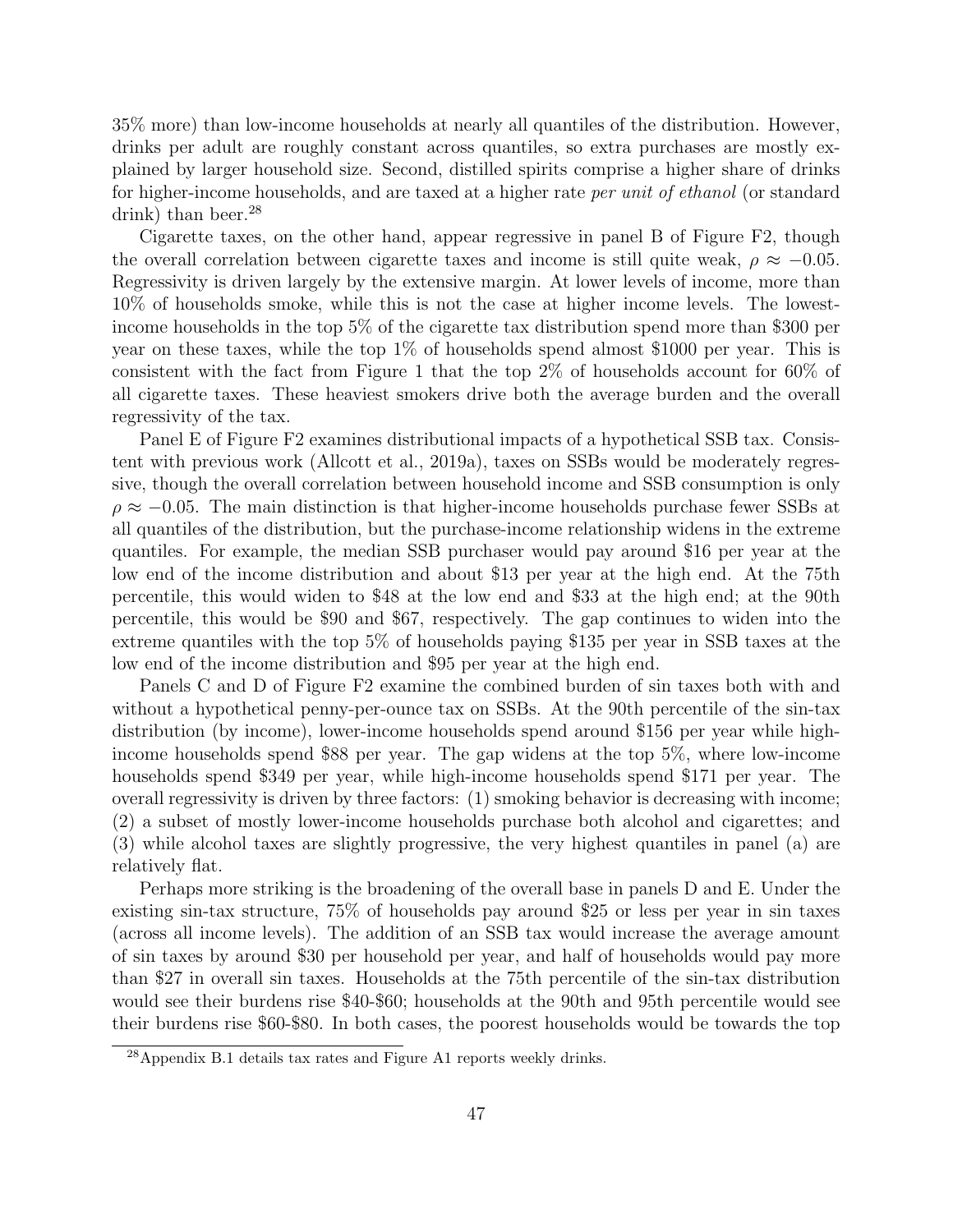of this range, and the richest households towards the bottom. Across quantiles, the addition of the SSB tax would make the overall scheme of sin taxes somewhat more regressive.